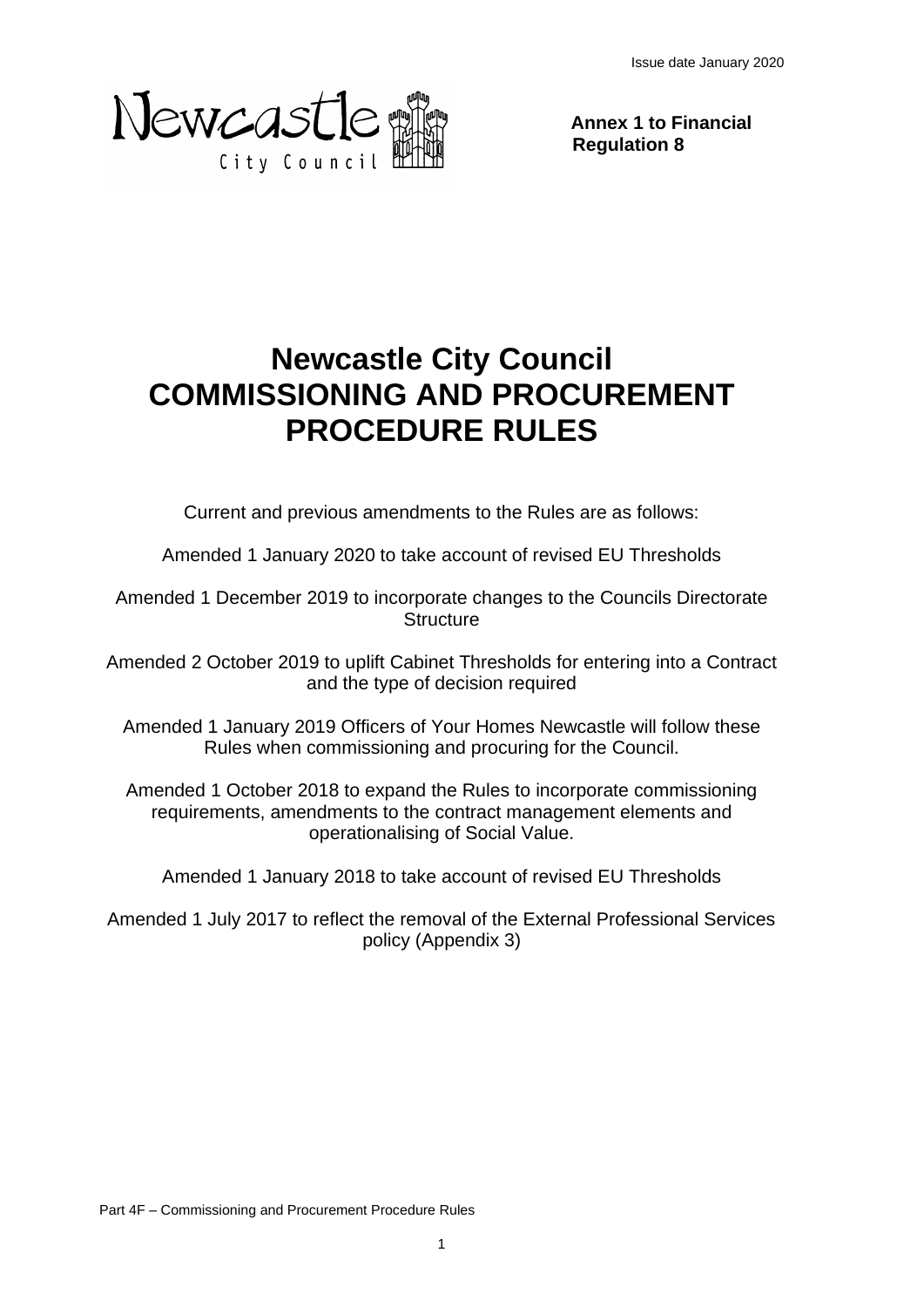#### **CONTENTS**

Chapter 1 - Introduction, Scope of Rules and Preliminary Requirements

- 1A Introduction
- 1B Scope of Rules
- 1C Reference to the Purchase Order Processing (POP) System and Assistant Director Financial Services
- 1D Estimating Contract Values
- 1E Grant Funding<br>1F Monitoring
- Monitoring
- 1G Record Keeping<br>1H External Bodies
- **External Bodies**
- 1I Employee Transfers
- 1J Gateway
- 1K Strategic Planning and Commissioning for Social Value
- Chapter 2 Selection of Firms and Risk Assessments
	- 2A Selection of Firms to Participate in the Procurement Process
	- 2B Risk Assessments
- Chapter 3 Selection and Description of Procurement Routes
	- 3A Selection of Procurement Route
	- 3B Quotation and Quick Quote Procurement Route
	- 3C Tender Procurement Route
	- 3D EU Tender Procurement Route
	- 3E Negotiation Procurement Route
- Chapter 4 Receipt and Opening of Quotations, Tenders and EU Tenders
	- 4A Receipt and Opening
	- 4B Late Quotations, Tenders and EU Tenders
	- 4C Errors in Quotations, Tenders and EU Tenders
- Chapter 5 Evaluation of Quotations and Tenders
	- 5A Evaluation
	- 5B Post-Quotation/Tender/EU Tender Negotiations
	- 5C Post-Quotation/Tender/EU Tender Clarification
- Chapter 6 Acceptance of Quotations, Tenders and EU Tenders
- Chapter 7 Exceptional Procedures
	- 7A Exceptional Circumstances
	- 7B Payments in Advance
	- 7C Letters of Intent
	- 7D Private Finance Initiative (PFI) Schemes
- Part 4F Commissioning and Procurement Procedure Rules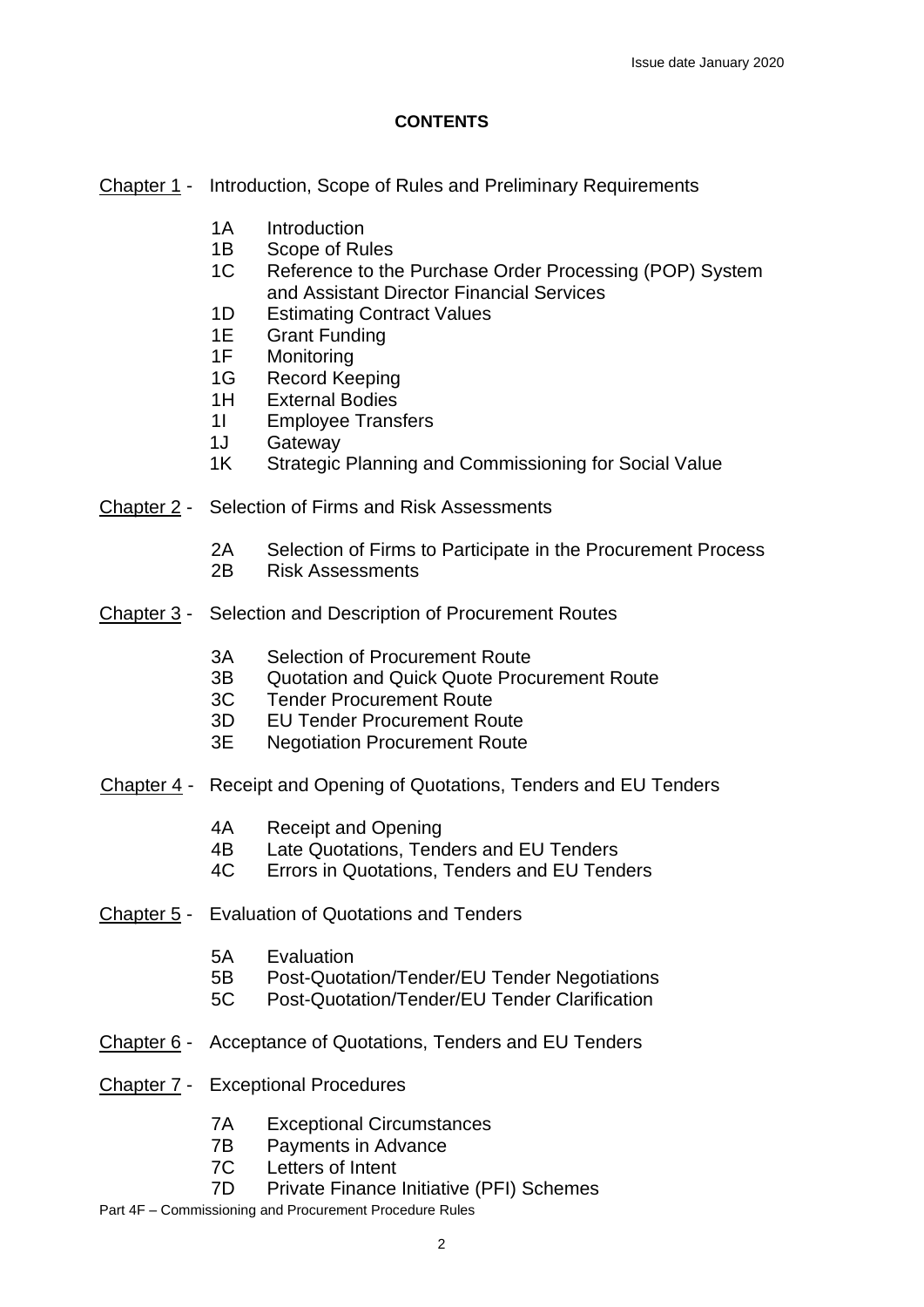- 7E Bonds and Parent Company Guarantees
- Chapter 8 Contractual Requirements
	- 8A Minimum Contractual Requirements
	- 8B Official Orders
	- 8C Form of Contract
- Chapter 9 Execution of Contracts and Contract Variations/Extensions
	- 9A Sealing
	- 9B Signing
	- 9C Contract Variations
	- 9D Contract Extensions
	- 9E Contract Management
	- 9F Contract Management Roles
- Chapter 10 Electronic Commissioning, Tendering and Contract Management
- Chapter 11 Cabinet
- Chapter 12 Definitions
- Appendices
- Appendix 1 Commissioning and Procuring Flowchart Appendix 2 Guidance on Financial Thresholds and Documentation/Audit Requirements Appendix 3 Procedure for appointing Agency Staff, Consultants, Professional and Training Services Appendix 4 Authorisation to Negotiate Form Appendix 5 Summary of Quotation/Tenders/EU Tenders Received Form Appendix 6 Completion Statement Pro Forma Appendix 7 List of Delegated Officers Appendix 8 **Project Request Form (PRF)** Appendix 9 Purchase Order Processing Exception List Appendix 10 Decision Making Structures for Regional / Local Procurement Sub-Category Areas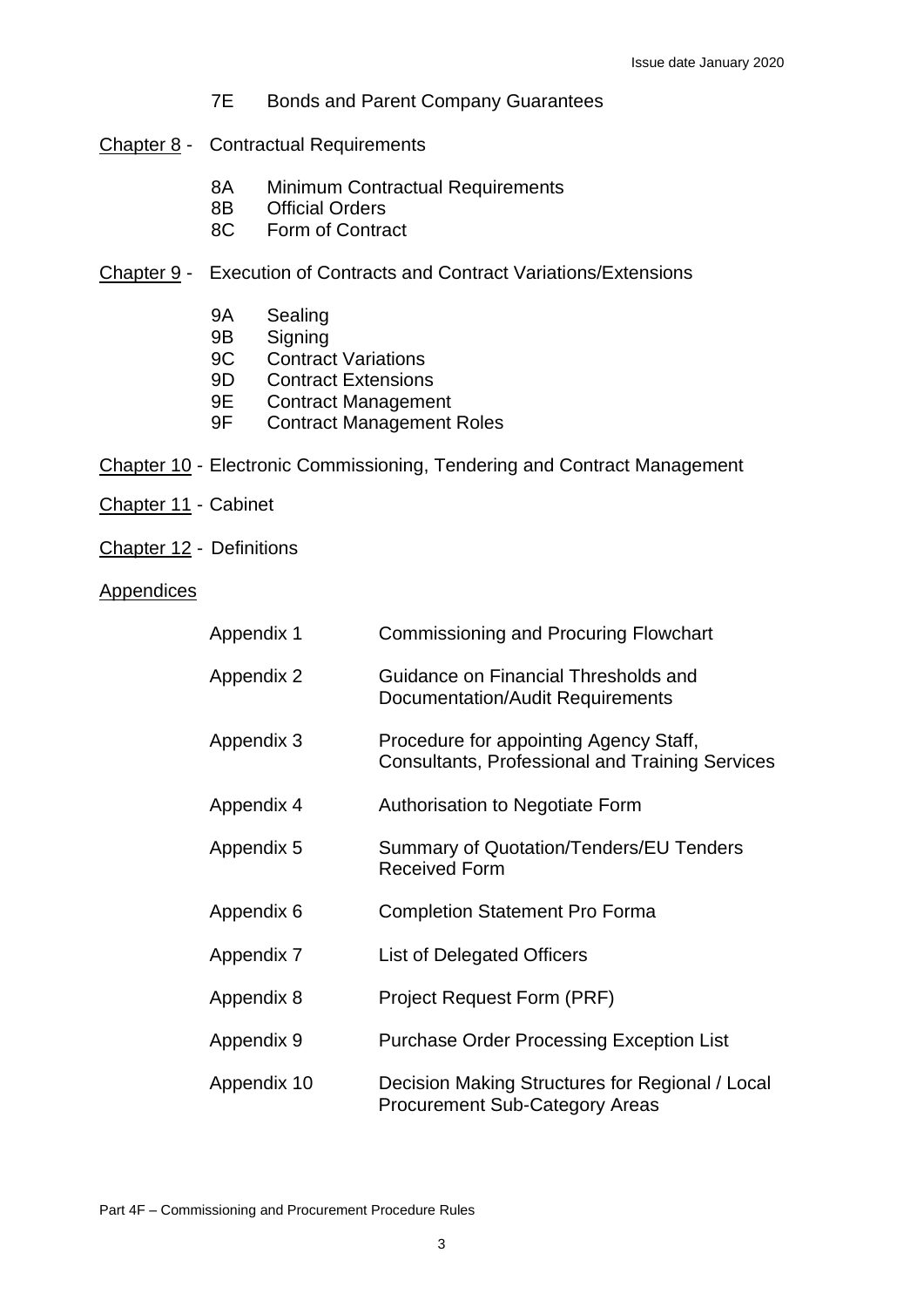### **Chapter 1 – Introduction, Scope of Rules and Preliminary Requirements**

#### **1A Introduction**

- 1.1 The procurement of goods and related services, works and other services must satisfy many different requirements: -
	- 1.1.1 The need to demonstrate true and fair competition without unlawful discrimination;
	- 1.1.2 Best value competition is seen as tending to promote value for money and to discourage price fixing and monopoly supply;
	- 1.1.3 'Consumer protection' the Council and its citizens are the consumers whose interests must be protected often over very many years. The form of the eventual contract is crucial, as is the process of selecting who may tender;
	- 1.1.4 Legislation a wide variety of UK and European Union statutes, directives and regulations apply in particular circumstances;
	- 1.1.5 The elimination of opportunities for fraud and corruption so the process must be visible and tightly controlled;
	- 1.1.6 The Council's '*Commissioning and Procurement Plan'.* This is available from the Council's Internet site listed under "business tenders and contracts" or from the Council's Intranet site listed under "procurement". Amongst other things, it explains the circumstances when works and services can be provided by the Council's in-house workforce without any external procurement process (up to the EU Threshold) – in which case, these *Rules* will not apply. It also explains when works and services must be procured through the external market, in which case these *Rules* must be followed; and
	- 1.1.7 the Council's Financial Regulations of which these *Rules are* part, including in particular Financial Regulation 4 which deals with the Council's Procedure for the Commitment of Capital Expenditure.
- 1.2 The result is that the Council must procure goods, works and services using a very strict set of rules, contained in these *Rules*, which define what can be done, how and by whom. It will not always be possible for the Council to act in the same way that a private individual or company can because it is subject to specific legal requirements and it is spending public money.
- 1.3 Terms in italics used in these *Rules* are defined at Chapter 12A. Appendix 1 gives guidance by way of a flowchart on undertaking a commissioning and procurement exercise in accordance with these *Rules*. Appendix 2 gives a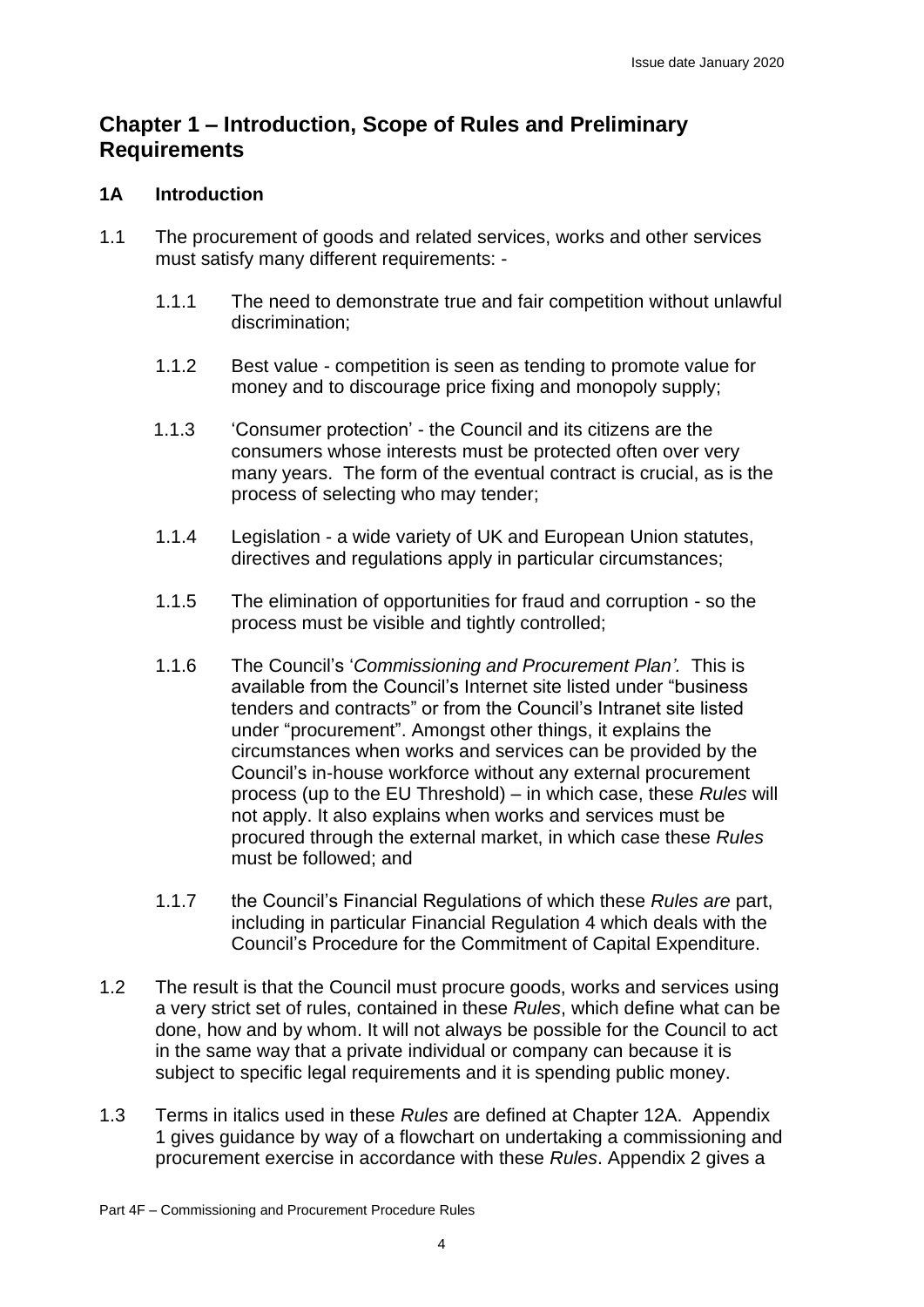general overview of relevant procurement routes by reference to financial thresholds, as well as guidance on documentation and audit requirements.

### **1B Scope of Rules**

- 1.4 These *Rules* apply to **all** proposed *Contracts* for the purchase of:
	- 1.4.1 **Goods and related Services** (that is, services which are integral to the provision of those goods or materials, such as installation, servicing, maintenance etc.);
	- 1.4.2 The execution of **Works**; and
	- 1.4.3 The provision of other **Services** (including consultancy and other external professional services),

EXCEPT ONLY FOR any proposed *Contract* falling within paragraphs (a) or (b) below:

#### (a) **Contracts less than £25,000 where no existing procurement arrangements are in place**

For any proposed *Contract* with an estimated value of less than £25,000, *Officers* MUST check on *Buy It* or the *POP* system to see if there are any existing council contracts in place. If so, then the existing *Contract* MUST be used. If not, then follow the guidance on the procuring under £25,000 page on *Buy It*. An *Order* can be placed provided the following conditions are met:

- i) The *Officer* is satisfied that s/he has obtained value for money, which will usually be achieved by obtaining at least three competitive *Quotations* (either oral or written) from firms registered with *Constructionline* unless the *Officer* considers it is inappropriate in the circumstances to do so; and
- ii) Any oral *Quotation* which is to be selected must first be confirmed in writing by the person providing it; and
- iii) A written record is kept of all *Quotations* received and (if applicable) any reasons why it was considered appropriate to seek less than three *Quotations*; and
- iv) PPR 6.9 (payment through *POP System*) and PPR 8.5 and 8.6 (official *Order* through *POP System*) are complied with; and
- v) Chapter 1 of these *Rules* is also complied with.

#### (b) **Certain Contracts with Statutory Undertakers**

For any proposed *Contract* with a statutory undertaker where the Council is obliged by statute or other legal provision to use only that statutory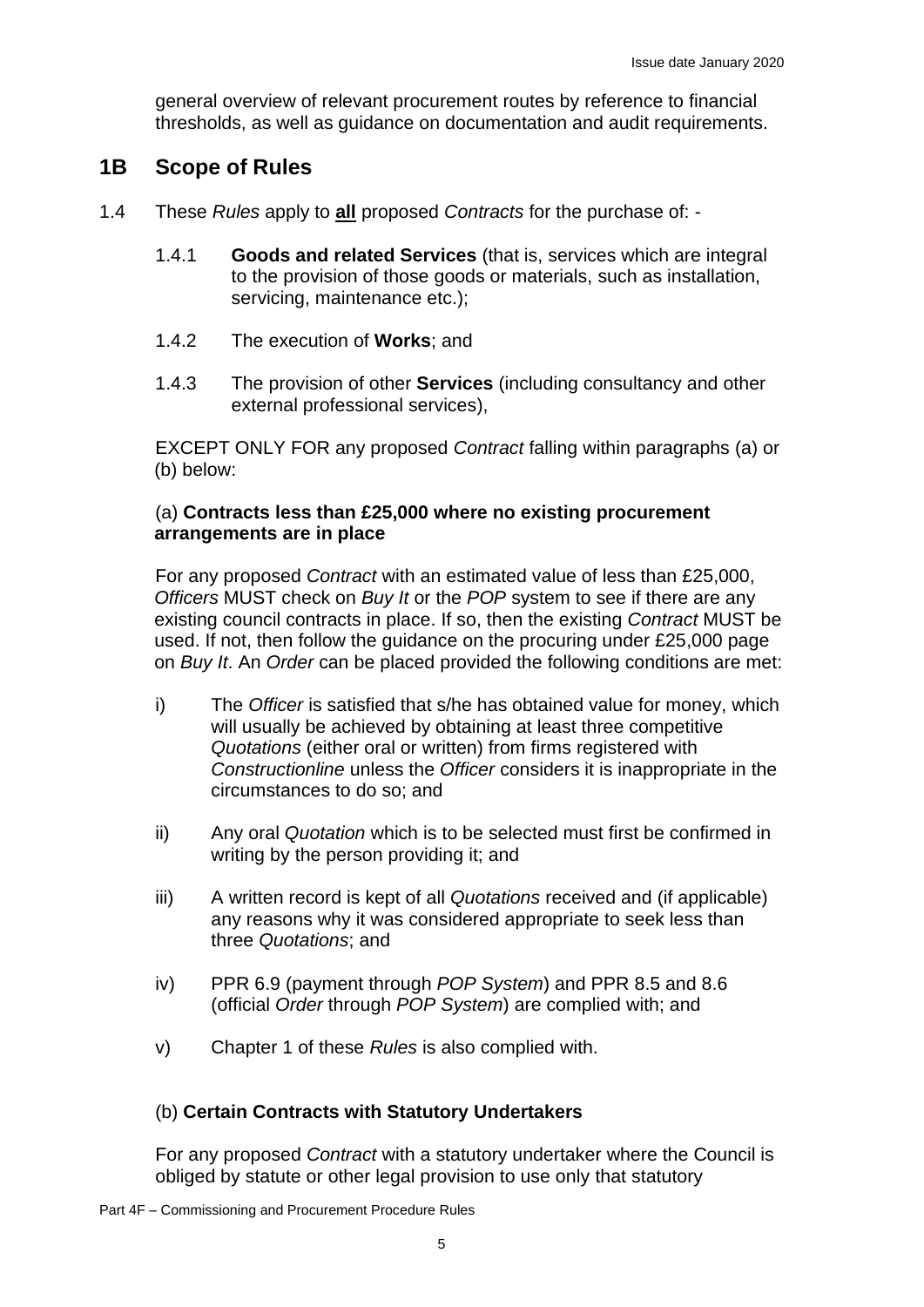undertaker then these *Rules*, except for Chapters 8 and 9, shall not apply PROVIDED THAT the *Officer* shall seek to negotiate such terms and conditions as are in the best interests of the Council so far as s/he is reasonably able, and has any discretion, to do so having regard to the legal provision and the policies of the statutory undertaker.

- 1.5 Any part of these *Rules* can only be waived in the circumstances set out under Financial Regulation 1.12 i.e. with the prior written agreement of the *Director of Resources* in cases of urgency or where s/he considers it is in the interests of the Council to do so*.* Any request to the *Director of Resources* to waive these Rules must be accompanied by the written comments of the *Assistant Director Financial Services.*
- 1.6 For the avoidance of doubt, these *Rules* also apply, and must be followed:
	- 1.6.1 Where it is proposed that the execution of works or provision of services should be undertaken by an in-house provider (i.e. employees of the Council rather than an external firm) but only in those cases where the works or services are required to be subject to competition either in accordance with the Council's *Commissioning and Procurement Plan* or any other direction of the Council or any legal requirement; or
	- 1.6.2 Where it is proposed to employ a sub-contractor for the supply of goods, the execution of works or the provision of services which the Council is itself providing as the principal provider.
- 1.7 A full written record (which may include e-mail messages) must be kept of all actions taken in respect of procurement and contracts including any consultation required by these *Rules*. *Officers* are directed to PPR 6.1 (the obligation that there must be a proper decision made under Part 3 of the Council's Charter before entering into a *Contract*).

#### **Appointment of** *Agency Staff, Consultants, Professional Advisory and Training Services*

1.8 The appointment *of Agency Staff, Consultants, Professional Advisory and Training Services* is subject to the full requirements of these *Rules* as for any other *Contract,* but *Officers* must additionally comply with the requirements set out within Appendix 3.

#### **Compliance with these Rules by Third Parties**

- 1.9 Any person engaged by the Council to award or supervise a *Contract* on its behalf must: -
	- 1.9.1 Comply with these *Rules* as if he or she were an employee of the Council; and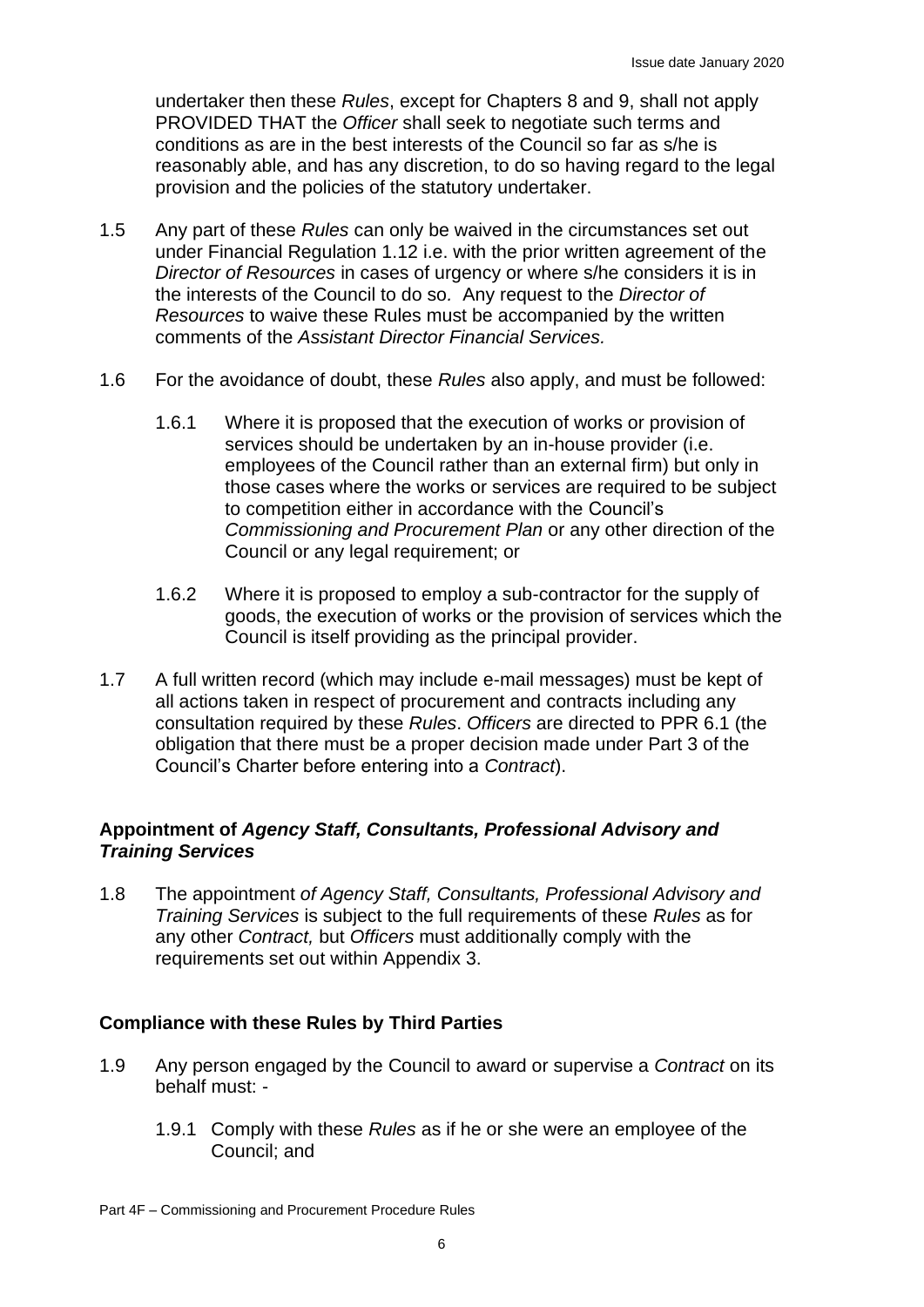- 1.9.2 Provide to nominated Council employees all information and records requested in relation to the award and supervision of the *Contract*.
- 1.10 Any such person's contract of engagement must include terms binding them in this regard.

### **1C Reference to the Purchase Order Processing (POP) System and** *Assistant Director Financial Services*

- 1.11 (a) Prior to commencing a commissioning and procurement process (of whatever value), the *Officer* **must** search *Buy It* or the *POP system* to determine whether a suitable *Contract* or *Framework Agreement*  exists. If so, the *Officer* must use that *Contract* or *Framework Agreement* and proceed with the procurement in line with the terms of the *Contract* or *Agreement.* In that event, the procurement processes set out in Chapters 2 and 3 of these Rules will not apply*.*
	- (b) If no suitable *Contract* or *Framework Agreement* is revealed by a search of *Buy It* or the *POP system*, the *Officer* will consult with the *Commissioners* to ascertain whether any other suitable *Contract* or *Framework Agreement* exists elsewhere. To do this, email the *Procurement Gateway* mailbox to seek advice. *Officers* will act on the advice of the *Commissioners* supplemented as necessary by advice from the *Legal Services Procurement Team*, on whether the *Contract* or *Framework Agreement* should be used and, if so, how. Again, if such a *Contract* or *Agreement* is used, Chapters 2 and 3 of these Rules will not apply.
- 1.12 If a suitable *Contract* or *Framework Agreement* does not exist and the estimated value of the *Contract is* £25,000 or more, the *Officer* **must** submit a *Project Request Form* (Appendix 8) in electronic form to the *Commissioners via the Procurement Gateway* mailbox, who will provide advice as to the most appropriate means of proceeding with the commissioning and procurement process. *Officers* **must** follow the advice of the *Commissioners* and **must not** proceed with the commissioning and procurement process until they are in receipt of a reply to their *Project Request Form.* The *Commissioners* will assign the project request to an appropriate member of staff to support the *Officer* through the commissioning and procurement process. Consideration will be given by the *Commissioners* at this point as to whether any other suitable *Contract* or *Framework Agreement* exists.

# **1D Estimating Contract Values**

1.13 The value of the proposed *Project/Contract* must be estimated before undertaking a commissioning and procurement exercise as this will determine which rules apply. The value of a *Contract* is the estimated consideration to be paid over its full term and not simply the estimated annual expenditure. This will generally be financial expenditure but may include other elements such as the value of land being disposed of.

Part 4F – Commissioning and Procurement Procedure Rules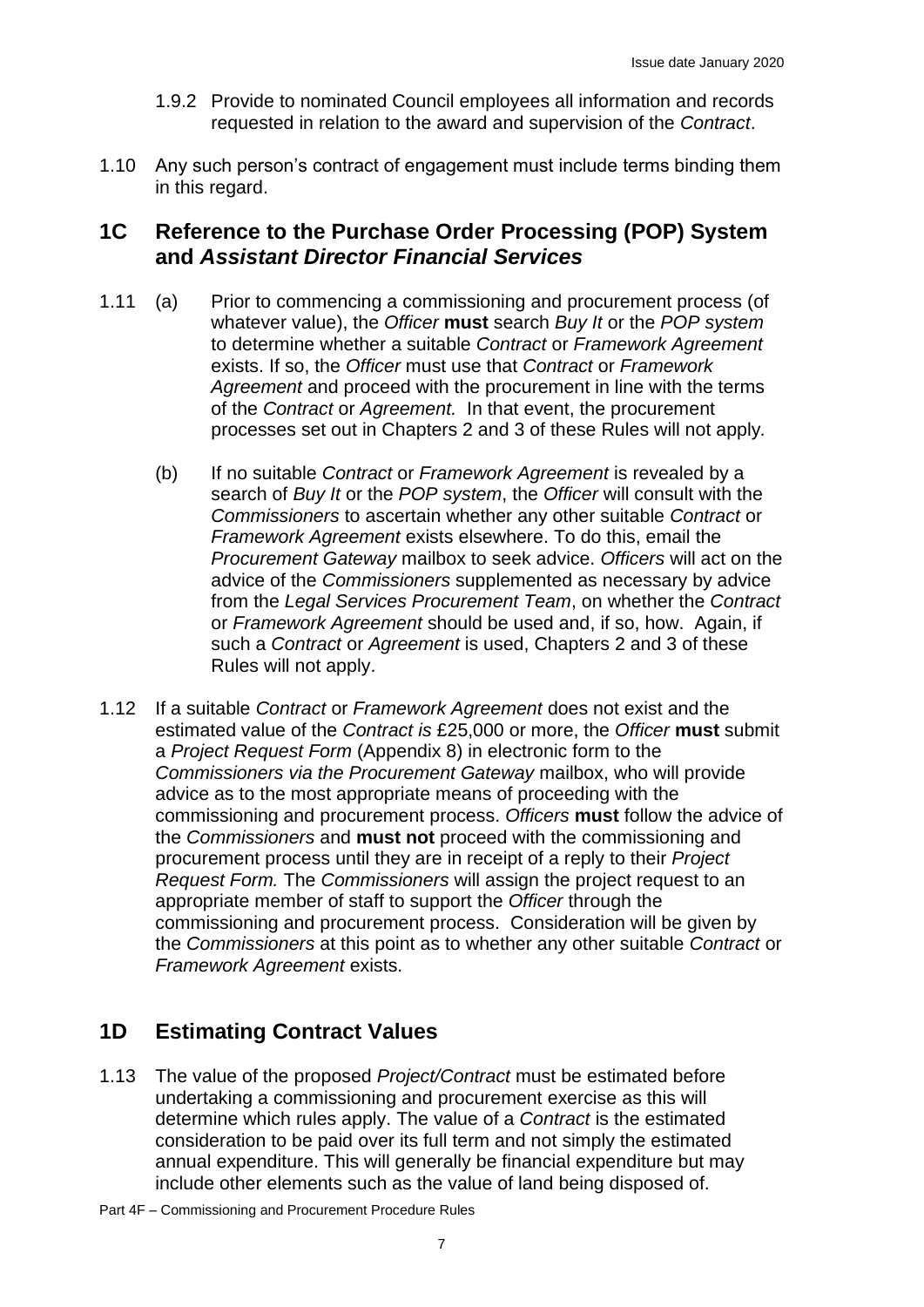- 1.14 For the purposes of these *Rules*, amounts quoted are gross values (i.e. total estimated cost to the Council before deduction of grants and contributions), for the full period of a *Contract* and all exclude VAT and other taxes.
- 1.15 *Contracts* of a similar nature **must not** be artificially split into different parts to avoid the application of the £25,000 (or any other) minimum threshold of these *Rules* or the applicable *EU Threshold*. At the same time, *Contracts* of a recurring or similar nature must be joined together into one *Contract* and valued accordingly. If there is any doubt as to whether *Contracts* must be aggregated, advice from the *Legal Services Procurement Team* must be sought and followed.
- 1.16 Before undertaking a commissioning and procurement exercise, the *Officer* must consider whether a subsequent *Contract* (such as, for instance, future phases in a works programme where only the initial phase is the subject of the immediate procurement) may be awarded to the successful firm by negotiation under Chapter 3E of these Rules, and without further competition, in the event of the successful firm completing the initial phase satisfactorily. If this is the case:
	- (a) The initial *Contract* must be valued by taking into account the estimated value of any such future phase or phases; and
	- *(b)* It must be made clear in the public notice or advertisement under PPR 2.1.6 or 2.3 (if one is issued) and the accompanying documentation under PPR 3.15 or 3.19 that any such subsequent *Contract* may be awarded to the successful firm by negotiation.

In any event, any award of any such subsequent *Contract* can **only** be made if the conditions and procedures set out in Chapter 3E of these Rules are met and followed. An *Officer* cannot award a *Contract* to a firm relying solely on the fact that the firm was previously awarded a similar *Contract* following a competitive process.

# **1E Grant Funding**

1.17 Where a *Contract* is to be awarded which is part or wholly funded by either internal or external grant funding, it is possible that further conditions may have been placed on the manner of expenditure of such monies (for example by the grant paying body). In this event, *Officers* **must** ensure that they are aware of all such conditions and comply with them as well as the requirements of these *Rules*. Financial assistance from the European Regional Development Fund ("ERDF") is one particular type of grant aid where such extra conditions may be imposed, and which must be complied with to ensure no risk of any claw-back of such funding.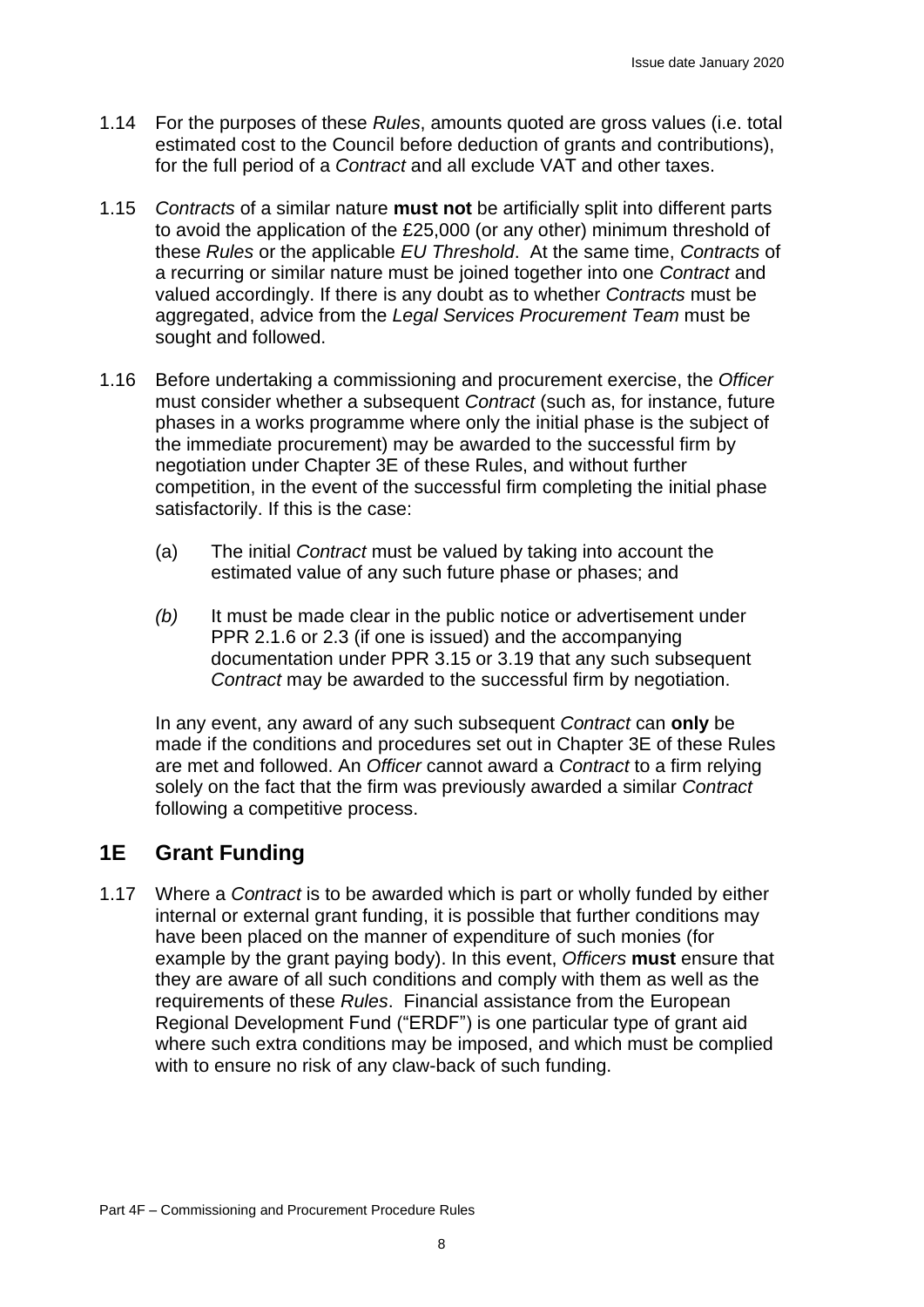# **1F Monitoring**

- 1.18 Where any *Officer* of the Council becomes aware of any breach of these *Rules*, s/he must notify as soon as reasonably practicable his or her line manager or supervisor who shall record and investigate that referral and take appropriate action in relation to it and notify the *Monitoring Officer* and the *Chief Internal Auditor* of the outcome. Where any *Officer* considers that a serious or persistent breach has occurred, this must be reported immediately to the *Monitoring Officer* and the *Chief Internal Auditor.*
- 1.19 Where any *Member* becomes aware of any breach of these *Rules*, s/he must report this to the *Monitoring Officer* and the *Chief Internal Auditor.*
- 1.20 The *Chief Internal Auditor* and the *Monitoring Officer* shall report annually to the *Audit Committee* upon the operation of these rules generally and, in particular, whether they are being adhered to.
- 1.21 Failure by any *Officer* of the Council or *Your Homes Newcastle* to observe these Rules, which are part of the Council's financial regulations, may leave the *Officer* open to action under the Council's disciplinary procedures. Any *Officer,* when planning a commissioning and procurement exercise, must take into account the need to comply with these *Rules* and the timescales which compliance with them may involve.

# **1G Record Keeping**

1.22 Any written records relating to a commissioning and procurement exercise, whether kept under these *Rules* or otherwise, should be retained for a period of at least six years from the expiry of the *Contract.* Such records may, so far as they relate to unsuccessful quotations or tenders, may be microfilmed or electronically scanned or stored by some other suitable method after 12 months from the award of the contract, provided there is no dispute about the award.

Any external funder, such as the ERDF, may impose different requirements in this respect and this should be checked if any such funding is being provided.

# **1H External Bodies**

- 1.23 Any *External Body* shall be required to comply with these Rules (or alternatively, any other written procurement rules adopted by that body which have been approved by the *Director of Resources* whenever the *External Body* undertakes a commissioning and procurement exercise for the purchase of goods, works or services in any of the following circumstances:
	- (a) Where the *External Body* is undertaking the commissioning and procurement exercise on behalf of the Council as its agent; or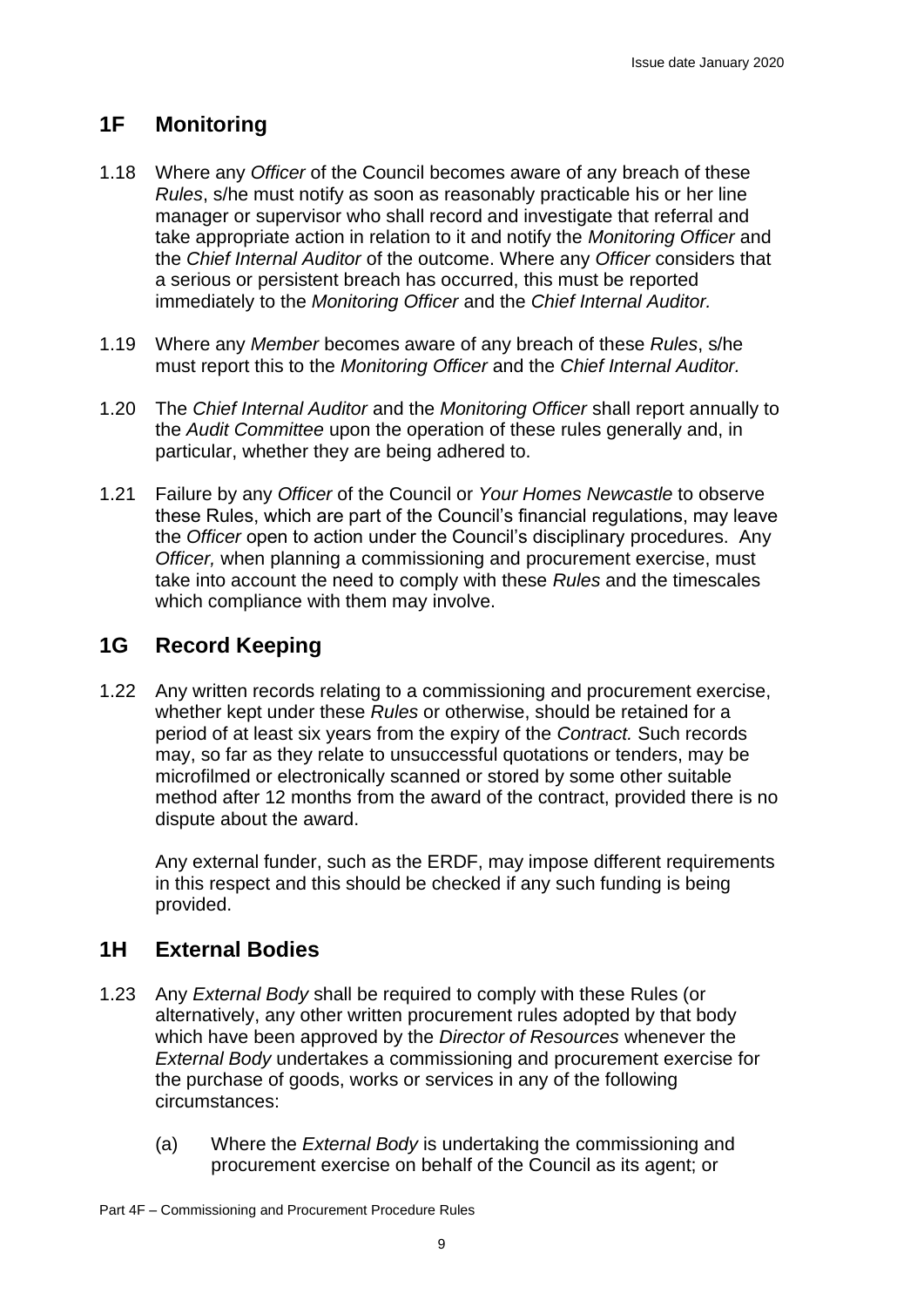- (b) Where the commissioning and procurement exercise is being undertaken by the *External Body* on its own behalf, or for some third party, but is being funded by financial assistance from the Council and it is a condition of that assistance that this Rule shall apply; or
- (c) Where the Council is the "accountable body" for the *External Body*; or
- (d) Where the *External Body* is a company under the control of the City Council within the meaning of the section 68 Local Government and Housing Act 1989.

Provided only that where the *External Body* is either an another local authority or the North East Procurement Organisation (NEPO) undertaking the commissioning and procurement exercise as the agreed 'lead authority' on behalf of the Council and any other parties, the financial regulations and procurement rules of that other local authority or the regional procurement protocols of the regional procurement *Shared Service Agreement* may be relied on although the *Officer* shall nevertheless seek to be assured that the commissioning and procurement exercise is carried out in accordance with the *EU Public Procurement Rules,* if they apply.

### 1.24 **Schools**

The Governing Body, Head teacher or other staff of any school maintained by the Council as the local education authority shall, when procuring any goods, works or services, comply either with these Rules or with the provisions of the Schools Financial Regulations and Policies document issued by the Council, in particular the financial regulations and code of practice set out in that document relating to the procurement of contracts. This is in addition to the need to comply with the EU Public Procurement Rules in relation to any proposed contract to which they apply.

# **1I Employee Transfers**

1.25 Where any proposed contract potentially affects any employee of the Council by virtue of a possible transfer of the services provided by that employee, the *Officer* must ensure that the Transfer of Undertaking (Protection of Employment) (TUPE) issues are considered and obtain advice from the *Assistant Director Legal Services* before proceeding with the commissioning and procurement exercise.

### **1J Gateway**

1.26 For the avoidance of doubt, the four *Gateway* stages as defined in Chapter 12A of these *Rules* must be followed in any commissioning and procurement exercise to which the *Rules* apply, unless it is specifically exempted from the requirements of any of those stages.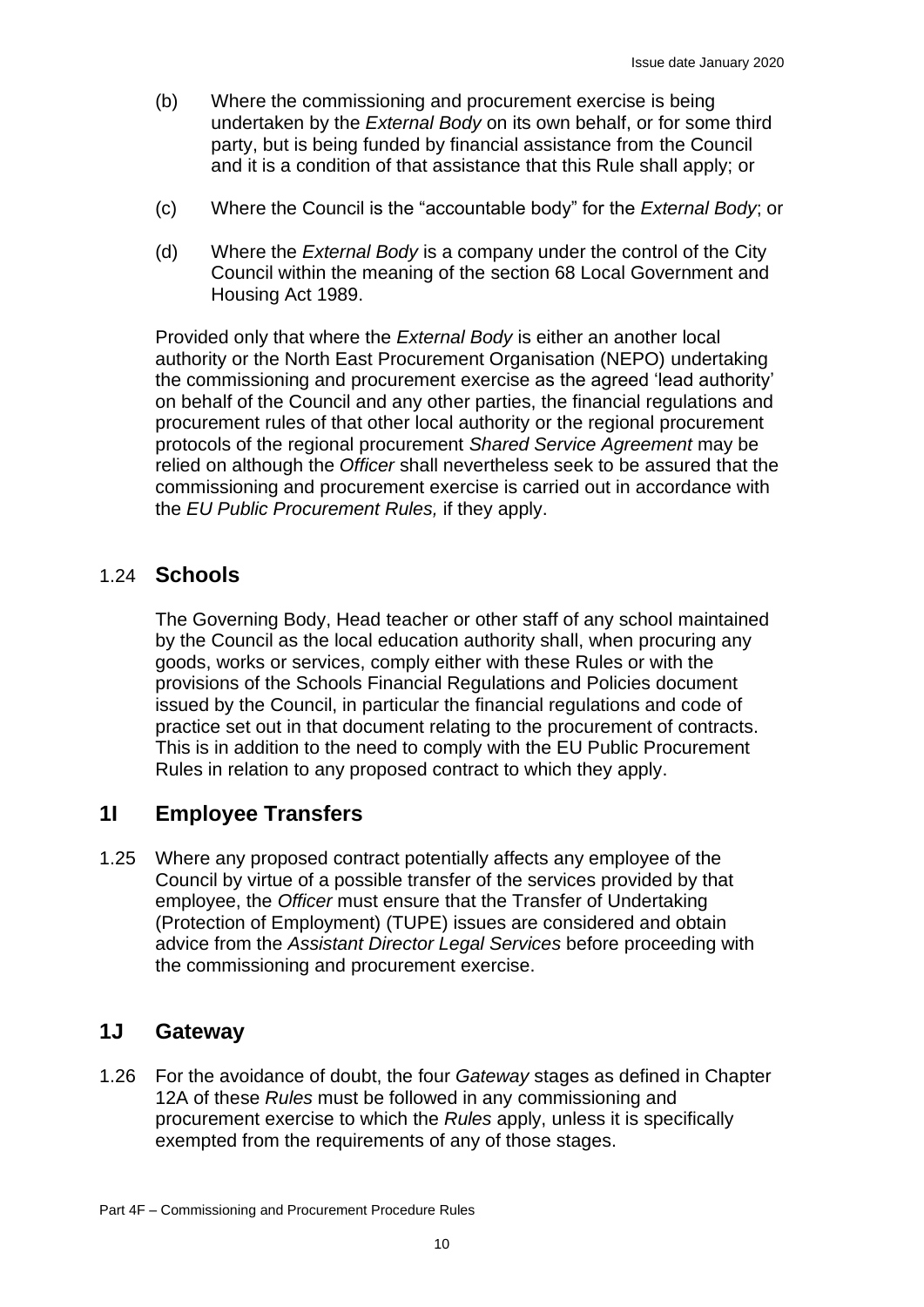# **1K Strategic Planning and Commissioning for Social Value**

- 1.27 In developing an understanding of each market area, we must consider a number of key factors, such as any policy context or legislative frameworks, needs analysis and profiling over time, capacity and assets, finances and funding, stakeholder views, market contexts and critically the outcomes and ambitions we are seeking to achieve. Securing *Social Value* is at the heart of this activity and helps to maximise the collective benefit to our communities and residents. *Officers* must consider *Social Value* at the outset of the commissioning and procurement exercise when designing services, incorporate *Social Value* requirements within the procurement process and monitor outcomes as part of the contract management phase.
- 1.28 Every commissioning exercise is unique, and we develop each process as we gather feedback from stakeholders. In this section we have described the phases and products that stakeholders can expect to see, in different combinations, in commissioning exercises that we carry out. The balance of activity in each phase varies depending on many factors, including the scale and scope of the expected changes, the complexity of the stakeholder group and available time. We will use the terminology in this section consistently, so that stakeholders understand what they can expect from our communications and events in each phase.
- 1.29 Joint commissioning: is where we seek to work with a range of city partners, including other public sector commissioning organisations. By working together with other *commissioners*, we can identify opportunities for social and financial value and improved user experience. Joint commissioning does not necessarily equate to joint procurement; aligning procurement is only one of many ways that we can jointly commission, including:
	- developing arrangements for packages of service to individual people to be jointly designed, drawing from a range of macro commissioning arrangements;
	- aligning commissioning plans for the same or complementary requirements (for example, services within a single 'service system')
	- pooling funding for a particular requirement or service user group, from which either joint procurements or single organisation procurements may draw; and
	- agreeing a shared specification and running a single procurement process which one partner organisation oversees.

These steps may be used in various combinations as appropriate to the requirements.

1.30 There are two primary routes through which we initiate commissioning exercises: due to the ending of an existing contractual arrangement in the context of a continued need; and due to identification of a new requirement. Officers embarking on a commissioning phase must complete a *Project Request Form (PRF) and send it to the Procurement Gateway* mailbox to be allocated a Commissioning and Procurement Officer to support you through the commissioning and procurement process.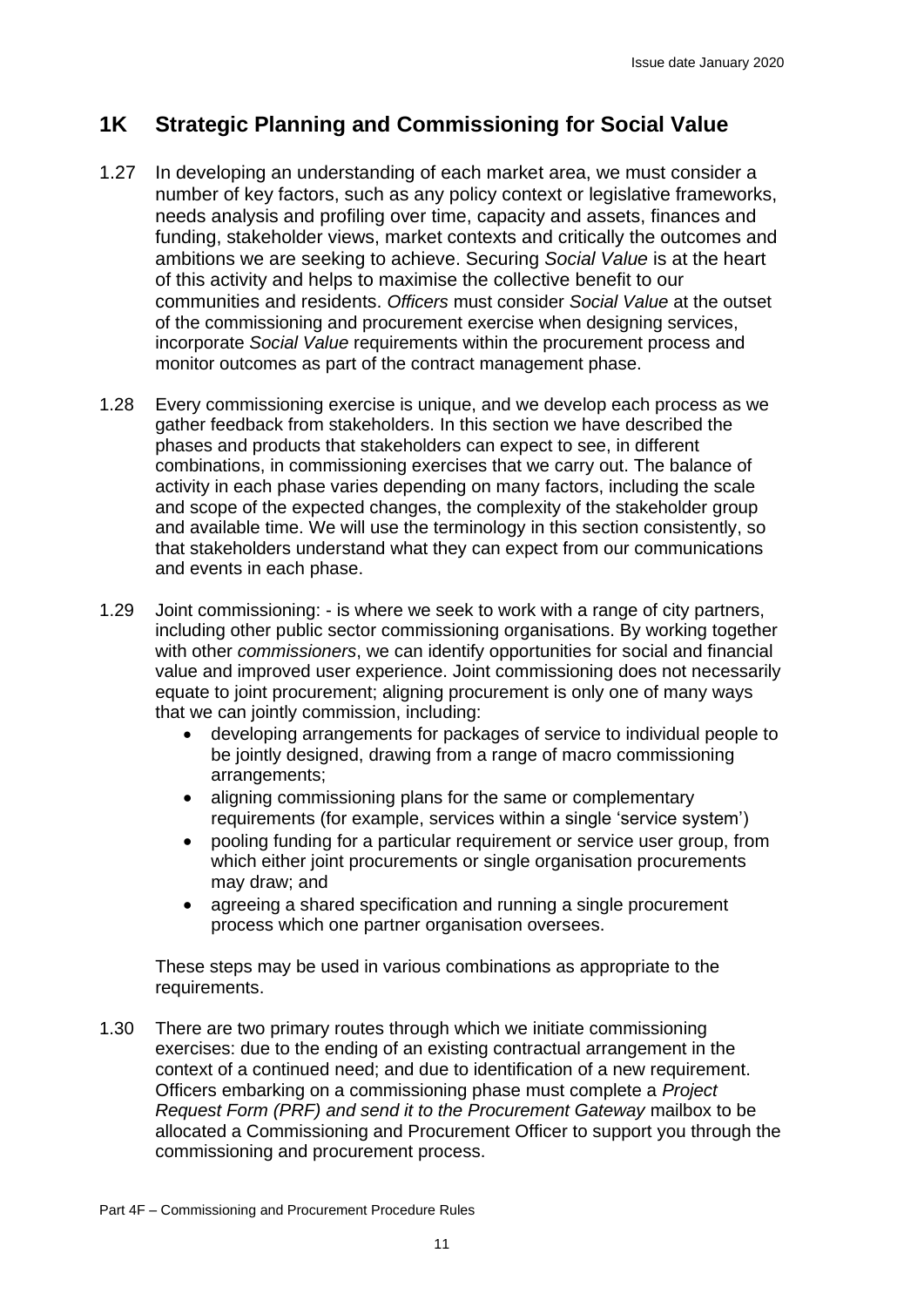# **Chapter 2 - Selection of Firms and Risk Assessments**

# **2A Selection of Firms to Participate in the Procurement Process**

- 2.1 In relation to procurements **below** the applicable *EU Threshold*, i.e. of:
	- 2.1.1 **Goods** with a total estimated value less than **£189,330**; or
	- 2.1.2 **Works** with a total estimated value of less than **£4,733,252**;
	- 2.1.3 **Services** with a total estimated value of less than **£189,330**; or
	- 2.1.4 **Social** with a total estimated value of less than **£663,540**

Firms may be selected to participate in the procurement process using one of the following methods: -

- 2.1.5 From Constructionline; or
- 2.1.6 From a list of firms held by an approved *Central Purchasing Body* under an established *Framework Agreement*; or
- 2.1.7 By public notice or advertisement (for instance, in a relevant trade journal or on the North East Purchasing Organisation website); or
- 2.1.8 By any other means considered by the *Officer* to be in the best interests of the Council, **provided that** this option shall only be used where it is not reasonably desirable in the interest of efficiency for any of the methods set out from PPR 2.1.5 to 2.1.7 to be used and the *Assistant Director Financial Services* agrees in writing that this is the case.
- 2.2 In any event, a firm should not be selected to participate without the *Officer* first being reasonably satisfied that the firm is interested in doing the work and will submit a *Quotation*, *Tender or EU Tender* if asked for one and that the firm in general terms is capable of supplying the goods, executing the works or providing the services (as the case may be).
- 2.3 In relation to procurements **above** the applicable *EU Threshold*, i.e. of:
	- 2.3.1 **Goods, materials and related services**, with a total estimated value of **£189,330** or more; or
	- 2.3.2 **Works** with a total estimated value of **£4,733,252** or more; or
	- 2.3.3 **Services** with a total estimated value of **£189,330** or more, or
	- 2.3.4 **Social** with a total estimate value of **£663,540**

Part 4F – Commissioning and Procurement Procedure Rules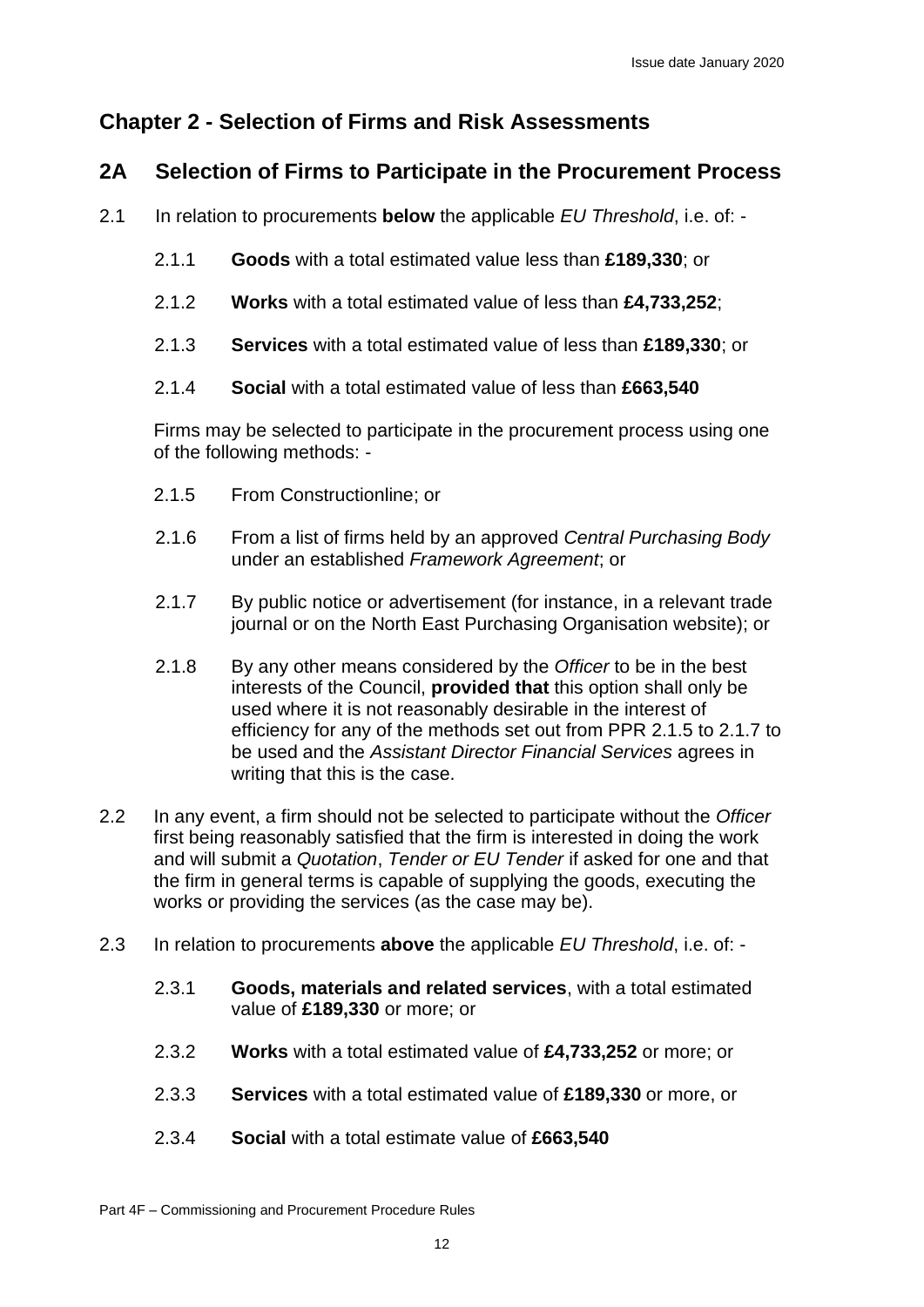The *EU Public Procurement Rules* will apply, and it will be necessary to publish a notice in the Official Journal of the European Union ("*OJEU Notice*"). Only firms who express interest in the *OJEU Notice* in the manner stipulated in that *OJEU Notice* may be invited to tender. It is possible, however, to contact firms in order to draw their attention to the fact that the *OJEU Notice* has been published and a contract notice will be published on the central governments tender portal known as Contracts Finder.

- 2.4 Every *OJEU Notice* must be approved by the *Legal Services Procurement Team*. The *Commissioning and Procurement Team* will arrange for the *OJEU Notice* to be published on behalf of the *Officer*. Note: An OJEU Notice issued under the Open Procedure in itself will satisfy the requirement under PPR 3.17 to seek at least 5 tenders
- 2.5 The financial thresholds given above all apply from 1 January 2018 until 31 December 2019. After that date, the *Legal Services Procurement Team* must be consulted for advice on the revised *EU Thresholds*.

#### **2B Risk Assessments**

- 2.6 For all *Contracts* of £189,330 or more, a written risk assessment of the selected firms must be carried out unless: -
	- 2.6.1 They are *registered with Constructionline for works up to £100,000*; **or**
	- 2.6.2 The *Contract* is procured through a *Framework Agreement* established by a *Central Purchasing Body;* **or**
	- 2.6.3 The *Assistant Director Financial Services* has agreed to waive the need for a risk assessment, either in full or in part, under PPR 2.9 below; **or**
	- 2.6.4 The *'Quick Quotes'* module of the *Electronic Tendering System* has been used to seek quotations up to £100,000 for the supply of goods, works and the delivery of services.

If a risk assessment is not carried out for contracts over £189,330 and the reasons set out in PPR 2.6.1 to 2.6.4 above, the *Contract* shall not be awarded unless

- (a) At the date upon which the *Contract* is about to be awarded a satisfactory assessment of the financial standing of the successful firm has been done in the previous 12 months specifically by the *Director of Resources;* and
- (b) The *Officer* is satisfied, after consulting with the Council's *Financial Risk and Insurance Manager* that the firm has in place adequate insurance arrangements for that particular *Contract*.

Part 4F – Commissioning and Procurement Procedure Rules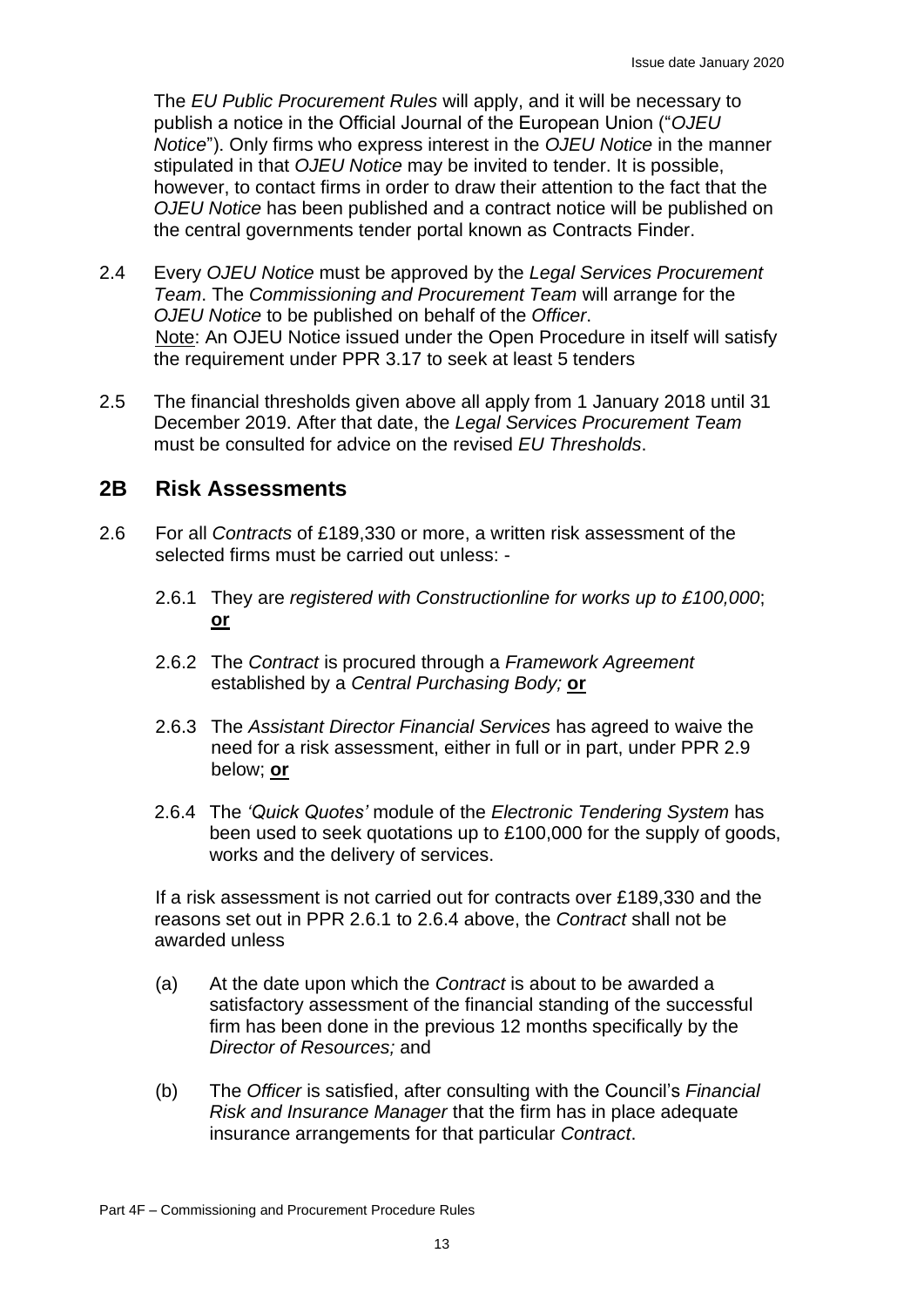- 2.7 The risk assessment may be carried out as part of the commissioning and procurement process but must be completed prior to entering into a *Contract*.
- 2.8 This risk assessment must ensure that the Council's minimum standards in relation to technical competence, health and safety, insurance arrangements, equality compliance, sustainability practice and financial standing are met. If, in any case, one or more of the minimum standards is not met, the firm may still be considered if the *Assistant Director Financial Services* is satisfied (and confirms in writing) that this is in the best interests of the Council and lawful<sup>1</sup> and that appropriate mitigation measures will be put in place. If a firm is to be excluded on the basis of their risk assessment evaluation, advice from the *Legal Services Procurement Team* must be sought and followed to determine whether it is lawful to do so. <sup>2</sup>

Advice on any recommended policies or corporate criteria against which risk assessments should be carried out can be sought from the *Assistant Director Financial Services.*

- 2.9 A *Delegated Officer* may document in writing that it is not reasonably necessary, having regard to the best interests of the Council, to carry out a risk assessment in respect of one or more of the standards referred to in PPR 2.8 above, either because of the nature or subject matter of the proposed contract or because of the urgent need to award the contract or because of any other exceptional circumstances. Any such authorisation must be fully recorded in writing setting out which standards it has been agreed need not be assessed and the reasons why it is considered such assessment is not reasonably required. Authorisation to waiver a risk assessment must be sought from the *Assistant Director Financial Services*.
- 2.10 Where an *OJEU Notice* has been published in accordance with PPR 2.3 above, the risk assessment will rely upon a completed *Selection Questionnaire ("SQ").* The form and content of the *SQ* will depend upon the procurement route and before issuing a *SQ* advice from the *Legal Services Procurement Team* must be sought by the *Procuring Officer* and followed as to which procedure and form of *SQ* is to be adopted.
- 2.11 Where an *OJEU Notice* has not been published in accordance with PPR 2.1 above, risk assessment will not be carried out. Advice can be provided by *Legal Services* on how to build risk into the specification.
- 2.12 *Contracts* where risk assessments would not otherwise be required because it is less than £189,330 in value or it falls within one of the exemptions set out in PPR 2.6, a risk assessment on one or more of the matters referred to in PPR 2.8 *Officers* should seek advice from *Legal Services*.
- 2.13 Every *Contract* awarded by the Council shall include a term that if the Contractor employs any sub-contractor in the performance of the *Contract*

<sup>&</sup>lt;sup>1</sup> In some circumstances, a firm cannot be awarded a contract under EU Rules. For example, where a firm has been convicted of money laundering.

<sup>&</sup>lt;sup>2</sup> It is lawful to exclude a firm only on certain grounds where EU Rules apply.

Part 4F – Commissioning and Procurement Procedure Rules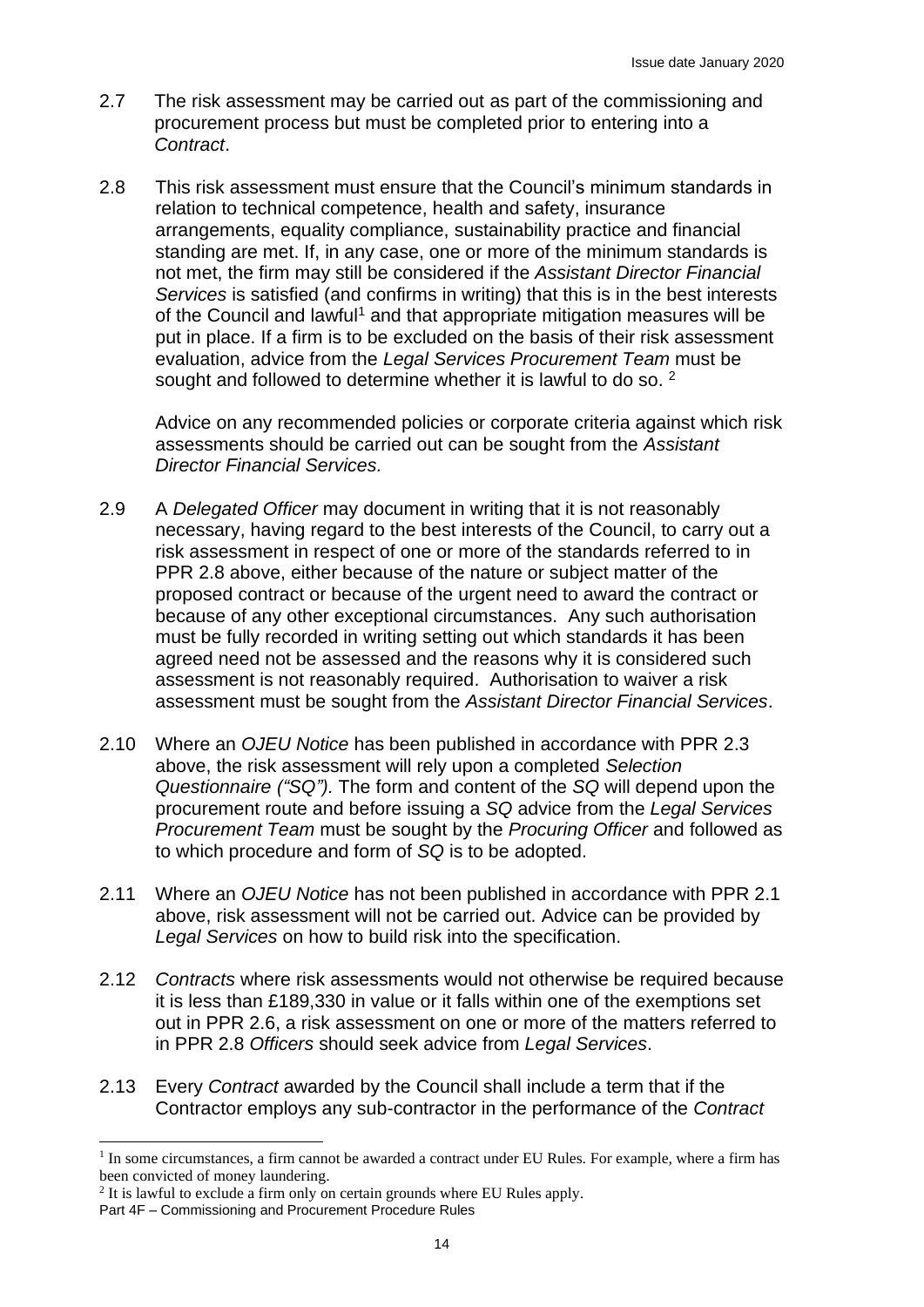the Contractor will ensure that the sub-contractor is required under the subcontract to meet the same obligations and standards in relation to health and safety, equal opportunities and environmental matters as is the Contractor under the *Contract.*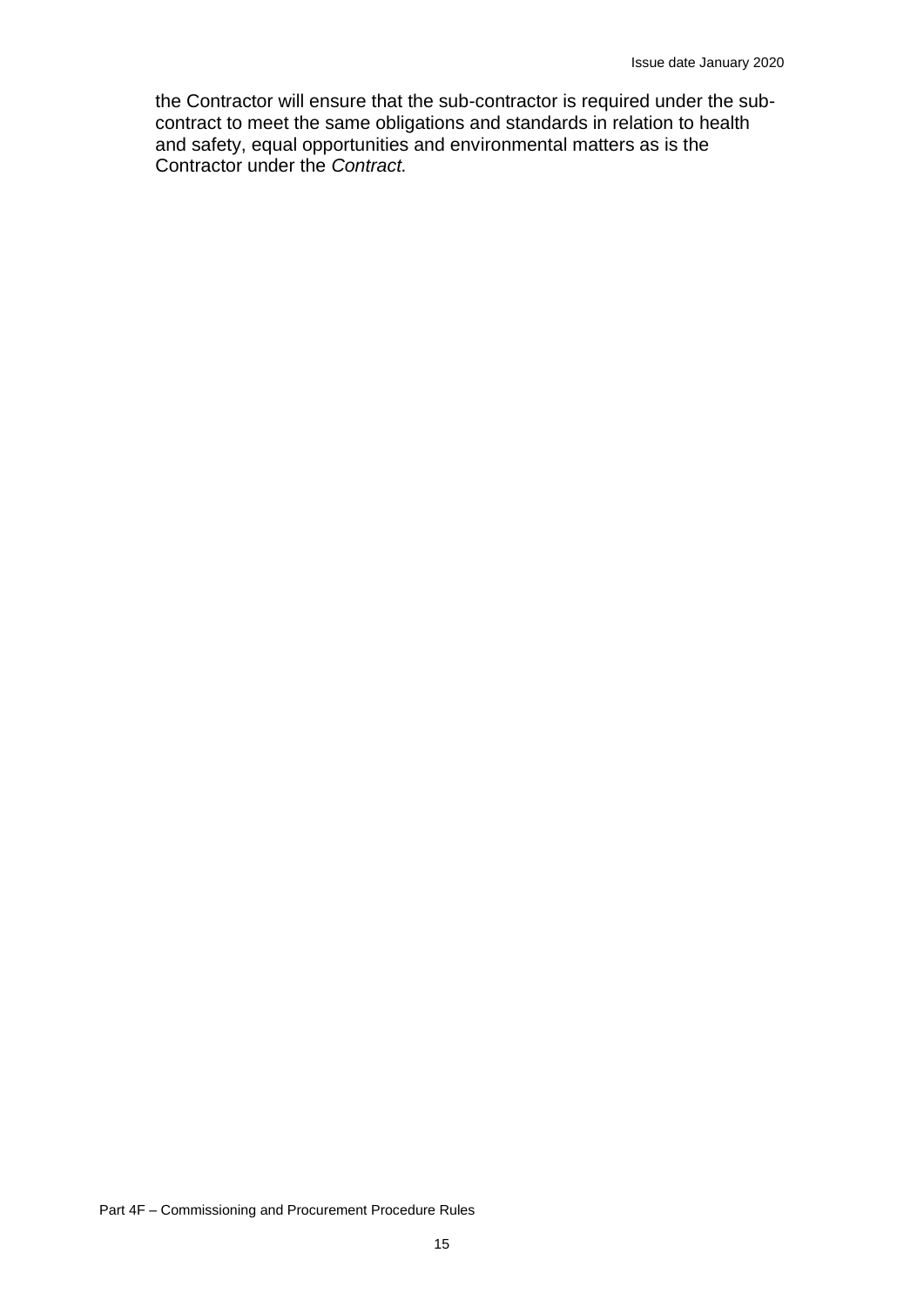# **Chapter 3 - Selection and Description of Procurement Routes**

### **3A Selection of Procurement Route**

- 3.1 A procurement exercise may be carried out by:
	- 3.1.1 Inviting *Quotations* or *Quick Quotes* (see Chapter 3B); or
	- 3.1.2 Inviting *Tenders* (see Chapter 3C); or
	- 3.1.3 Inviting *EU Tenders* (see Chapter 3D); or
	- 3.1.4 In exceptional circumstances, by way of negotiating a *Contract*  with a particular firm (see Chapter 3E),
- 3.2 The following rules (PPR 3.3 to 3.8) determine which of these routes should be used.
- 3.3 Where the estimated value of a *Contract* is less than £25,000, it is not subject to these *Rules* except only for Chapter 1, PPR 2.12, 6.9, 8.5 and 8.6 and therefore can be let by a *Delegated Officer* placing an *Order* provided s/he is satisfied that this represents good value for money. *Contracts* must not be broken down to take advantage of this threshold. *Officers* must check *Buy It* or the *POP* System to ensure there is no existing Contract or Framework Agreement prior to placing an *Order*.
- 3.4 Where the total estimated value of the *Contract* is between £25,000 and £100,000, the *Quotation* or *Quick Quote* Procurement Route must be used. *Quotations* will be based on a price and quality assessment whereas *Quick Quotes* will be based on price only.
- 3.5 Where the total estimated value of the *Contract* is between £100,000 and £189,330 (for Goods and Services), £663,540 (for Social and Other Specific Services) or (for Works £4,733,252), the *Tender* Procurement Route must be used.
- 3.6 Where the total estimated value of a contract is more than the EU Thresholds (£189,330 for Goods and Services, £663,540 for Social and Other Specific Services and £4,733,252 for Works), then the *EU Public Contracts Regulations* will apply. Advice from *Commissioning and Procurement* or *Legal Services* must be sought and followed as to what type of process and procedures must be used for the *EU Tender* Procurement Route.
- 3.7 In exceptional circumstances, it is possible to negotiate with one particular firm only so long as the rules set out from PPR 3.21 to 3.27 are followed and it has been approved by the *Commissioners*, *Assistant Director Financial Services* and the *Assistant Director Legal Services*.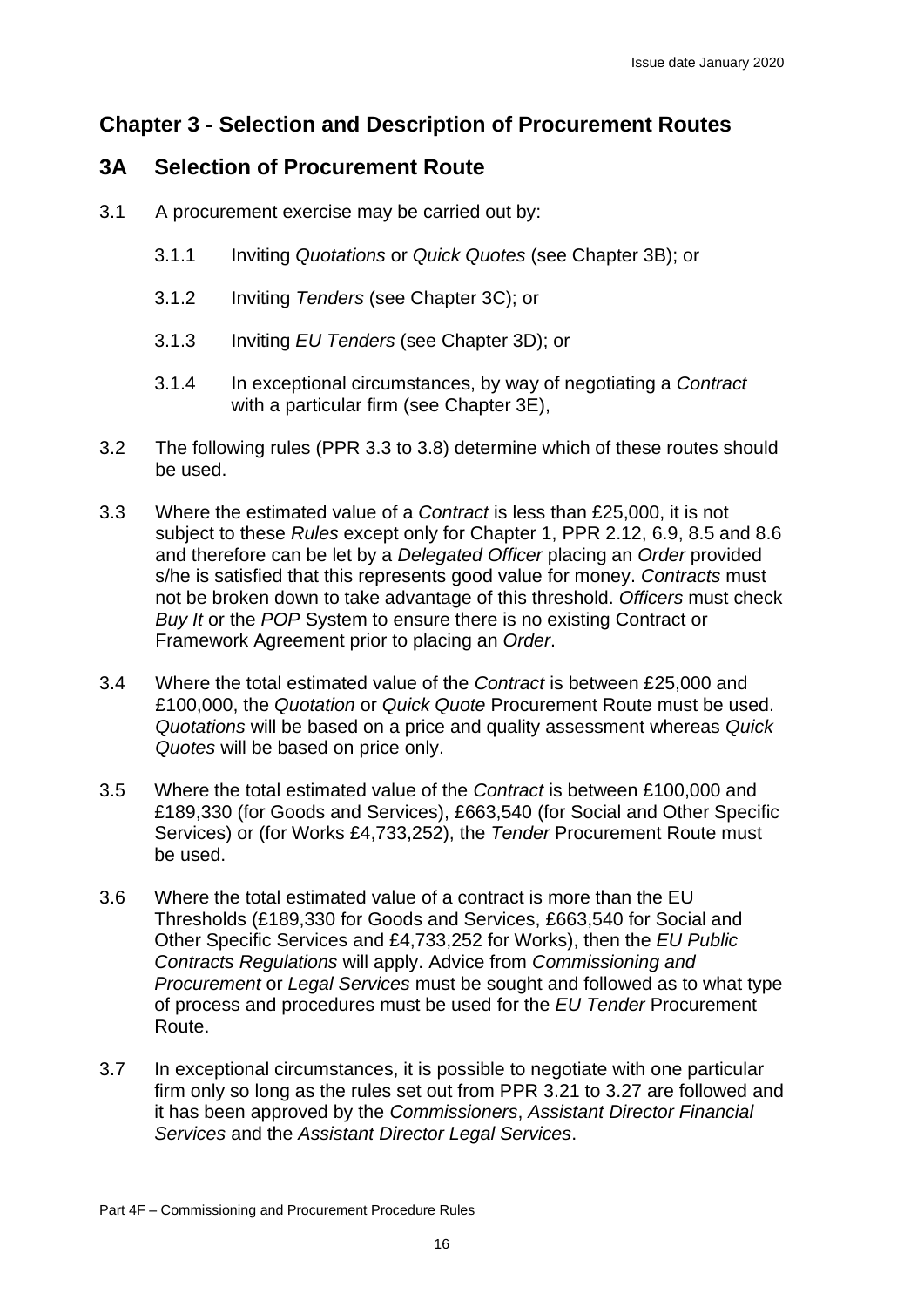3.8 Appendix 2 of these *Rules* gives summary guidance on selecting a procurement route.

### **3B** *Quotation* **or** *Quick Quote* **Procurement Route (£25,000 to £100,000)**

- 3.9 *A minimum of three Quotations or Quick Quotes must be sought. Gateway 1* **submit electronically a** *Project Request Form (Appendix 8)*  **to the** *Procurement Gateway mailbox to register that you are about to undertake a commissioning and procurement exercise.* This is the Council's requirement but any external funder, if there is one, may have more onerous requirements for *Contracts* within this value range. The European Regional Development Fund in particular may impose different criteria, and this must always be checked if any proposed *Contract* relies on such funding.
- 3.10 *Quotations* and *Quick Quotes* must be sought through the *Electronic Tendering System* (exceptions must be agreed by the *Commissioner: Collaboration)* and must be returned and opened through this system at the relevant deadline.

#### *Gateway 2* **will check and dispatch all documentation**.

- 3.11 Requests for *Quotations* and *Quick Quotes* must include:
	- 3.11.1 A copy of the Council's standard *Terms and Conditions* (a copy of which can be obtained from the *Commissioning and Procurement Team*) or, if it is felt by the *Officer* that such *Terms and Conditions* may be inappropriate in the circumstances, such other contractual documentation as the *Commissioning and Procurement Team* may recommend or agree;
	- 3.11.2 A statement that the Council will expect to contract on its own *Terms and Conditions* and not those of the firm and that any variation to this will require the approval of the *Commissioning and Procurement Team*;
	- 3.11.3 A description of the Goods, Works or Services to be procured;
	- 3.11.4 Details of how the Goods, Works or Services should be priced;
	- 3.11.5 A statement as to whether the *Quotation* or *Quick Quote* will be evaluated on price alone or on other criteria and, if the latter applies, a statement as to what those criteria are;
	- 3.11.6 For *Quotations* that are advertised a contract notice must be published on *Contracts Finder;*
	- 3.11.7 A statement that the *Quotation* or *Quick Quote* will only be considered if it is: -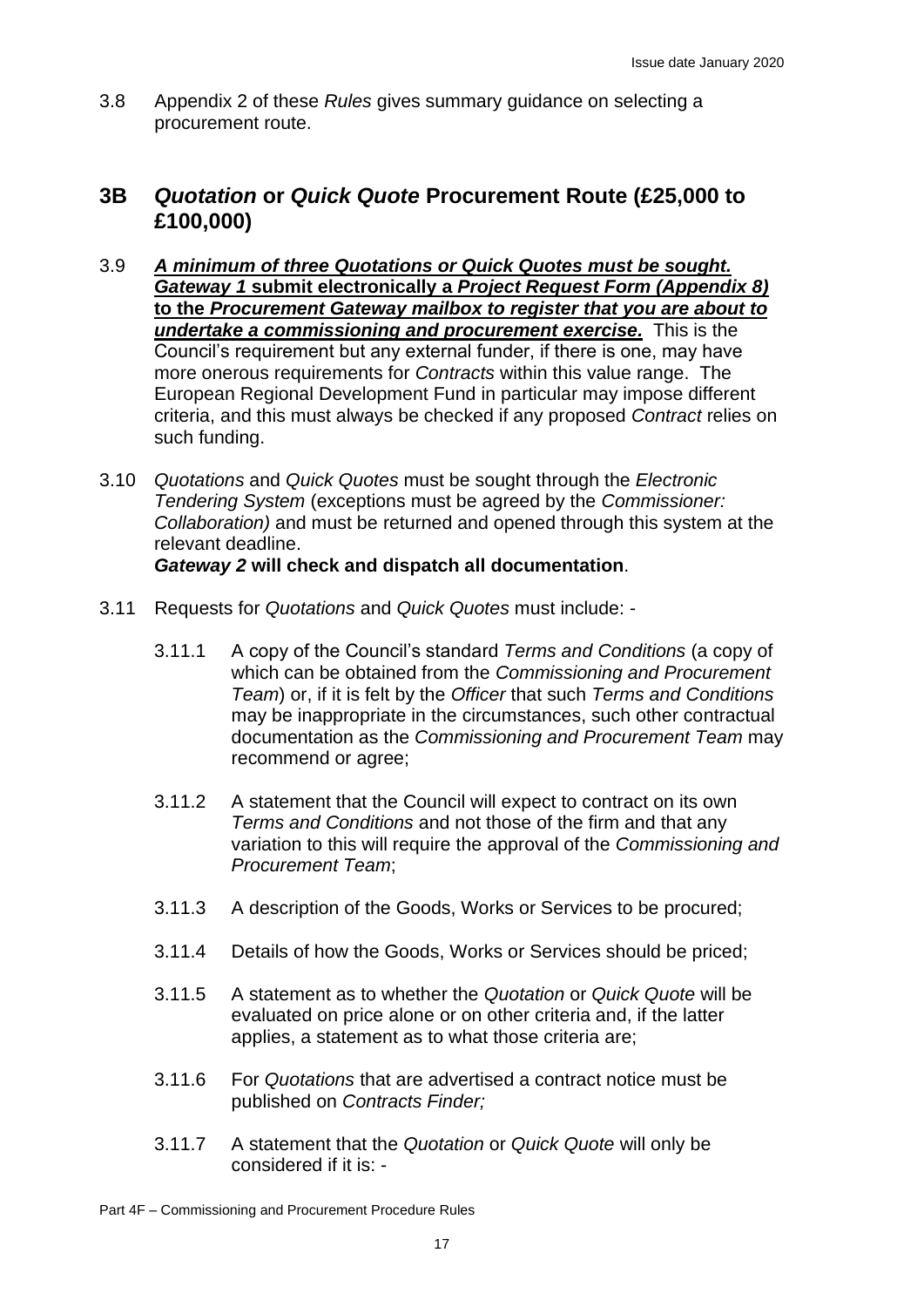- 3.11.7.1 Submitted through the *Electronic Tendering System* and returned by the deadline given;
- 3.11.7.2 Including a completed declaration within the *Quotation* or *Quick Quote* documentation by an appropriate officer of the firm;
- 3.11.8 A reasonable deadline for the receipt of a *Quotation* should be identified but a quick deadline for a *Quick Quote*; and
- 3.11.9 Details of any other specific conditions which will apply to the procurement.
- 3.12 *Procuring Officers* must keep a record of the evaluation criteria and the scores each firm receives in relation to such criteria. *Procuring Officers* must additionally keep a detailed record of the reasons for selecting the successful firm; and
- 3.13 For *Quotations* and *Quick Quotes* a contract award notice must be published on *Contracts Finder.*

### **3C** *Tender* **Procurement Route (£100,000 to EU Thresholds) (£189,330 Goods and Services, £663,540 Social and Other Specific Services or £4,733,252 for Works)**

- 3.14 *A minimum of five Tenders must be sought. Gateway 1* **submit electronically a** *Project Request Form (Appendix 8)* **to the** *Procurement Gateway mailbox to register that you are about to undertake a commissioning and procurement exercise.* This is the Council's requirement but any external funder, if there is one, may have more onerous requirements for *Contracts* within this value range. The *European Regional Development Fund* in particular may impose different criteria, and this must always be checked if any proposed *Contract* relies on such funding.
- 3.15 *Tenders* must be invited by way of an *Invitation to Tender ("ITT")* and sought through the *Electronic Tendering System*. *Tenders* must be returned and opened through this system by (and at) the relevant deadline. *ITT* is a detailed procurement-specific document. Advice on this document can be sought from the *Commissioning and Procurement Team*. *Gateway 2* **will check and dispatch all documentation.**
- 3.16 As a minimum, an Invitation to Tender must include:
	- 3.16.1 A *Selection Questionnaire* for the Social and Other Specific Services and Works procurement routes only unless any of the four situations set out in PPR 2.6 apply;
	- 3.16.2 Full details of the *Tender* process, including the deadline for receipt of *Tenders* and the address for *Tenders* to be returned*;*

Part 4F – Commissioning and Procurement Procedure Rules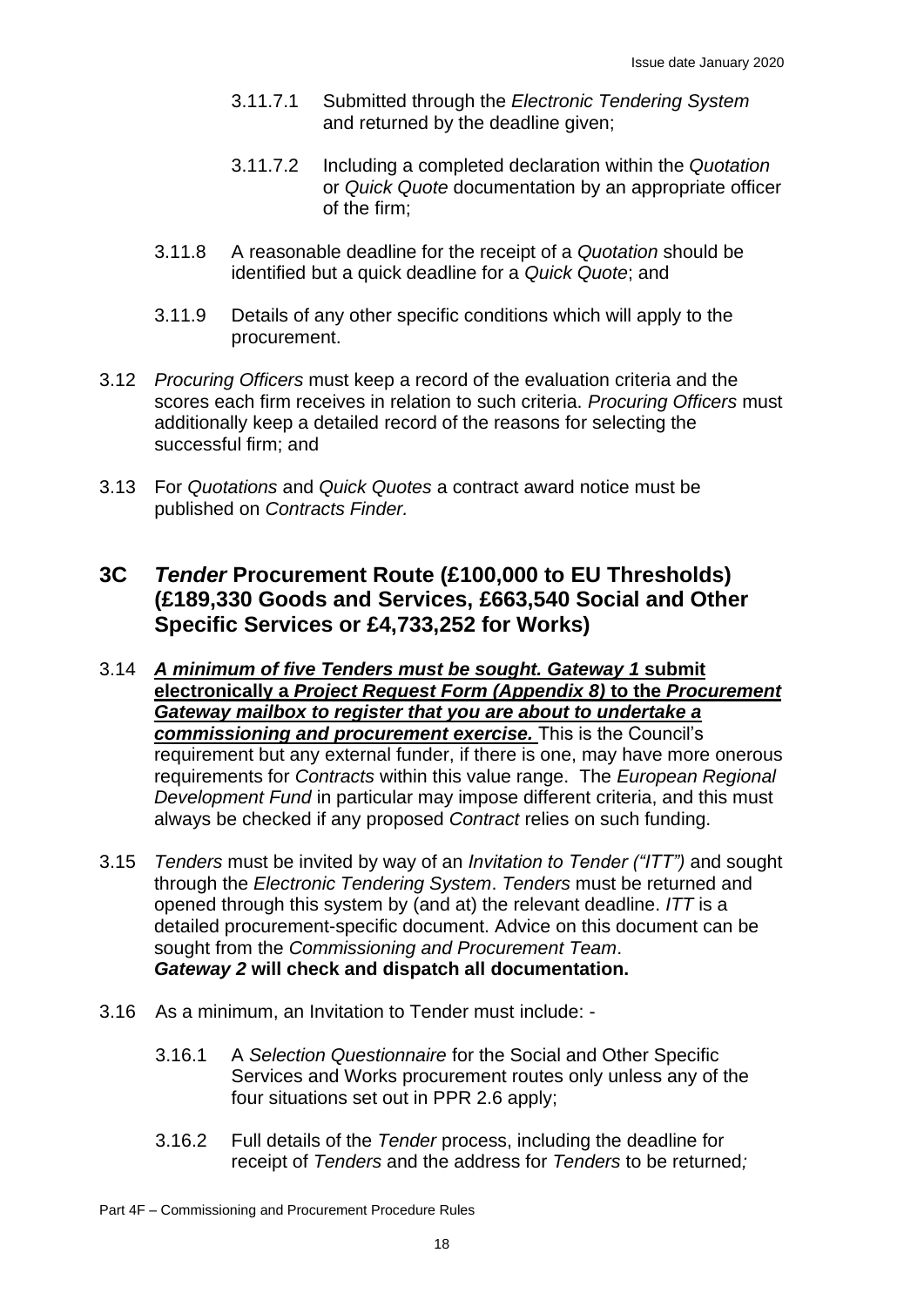- 3.16.3 A specification for the Goods, Works or Services to be procured for the firm to bid against;
- 3.16.4 A statement as to whether the *Tender* will be evaluated on price alone or on other criteria and, if the latter applies, a statement as to what those criteria are;
- 3.16.5 Details regarding the information which must be provided by the firm in its *Tender*, including details on pricing and any other information which is needed to evaluate the *Tender* in accordance with the *Tender* evaluation criteria (for example, if evaluation is to be based on the firm's experience of delivering services of a particular type, it is important to specify that the firm gives detailed information about their experience in that area);
- 3.16.6 A contract notice must be published on *Contracts Finder;*
- 3.16.7 Contractual *Terms and Conditions* prepared or approved by the *Commissioning and Procurement Team;*
- 3.16.8 A statement that a *Tender* will only be considered if it is:
	- 3.16.8.1 Submitted through the *Electronic Tendering System* and returned by the deadline given;
	- 3.16.8.2 Including a completed declaration within the *Tender* documentation by an appropriate officer of the firm; and
- 3.16.9 A reasonable deadline for the receipt of the *Tender*;
- 3.16.10 Details of any other specific conditions that will apply to the procurement;
- 3.16.11 A requirement by the tenderer to truthfully declare that no part of the *Tender* content has been declared to any other party (except where such a disclosure is made in confidence for a purpose necessary to prepare the *Tender*); and
- 3.16.12 Notification that *Tenders* are submitted to the Council on the basis they are compiled at the tenderer's expense.
- 3.17 *Procuring Officers* must carry out a scoring exercise which assesses the firm's *Tender* against the evaluation criteria. *Procuring Officers* must also keep a detailed record of the reasons for selecting the successful firm.
- 3.18 A contract award notice must be published on *Contracts Finder.*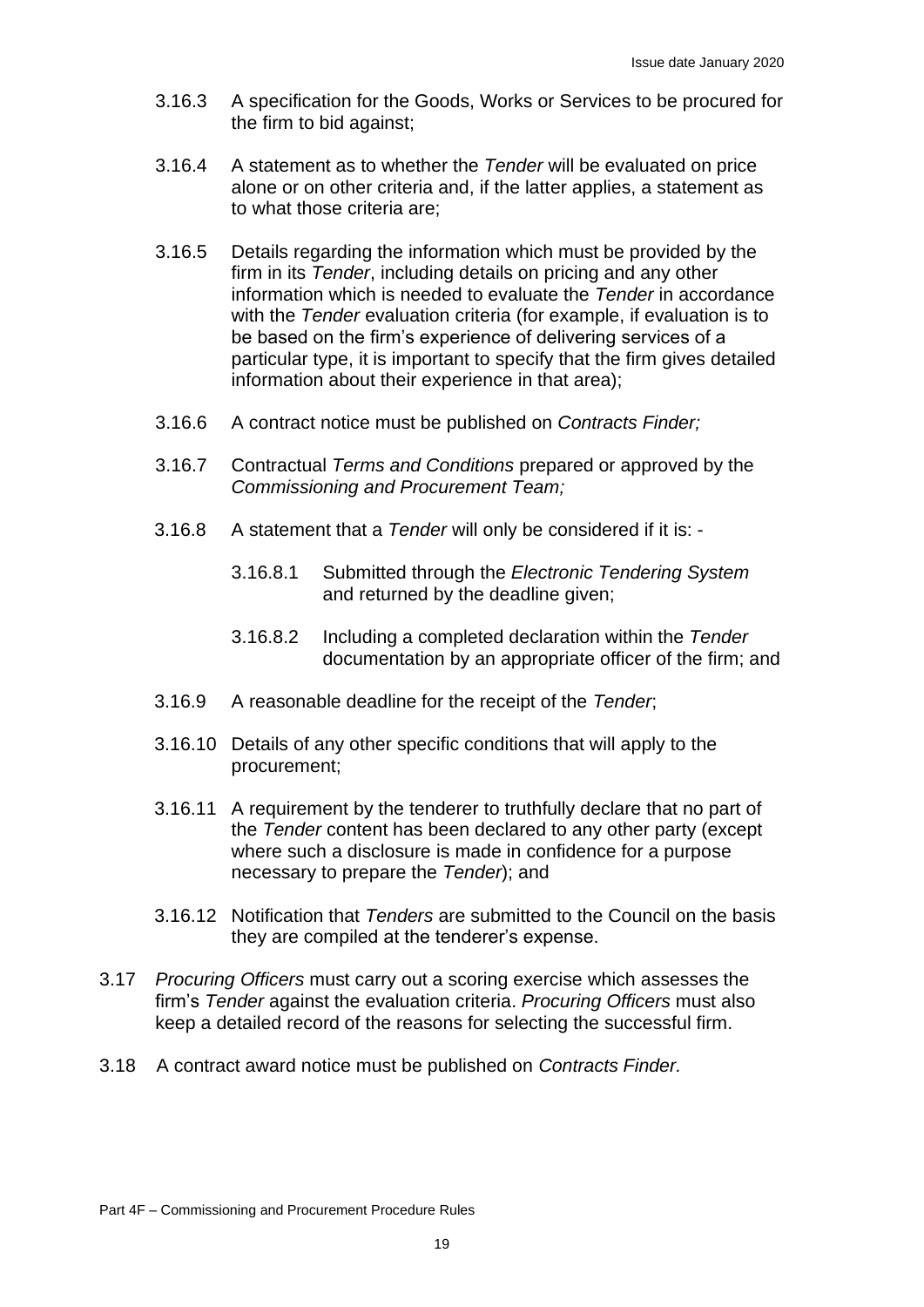# **3D** *EU Tender* **Procurement Route Over the EU Thresholds (£189,330 Goods and Services, £663,540 Social and Other Specific Services or £4,733,252 for Works)**

- 3.19 Where the total estimated value of a contract is more than the EU Thresholds (£189,330 for Goods and Services, £663,540 for Social and Other Specific Services and £4,733,252 for Works), then the *EU Public Contracts Regulations* apply. Advice from the *Commissioning and Procurement Team* must be sought before commencing the *EU Tender* Procurement Route. The *Commissioning and Procurement Team* will work in conjunction with the *Legal Services* throughout the *EU Tender* procurement route.
- 3.20 *A minimum of five EU Tenders must be sought. Gateway 1* **submit electronically a** *Project Request Form (Appendix 8)* **to the** *Procurement Gateway mailbox to register that you are about to undertake a commissioning and procurement exercise.* This is the Council's requirement but any external funder, if there is one, may have more onerous requirements for *Contracts* within this value range. The *European Regional Development Fund* in particular may impose different criteria, and this must always be checked if any proposed *Contract* relies on such funding.
- 3.21 *EU Tenders* must be invited by way of an *Invitation to Tender ("ITT")* and sought through the *Electronic Tendering System*. It will be necessary to publish a notice in the Official Journal of the European Union ("*OJEU*") and *Contracts Finder*. Only firms who express interest in the *OJEU Notice* in the manner stipulated in that *OJEU Notice* may be invited to tender. *EU Tenders* must be returned and opened through this system at the relevant deadline. *ITT* is a detailed procurement-specific document. Advice on this document can be sought by the *Commissioning and Procurement Team*. *Gateway 2* **will check and dispatch all documentation.**
- 3.22 As a minimum, an Invitation to Tender must include:
	- 3.22.1 A *Selection Questionnaire* unless any of the four situations set out in PPR 2.6 apply;
	- 3.22.2 Full details of the *EU Tender* process, including the deadline for receipt of *EU Tenders* and the address for *EU Tenders* to be returned*;*
	- 3.22.3 A specification for the Goods, Works or Services to be procured for the firm to bid against;
	- 3.22.4 A statement as to what criteria the *EU Tender* will be evaluated on and a statement as to what those criteria are;
	- 3.22.5 Details regarding the information which must be provided by the firm in its *EU Tender*, including details on pricing and any other information which is needed to evaluate the *EU Tender* in accordance with the *EU Tender* evaluation criteria (for example, if

Part 4F – Commissioning and Procurement Procedure Rules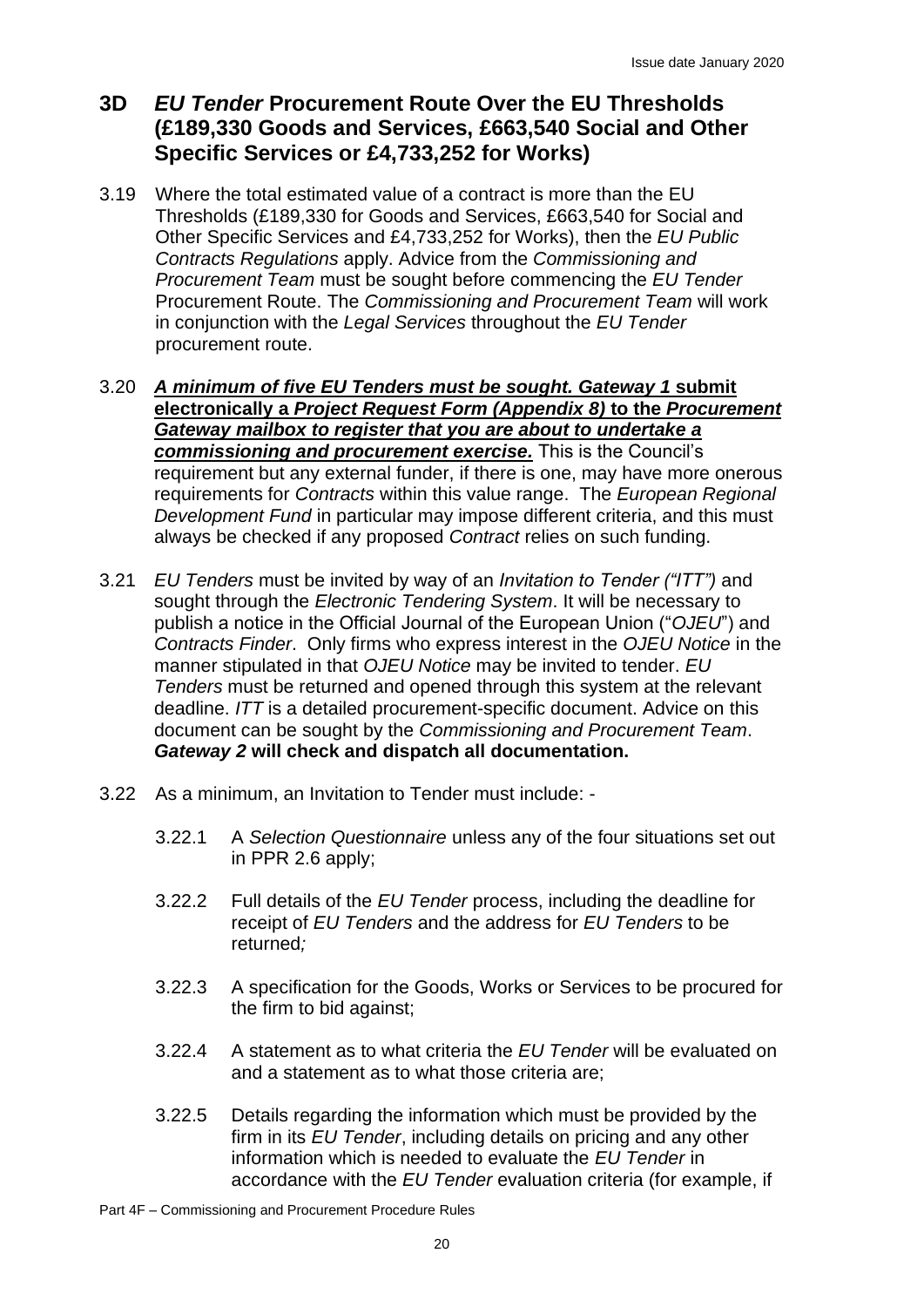evaluation is to be based on the firm's experience of delivering services of a particular type, it is important to specify that the firm gives detailed information about their experience in that area);

- 3.22.6 A contract notice must be published on *Contracts Finder;*
- 3.22.7 Contractual *Terms and Conditions* prepared or approved by the *Commissioning and Procurement Team;*
- 3.22.8 A statement that a *Tender* will only be considered if it is:
	- 3.22.8.1 Submitted through the Electronic Tendering System and returned by the deadline given;
	- 3.22.8.2 Including a completed declaration within the *EU Tender* documentation by an appropriate officer of the firm; and
- 3.22.9 A deadline for the receipt of the *EU Tender* in line with the EU Public Contracts Regulations timescales;
- 3.22.10 Details of any other specific conditions that will apply to the procurement;
- 3.22.11 A requirement by the tenderer to truthfully declare that no part of the *EU Tender* content has been declared to any other party (except where such a disclosure is made in confidence for a purpose necessary to prepare the *EU Tender*); and
- 3.22.12 Notification that *EU Tenders* are submitted to the Council on the basis they are compiled at the tenderer's expense.
- 3.23 *Procuring Officers* must carry out a scoring exercise which assesses the firm's *Tender* against the evaluation criteria. *Procuring Officers* must also keep a detailed record of the reasons for selecting the successful firm.
- 3.24 A contract award notice must be published in the Official Journal of the European Union ("*OJEU*") and *Contracts Finder* informing of the resulting award.

#### **3E Negotiation Procurement Route**

- 3.25 A procurement exercise may be carried out by way of negotiating a *Contract*  with a particular firm only in certain circumstances as set out below. *Gateway 1* **submit electronically a** *Project Request Form (Appendix 8)*  **to the** *Procurement Gateway mailbox to register that you are about to undertake a negotiated procurement.*
- 3.26 A *Contract* may be negotiated without seeking the *Quotations*, *Quick Quotes*, *Tenders* or *EU Tenders* only where: -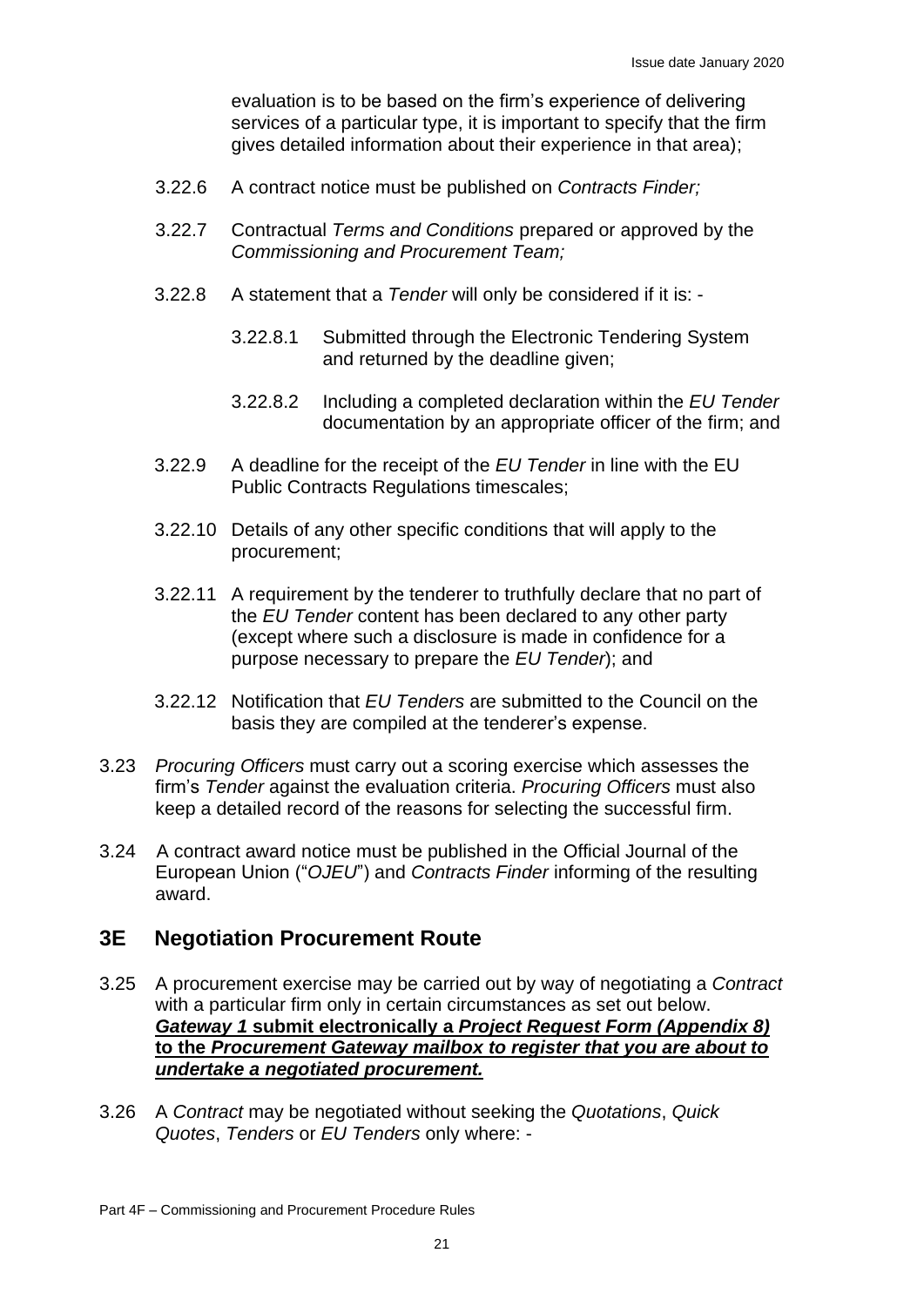- 3.26.1 The requisitioning *Delegated Officer* authorises in writing that such negotiation is in the best interest of the Council. For this purpose, the standard *Authorisation to Negotiate Form* must be used and is attached at Appendix 4. In cases of urgency, and only where it is impractical to give prior authorisation, *the Delegated Officer* may authorise the negotiation retrospectively if the *Assistant Director Financial Services* and the *Assistant Director Legal Services* have given their approval and full details of the circumstances involved have been documented; **AND**
- 3.26.2 Such negotiation is permitted under the *EU Public Procurement Rules* (which will apply if the estimated *Contract* value is above the *EU Threshold*).
- 3.27 For all *Contracts* with a total estimated value of £100,000 or more, the written approval of the *Director of Resources* must be obtained before negotiations may commence.

In addition, for any such *Contract* with an estimated value of £100,000 or more, a written summary of the reasons for the proposed negotiation and the likely financial implications of negotiating the *Contract* must be given to the relevant *Cabinet Member* in order to endorse the approval to negotiate.

- 3.28 If a *Contract* has been negotiated using this route, the *Delegated Officer* shall only award the *Contract* if satisfied that the negotiated price and such other *terms and conditions* which may have been negotiated represent best value for money and will be in the best interests of the Council. A full written record must be kept by the *Commissioning and Procurement Team* of the negotiation process including details of any meetings or other discussions with the firm and their outcome.
- 3.29 The *Commissioner relevant for the sub-category (Appendix 10)* must: (a) Be sent the original *Authorisation to Negotiate Form* (Appendix 4) by the *Delegated Officer* immediately after it has been signed in order to obtain the authorisation of the *Assistant Director Financial Services* and the *Assistant Director Legal Services*;
	- (b) Receive documentation relating to the negotiation process including details of any meetings or other discussions with the firm and their outcome, and
	- (c) Be sent a *Completion Statement* attached at Appendix 6 as part of the *Gateway 3* process, containing the details of any resultant *Contract* once it is awarded. The form must be sent within ten working days of the *Contract* being awarded to the *Commissioner* who will make arrangements for the details to be input to the *Councils Contract Register*. The *Councils Contract Register* is available on the *Electronic Tendering System*.

Given these requirements, there is no need to record the authorisation to negotiate on the Delegated Decision system although any subsequent

Part 4F – Commissioning and Procurement Procedure Rules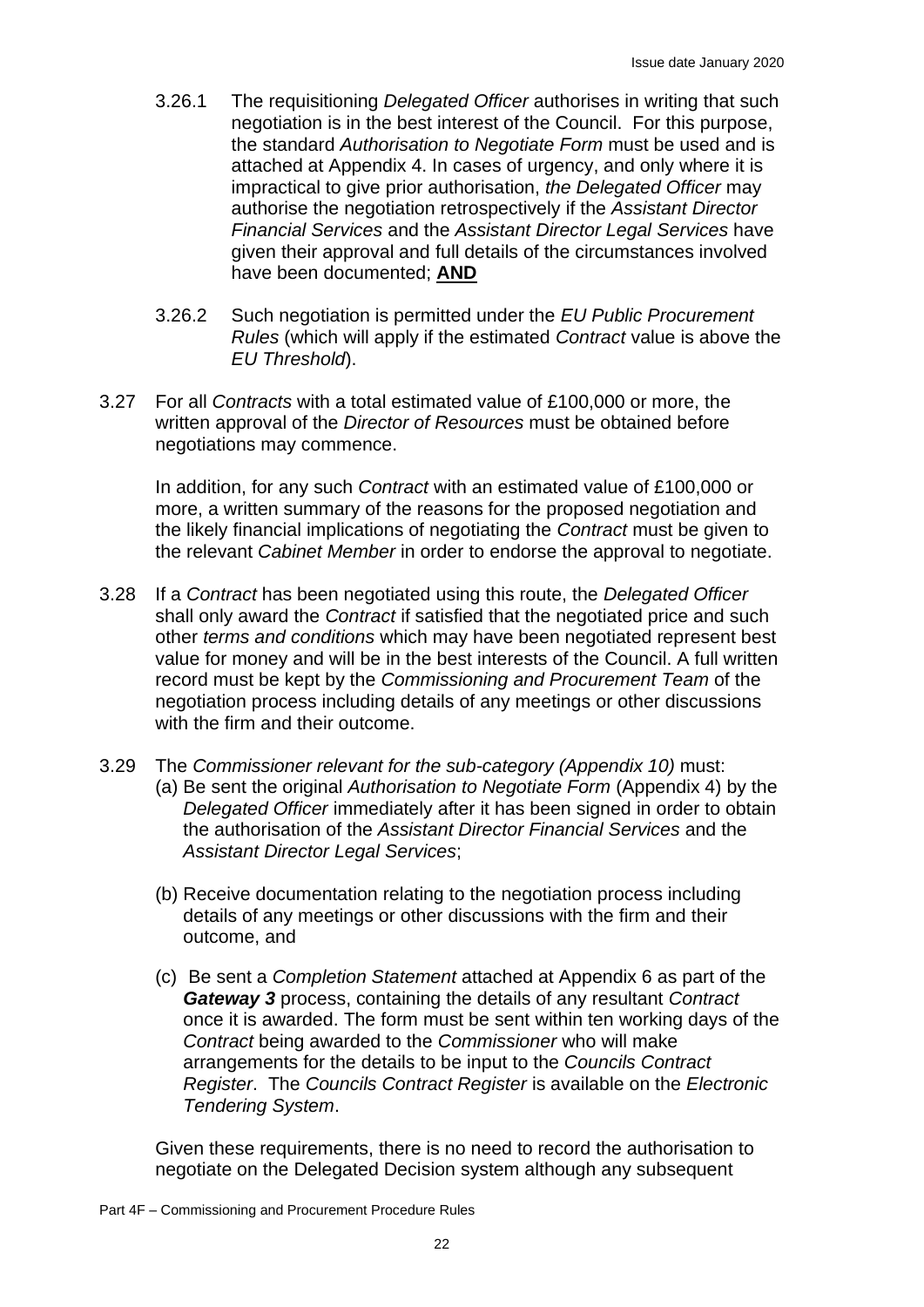decision to award a *Contract* as a result of the negotiation will still need to be so recorded in the usual way.

- 3.30 The *Commissioners* will report to Directorate Management Teams annually on behalf of the *Assistant Director Financial Services* and the *Assistant Director Legal Services* each *Contract* with a total estimated value of £25,000 or more that has been let without formal competition. Every such report shall highlight any case where a retrospective authorisation has been given under PPR 3.27.1.
- 3.31 The requirement to carry out a risk assessment in PPR 2.6 to 2.13 applies under this procurement route only for contacts over the EU Threshold.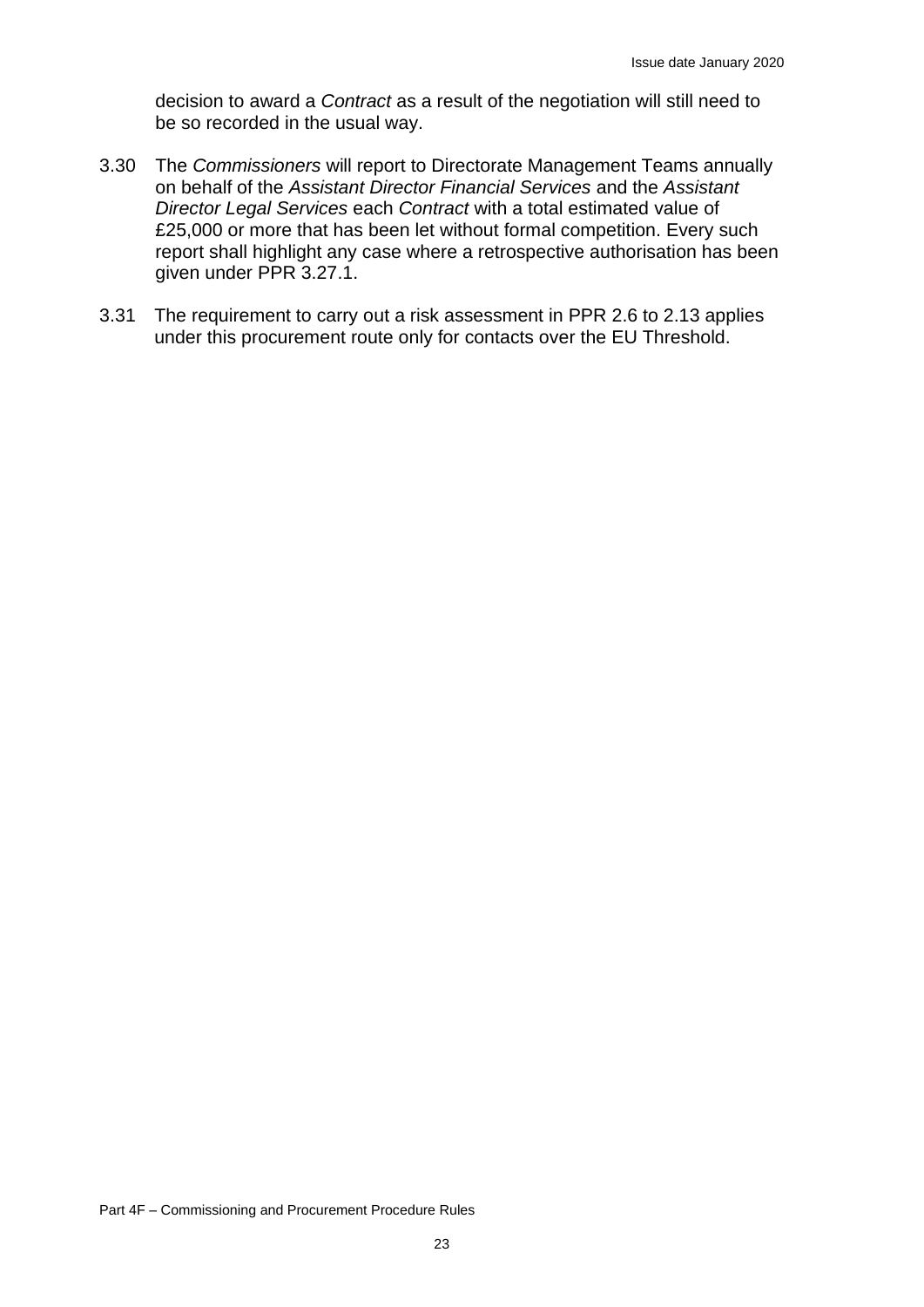# **Chapter 4 - Receipt and Opening of** *Quotations***,** *Quick Quotes***,**  *Tenders* **and** *EU Tenders*

# **4A Receipt and Opening**

- 4.1 *Quotations, Quick Quotes, Tenders* and *EU Tenders* that have been received via the *Electronic Tendering System* must: -
	- 4.1.1 Record the date and time of submissions (which will be done automatically by the *System*)*;*
	- 4.1.2 Be sealed securely until the deadline date and time has passed;
	- 4.1.3 Be opened within a reasonable period after the closing date and time for return of the *Quotations, Quick Quotes, Tenders and EU Tenders*; and
	- 4.1.4 Be recorded at the time of opening on a "Summary of *Quotations, Quick Quotes, Tenders*, *EU Tenders* Received Form" attached at Appendix 5 if the *Electronic Tendering System* has not been used.
- 4.2 In the exceptional event that the *Electronic Tendering System* is not in operation, advice and written approval must be sought from the *Commissioner: Collaboration* prior to them being opened. *Quotations, Quick Quotes, Tenders* and *EU Tenders* that have been received must be: -
	- 4.2.1 Date and time stamped or otherwise marked on the envelope on receipt;
	- 4.2.2 Retained in a secure place until opened;
	- 4.2.3 Opened within a reasonable period after the closing date and time for return of the *Quotation, Quick Quotes, Tender* or *EU Tender*; and
	- 4.2.4 Recorded at the time of opening on a "Summary of *Quotations*, *Quick Quotes, Tenders*, *EU Tenders* Received Form" attached at Appendix 5.
- *4.3 EU Tenders* with an estimated value of £189,330 or more for Goods and Services, £663,540 or more for Social and Other Specific Services or £4,733,252 or more for Works must be opened **only** by two officers, one of whom must be nominated by *Legal Services* if the *Electronic Tendering System* is not used. You must sign each *EU Tender* and supporting documents along with the "Summary of *Quotations, Quick Quotes, Tenders, EU Tenders* Received Form" (Appendix 5). If the *Electronic Tendering System* is used, *Legal Services* must open the seal if the contract value is over the EU Thresholds.

Part 4F – Commissioning and Procurement Procedure Rules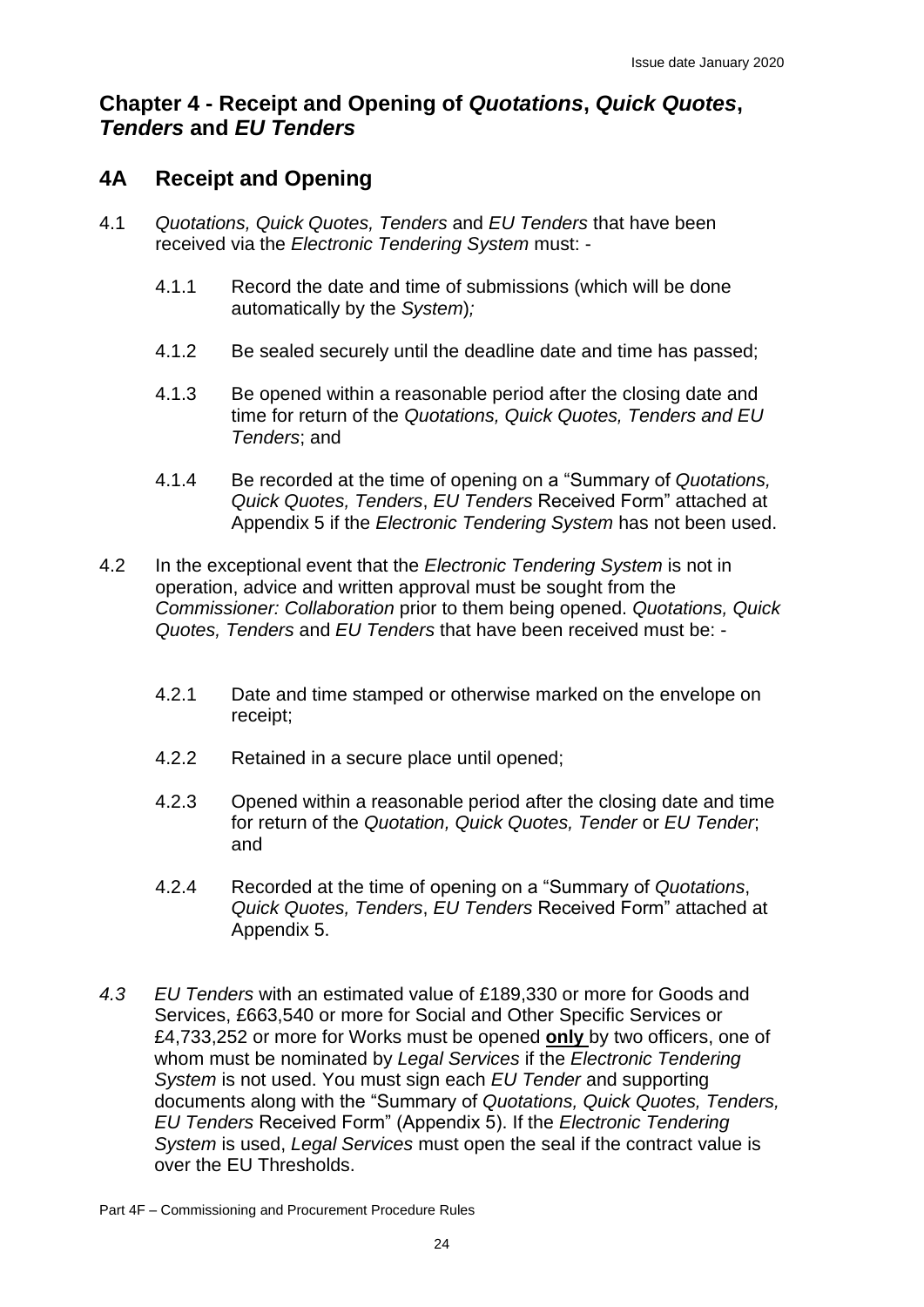4.4 *Tenders* with an estimated value above £100,000 and below £189,330 for Goods and Services or £100,000 and below £663,540 for Social and Other Specific Services or £100,000 and below £4,733,252 for Works must be opened **only** by a minimum of two officers appointed by the *Assistant Director Financial Services* who must both sign and complete the "Summary of *Quotations, Quick Quotes, Tenders*, *EU Tenders* Received Form" (Appendix 5). If the *Electronic Tendering System* is used, *Commissioning and Procurement* must open the seal if the contract value is over £100,000 and below the EU Thresholds.

# **4B Late** *Quotations***,** *Quick Quotes***,** *Tenders* **and** *EU Tenders*

- 4.5 *Quotations, Quick Quotes*, *Tenders or EU Tenders* received after the deadline for their return may only be considered in exceptional circumstances and with the prior written consent of *Commissioning and Procurement Team* and *Legal Services*. The circumstances involved must be documented on the "Summary of *Quotations*, *Quick Quotes, Tenders*, *EU Tenders* Received Form" (Appendix 5).
- 4.6 *Quotations, Quick Quotes*, *Tenders or EU Tenders* which are not considered because they are late may be opened but only to ascertain the name of the firm submitting the *Quotation, Quick Quotes*, *Tender or EU Tender*. You must write promptly to the firm in question with a written explanation of why they have not been considered. No details of the *Quotation, Quick Quotes, Tender* or *EU Tender* are to be disclosed by any *Officer* to anyone within or outside of the Council.

### **4C Errors in** *Quotations***,** *Quick Quotes, Tenders* **and** *EU Tenders*

4.7 Where examination of *Quotations, Quick Quotes, Tenders* or *EU Tenders* received reveals errors or discrepancies which would affect the *Quotation, Quick Quotes, Tender* or *EU Tender* figure(s) in an otherwise successful *Quotation, Quick Quotes, Tender* or *EU Tender,* the firm is to be given details of such errors (in writing) and afforded the opportunity of confirming through clarification the *Quotation, Quick Quotes, Tender* or *EU Tender* as it stands or withdrawing it.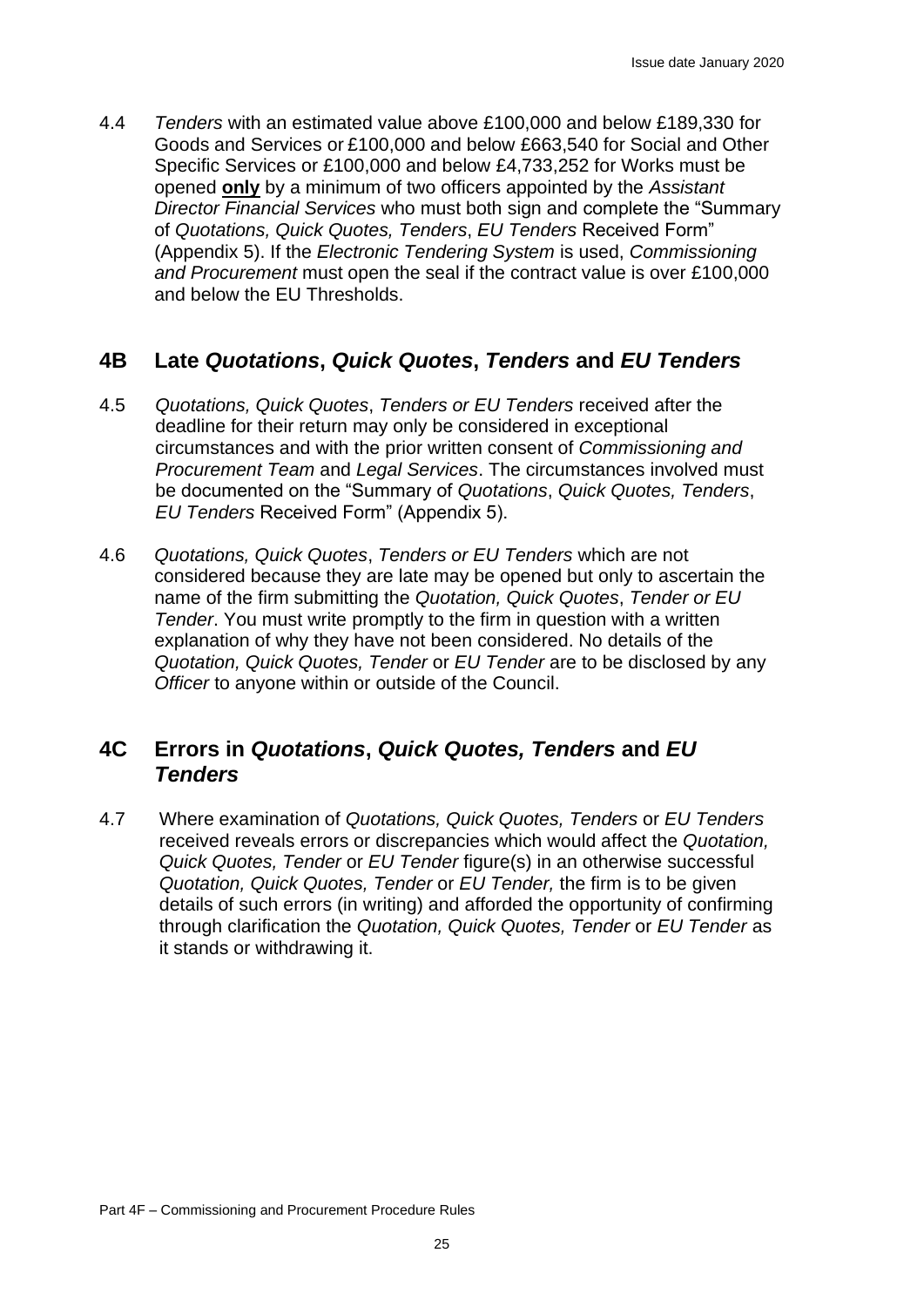# **Chapter 5 - Evaluation of** *Quotations***,** *Quick Quotes, Tenders* **and** *EU Tenders*

# **5A Evaluation**

#### **Price Only**

5.1 If the procurement process stipulated the *Contract was to be* awarded using the criterion of price only (not permissible for *EU Thresholds* but compulsory for *Quick Quotes*), a *Contract* must be offered to the firm who submitted the *Quotation, Quick Quotes or Tender* stipulating the lowest price, **except** where that firm has failed to meet the Council's minimum standards in the written risk assessment (if applicable) carried out in accordance with PPR 2.6 to 2.13 (Chapter 2B – Risk Assessment) above **or** where the *Delegated Officer* is not satisfied that the price represents best value for money.

#### **Other Criteria**

- 5.2 If the procurement process stipulated the *Contract* was to be awarded on criteria other than just price (not permissible for *Quick Quotes* but compulsory for *EU Tenders*), a formal recorded evaluation process must be carried out by a properly constituted evaluation team following the receipt of *Quotations, Tenders* or *EU Tenders*. This team will undertake a process of weighting each of the evaluation criteria stipulated in the documentation prior to inviting *Quotations, Tenders* or *EU Tenders*. Where the *EU Public Procurement Rules* apply, the weightings for the criteria must be specified in the *Invitation to Tender*.
- 5.3 If the procurement proceeds to *Contract* award, the *Contract* must be awarded to the firm which achieves the best result in the evaluation process (if it is to be awarded at all).
- 5.4 If on evaluating a *Quotation, Tender* or *EU Tender*, it becomes clear that the firm submitting has specified that their own *terms and conditions* are to apply to the provision of goods, works or services, the matter must be referred to the *Legal Services* before accepting the *Quotation, Tender* or *EU Tender* or continuing further with the procurement.
- 5.5 Advice and guidance on how to undertake an evaluation of *Quotations, Tenders or EU Tenders* is available from *Commissioners.*

# **5B Post-***Quotation, Quick Quotes, Tender, EU Tender* **Negotiations**

5.6 Following receipt and opening of *Quotations, Quick Quotes, Tenders* or *EU Tenders*, any subsequent negotiation of minor terms other than on price must be authorised by *Commissioning and Procurement* in writing and any subsequent negotiation of significant terms other than on price may only be negotiated in exceptional circumstances and with the agreement of *Legal*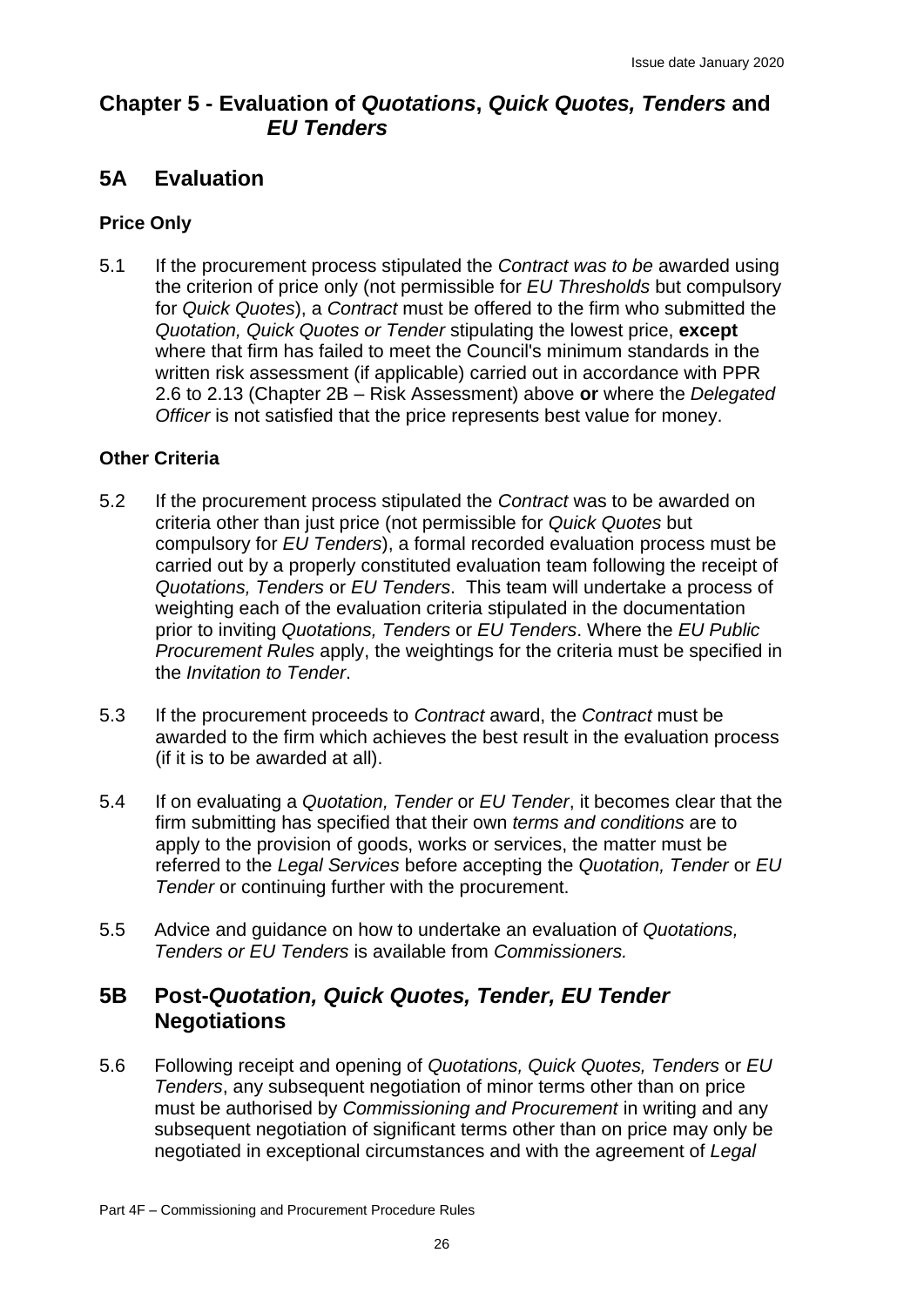*Services* who will confirm whether a term is minor or significant, *Officers*  must seek and follow the advice of the *Legal Services*.

- 5.7 Any post-*Quotation, Quick Quote, Tender and EU Tender* negotiation on price may only be authorised by a *Delegated Officer* where:
	- 5.7.1 The lowest *Quotation, Quick Quote, Tender* received exceeds the estimated value of the *Contract* and the available budgeted resources; and
	- 5.7.2 If the *EU Public Contracts Regulations* apply (*EU Tenders*), that they permit any negotiation. The *Legal Services* will advise on this.
- 5.8 If there is post-*Written Quotation (including 'Quick Quotes')*/*Tender*  negotiation on price and the *EU Public Procurement Rules* do not apply:
	- 5.8.1 All firms submitting a price within 5% of the lowest *Written Quotation (including 'Quick Quotes')/Tender* should be invited to take part;
	- 5.8.2 Invitations to take part must be in writing and require written acceptance; and
	- 5.8.3 A detailed written record must be kept of all negotiations and the negotiated sum.
- 5.9 Officers are reminded of the requirements of PPR 3.12 and 3.16.

### **5C Post-***Quotation, Quick Quote, Tender, EU Tender* **Clarification**

5.10 Providing clarification of a request for a *Quotation*, *Quick Quote,* or an Invitation to *Tender, EU Tender*, or seeking clarification of a *Quotation, Quick Quote* or *Tender, EU Tender*, either in writing or by way of a meeting, is permitted. However, discussions with firms after submission of *Quotations, Quick Quotes, Tenders or EU Tenders* before the award of a *Contract* with a view to obtaining adjustments in price, delivery or content (i.e. post-tender negotiations) must be the exception rather than the rule as provided for in Chapter 5B above. The *EU Public Contracts Regulations* impose particular restrictions upon post-tender negotiations and it is therefore important to obtain legal advice where these apply.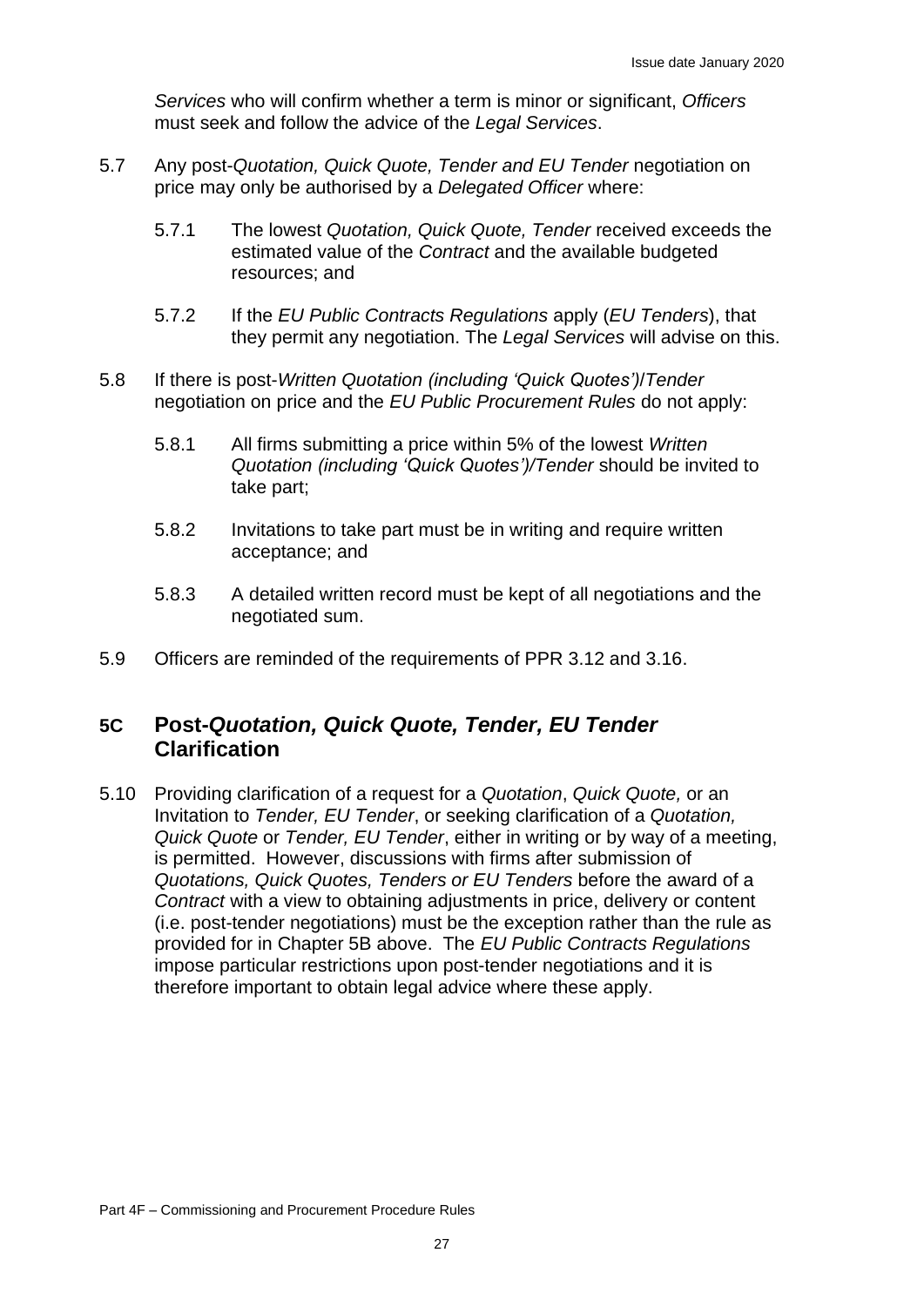# **Chapter 6 - Acceptance of Quotations, Quick Quote, Tenders and EU Tenders**

### **6A Acceptance of** *Quotations, Quick Quotes, Tenders* **and** *EU Tenders*

- 6.1 Before a *Contract* is entered into, there must be a proper decision made under Part 3 of the Council's Charter by a *Delegated Officer* or the *Cabinet* authorising the Council to enter into the *Contract*. The *Delegated Officer* or his/her representative must inform the *Procuring Officer* in writing of their decision to award contracts between £25,000 and £100,000. A *Delegated Officer* in consultation with the relevant Portfolio Member must inform the *Procuring Officer* in writing of their decision to award a contract between £100,000 and the Cabinet thresholds (£1,000,000 of Goods, £2,000,000 of Services, £3,000,000 for *Social and Other Specific Services* and £4,300,000 of Works) and establish if the decision is key or not. The decision must be formally record on the Delegated Decision System for all contract awards over £100,000. This should be in accordance with guidance set out in Annex 3 of Part 3.13, and in Part 7D, of the Council's Charter.
- 6.2 A retrospective decision to enter into an Adult and Children's bespoke placements is allowed. Where we have the need to spot purchase outside of contractual arrangements, *Officers* can do so and enter into the agreement immediately. *Officers* must then seek retrospective approval from the relevant *Cabinet Portfolio Member* in consultation with the *Cabinet Portfolio Member for Resources.* They must do so by completing a *Delegated Decision* attaching a list of any contract entered into during the quarter. The *Delegated Decision* must be recorded on the Delegated Decision system.
- 6.3 *Delegated Officers* may accept *Tenders/EU Tenders*; subject to compliance with the Procedure for the Commitment of Capital Expenditure (see Financial Regulation 4). Tenders/*EU Tenders* not complying with that Procedure must be reported to the *Director of Resources* for approval. Note: Paragraph 4 of that Procedure provides that where it is proposed to accept other than the lowest tender (where price is the determining criteria), this must be reported to *Assistant Director Financial Services* for authority to proceed.
- 6.4 *Contracts* under £189,330 in value must be awarded either by placing an *Order* in accordance with PPR 8.5 to 8.6 below or by signing a *Formal Contract* as under PPR 8.7 below. An *Order* must be issued quoting the contract reference number in the Header Box, as set out at PPR 9.2.A *Contract* (if not sealed) must be signed by the individuals set out at PPR 9.3.
- 6.5 *Contracts* of £189,330 or more in value must be awarded by the signing of the *Contract* in accordance with PPR 8.7 and 9.3, unless it is sealed.
- 6.6 Any correspondence sent to the successful firm prior to issuing an *Order* or completing a *Formal Contract* must be headed 'Subject to Contract'.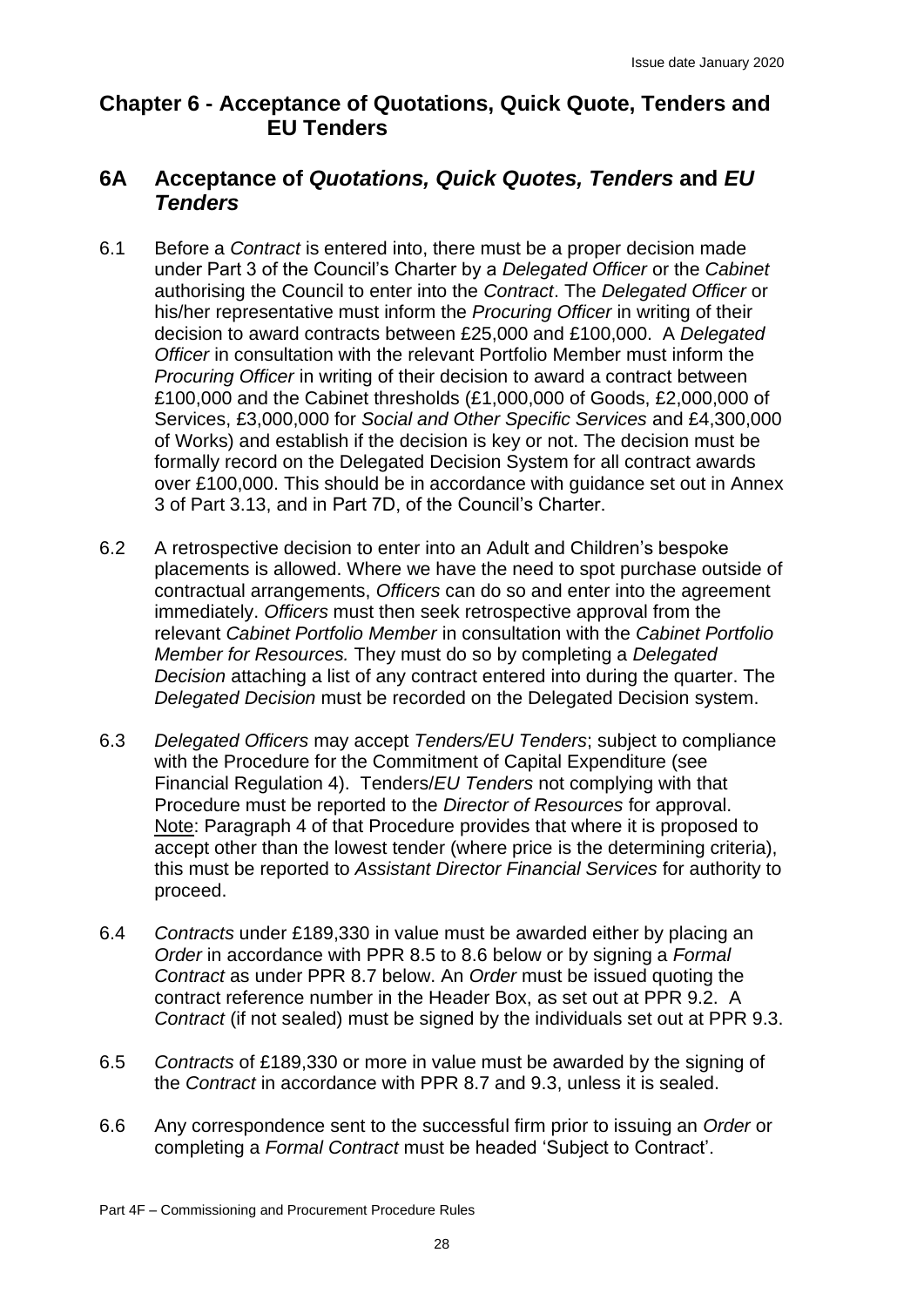- 6.7 If the *EU Public Contracts Regulations* apply (i.e. if the *Contract* value is above the *EU Threshold*), there are special requirements before a *Contract*  can be entered into. Generally, these involve issuing a notice of award to all firms advising which *EU Tender* the Council proposes to accept and then allowing ten days before entering into that *Contract* to allow any aggrieved firm to challenge the process. If an unsuccessful firm requests a written debrief, this must be provided. *Legal Services* should be consulted about these requirements. For *Tenders* below the EU Thresholds a voluntary 10day standstill period will be applied. There will be no requirement for a 10day standstill period for *Quotations* and *Quick Quotes.*
- 6.8 *Gateway 3* process requires that once a *Contract* with an estimated value of £25,000 or more has been awarded, a *Completion Statement* attached at Appendix 6 must be completed detailing the successful firm, the start and end date, *Contract Management Roles*, the *Contract* value and forwarded within ten working days of the *Contract* being awarded to the *Procurement Gateway where the Commissioner* will make arrangements for the details to be input to the *Councils Contract Register*. The *Councils Contract Register* is available on the Electronic Tendering Portal.
- 6.9 Every payment under a *Contract* must be made through the *POP System* unless it is listed on the *POP* exception list detailed in *Appendix 9* or the *Assistant Director Financial Services* has granted a written exemption from the payment being made in that way and she is satisfied that this is justified because of the exceptional circumstances in any particular case. This power will not be used to grant general exemptions from this requirement.
- 6.10 *Officers* will ensure that adequate post-*Contract* monitoring is undertaken (See also Chapter 9E).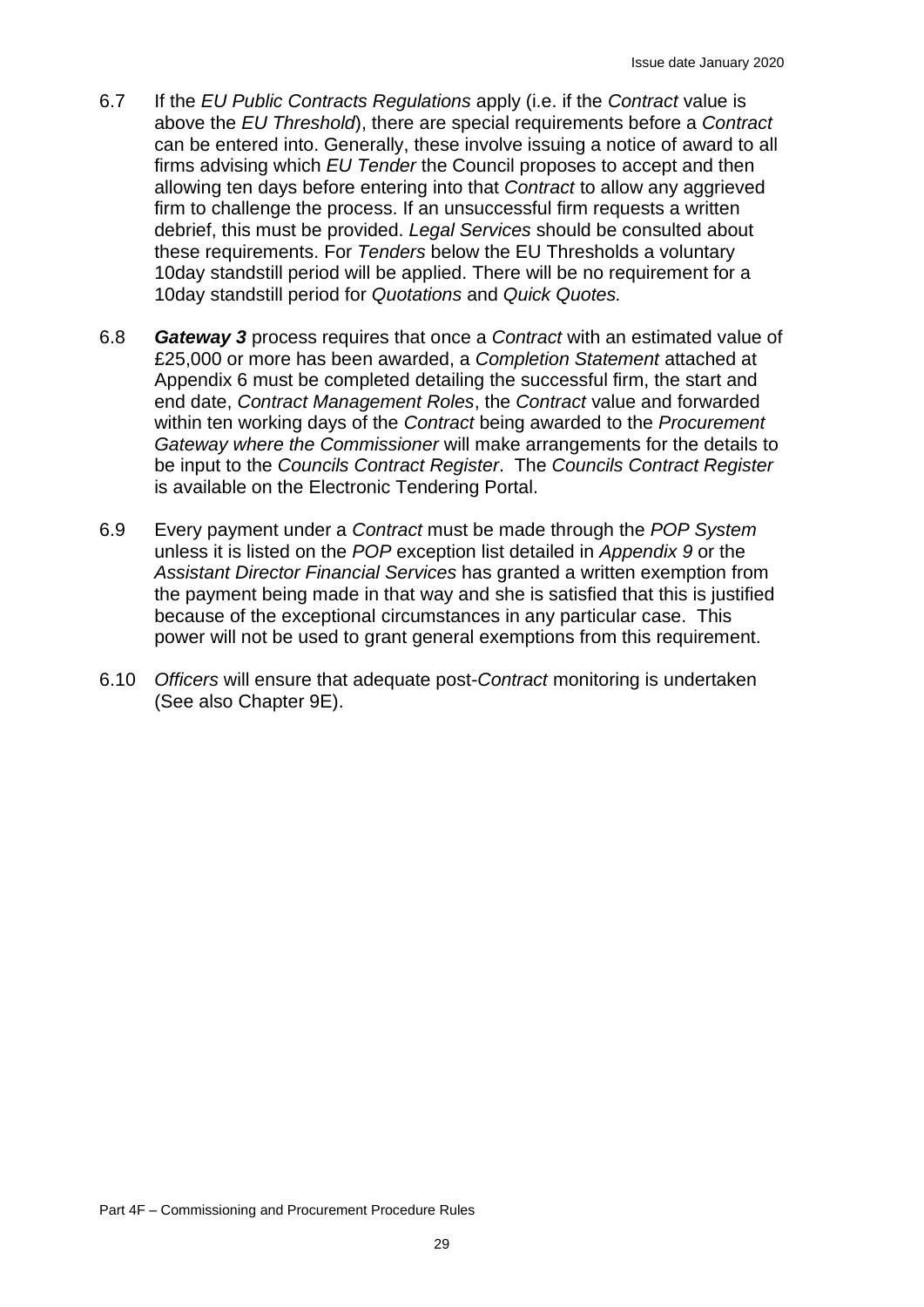# **Chapter 7 – Exceptional Procedures**

### **7A Exceptional Circumstances relating to the Purchase of Goods, Works or Services**

7.1 In cases where there is an opportunity to purchase goods, materials or related services at an exceptionally favorable price or delivery terms, and the Council is likely to lose the advantage of cost or delivery if purchase is delayed by complying with these requirements, the *Assistant Director Financial Services* may proceed with the purchase without complying with the requirements of these *Rules*, subject to the prior written consent of the *Director of Resources* and compliance with the *EU Public Contracts Regulations.*

### **7B Contracts where Payment is made in Advance**

- 7.2 No *Contract* or commitment shall be entered into for goods, materials, works or services for which the firm requires payment in advance until all of the following have been undertaken:
	- 7.2.1 The *Delegated Officer* has undertaken a documented appraisal of the risks and is satisfied that such payment is reasonable and is in the best interest of the Council; and
	- 7.2.2 The *Assistant Director Legal Services* has put in place the appropriate contractual arrangements to ensure that the risk to the Council is minimized in the event of the firm failing to deliver the required products under the *Contract* for whatever reason and has confirmed in writing to the requisitioning *Delegated Officer* that this has been done.
- 7.3 PPR 7.2 does not apply where there is a statutory requirement for the Council to make payments in advance.

# **7C Letters of Intent**

- 7.4 *Letters of Intent* shall only be used in the **most exceptional** circumstances. A *'Letter of Intent'* is a letter or other similar documentation which permits a firm to commence performance of a *Contract* in lieu of any other binding and *Formal Contract* documentation being in place.
- 7.5 If the value of any *Letter of Intent* is less than £150,000, any *Letter of Intent* must be agreed in advance of issue by the *Legal Services.*
- 7.6 Any *Letter of Intent* in relation to a proposed *Contract* with a value of £150,000 or more must:
	- 7.6.1 Be signed by the relevant *Delegated Officer*; and
- Part 4F Commissioning and Procurement Procedure Rules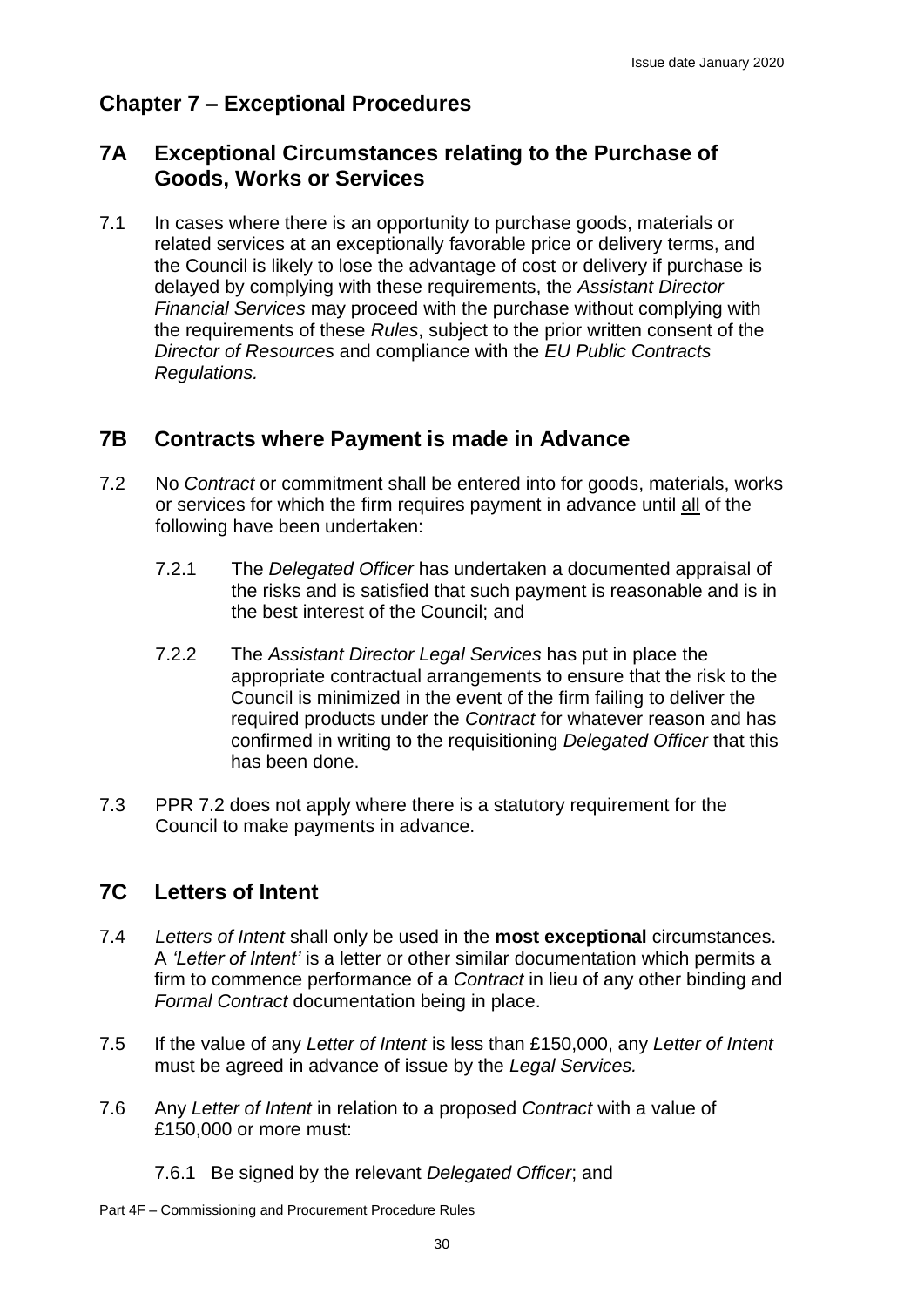- 7.6.2 Be agreed in advance of issue by the *Director of Resources* and the *Assistant Director Legal Services* after consultation with the relevant portfolio holder.
- *Note:* A *Letter of Intent* shall not in any event be issued without a proper decision having first been made to award the *Contract* under PPR 6.1. In the case of a *Contract* appointing *External Professional Services* such a decision must also be made in accordance with Appendix 3 of these *Rules.*

### **7D Private Finance Initiative (PFI) Schemes**

- 7.7 Where a *Contract* is designated as a *PFI Scheme* by the *Director of Resources*, the award of a *Contract* shall be made according to the procedures laid down by Central Government and the *EU Public Contracts Regulations.*
- 7.8 In the event that these *Rules* conflict with any external procedures referred to in PPR 7.7, those external procedures shall take precedence.
- 7.9 On all occasions when awarding a *Contract* designated as a *PFI Scheme*, *Officers* must seek and follow advice from the *Legal Services* and the *Director of Resources*.

### **7E Bonds and Parent Company Guarantees**

7.10 Consideration should always be given to the possible need for a *Bond* or a *Parent Company Guarantee* where the circumstances of the case suggest this may be appropriate to better protect the Council's interests. The advice of the *Director of Resources* should be sought about this in appropriate cases. A *Bond* may for instance be appropriate for very high value *Contracts* for works, or where advance payments are proposed under PPR 7.2 and there is any concern about the financial stability of the successful firm. A *Parent Company Guarantee* may be appropriate where the successful firm is a subsidiary of a parent company and the risk assessment has included an evaluation of that parent company*,* or where it is a high value *Contract* and there is any doubt about the financial stability of the subsidiary.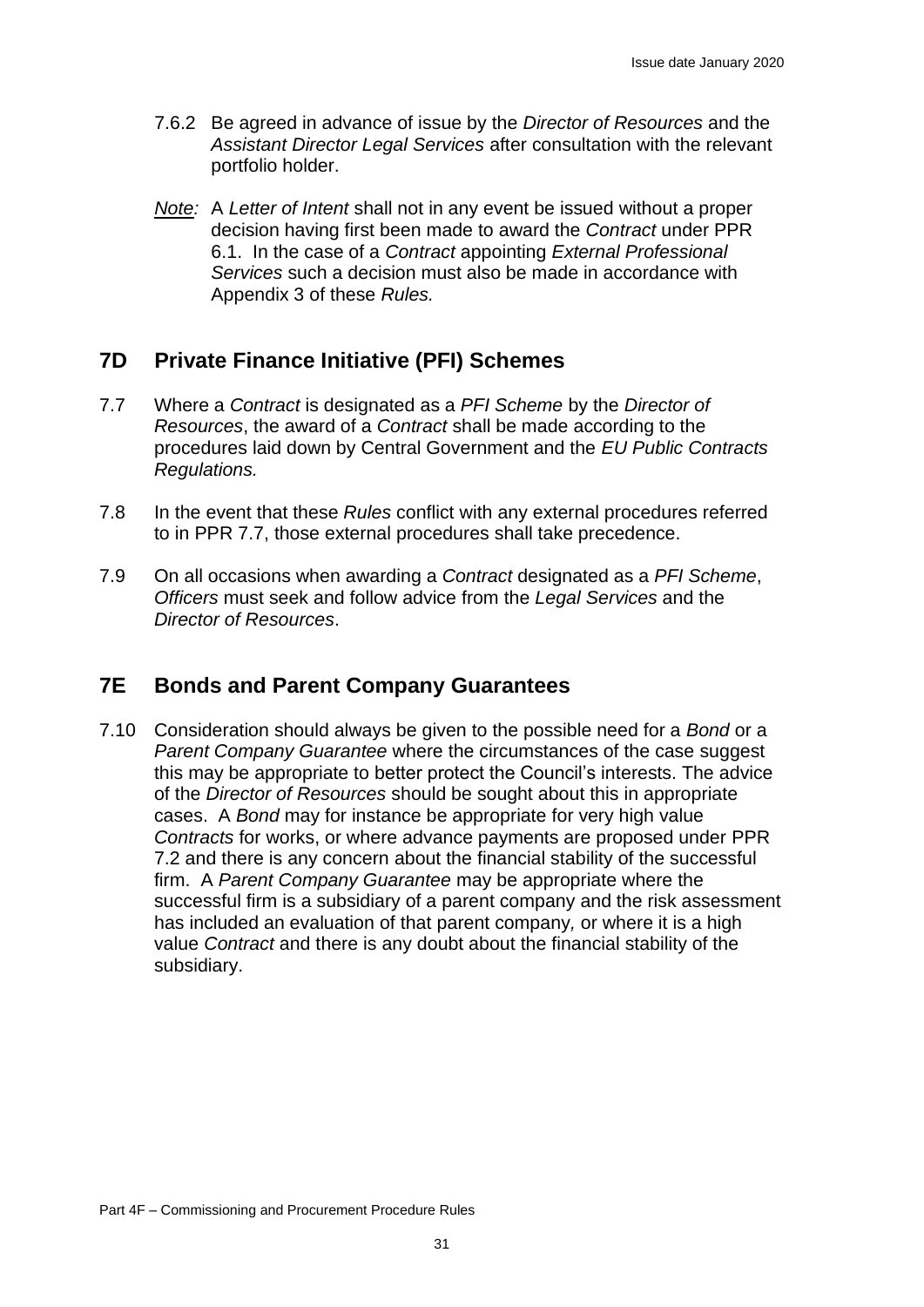# **Chapter 8 - Contractual Requirements**

### **8A Minimum Contractual Requirements**

- 8.1 Every *Contract* or agreement (whether for the purchase of goods, materials and related services, the execution of works, or the provision of other services) shall be in writing as specified in PPR 8.2*.* Verbal agreements are not permitted.
- 8.2 Every contract or agreement shall be in the form of either:
	- 8.2.1 An Official *Order* which includes the Council's standard *Terms and Conditions*; or
	- 8.2.2 Such other *Formal Contract* which should be drafted and approved by the *Commissioning and Procurement Team* in conjunction with the *Legal Services.*
- 8.3 When the *Contract* value is less than £189,330, *Officers* may use an Official *Order* including the Council's standard *Terms and Conditions* but **if an** *Officer* **has any doubt about the use of an Official** *Order* **adequately protecting the Council's interests having regard to the nature or subject matter of the contract, he/she must seek the advice of the**  *Commissioning and Procurement Team***.** Where the *Contract* value is £189,330 or more, *Procuring Officers* must seek and follow advice from the *Legal Services* as to whether a *Formal Contract* (instead of an *Official Order)* must be used and, if so, which form of Formal Contract. For the avoidance of doubt, an Official *Order* with *Terms and Conditions* may only be used for a contract of £189,330 or more with the express approval of the *Legal Services*.
- 8.4 Before the successful firm commences work or other performance of the *Contract*, Officers must ensure that either an Official *Order* with *Terms and Conditions* attached is issued or a specifically-drafted *Formal Contract* is signed by both parties.

# **8B Official Orders**

- 8.5 *Orders* must be placed through the *POP System* (expect those detailed on the *POP* exception list as shown in Appendix 9) which is the Council's official ordering and payment system, unless it is technically not possible to do so for any exceptional reason. If it is proposed not to place an *Order* through the *POP System* because of any general exemption from doing so issued by the *Assistant Director Financial Services* or for any other reason, the *Officer* must consult with the *Commissioner: Collaboration* to ascertain the most appropriate method of placing the *Order.*
- 8.6 An official *Order* must be in a type of form, containing the types of information and other details, as has been approved by the *Assistant Director Financial Services.*
- Part 4F Commissioning and Procurement Procedure Rules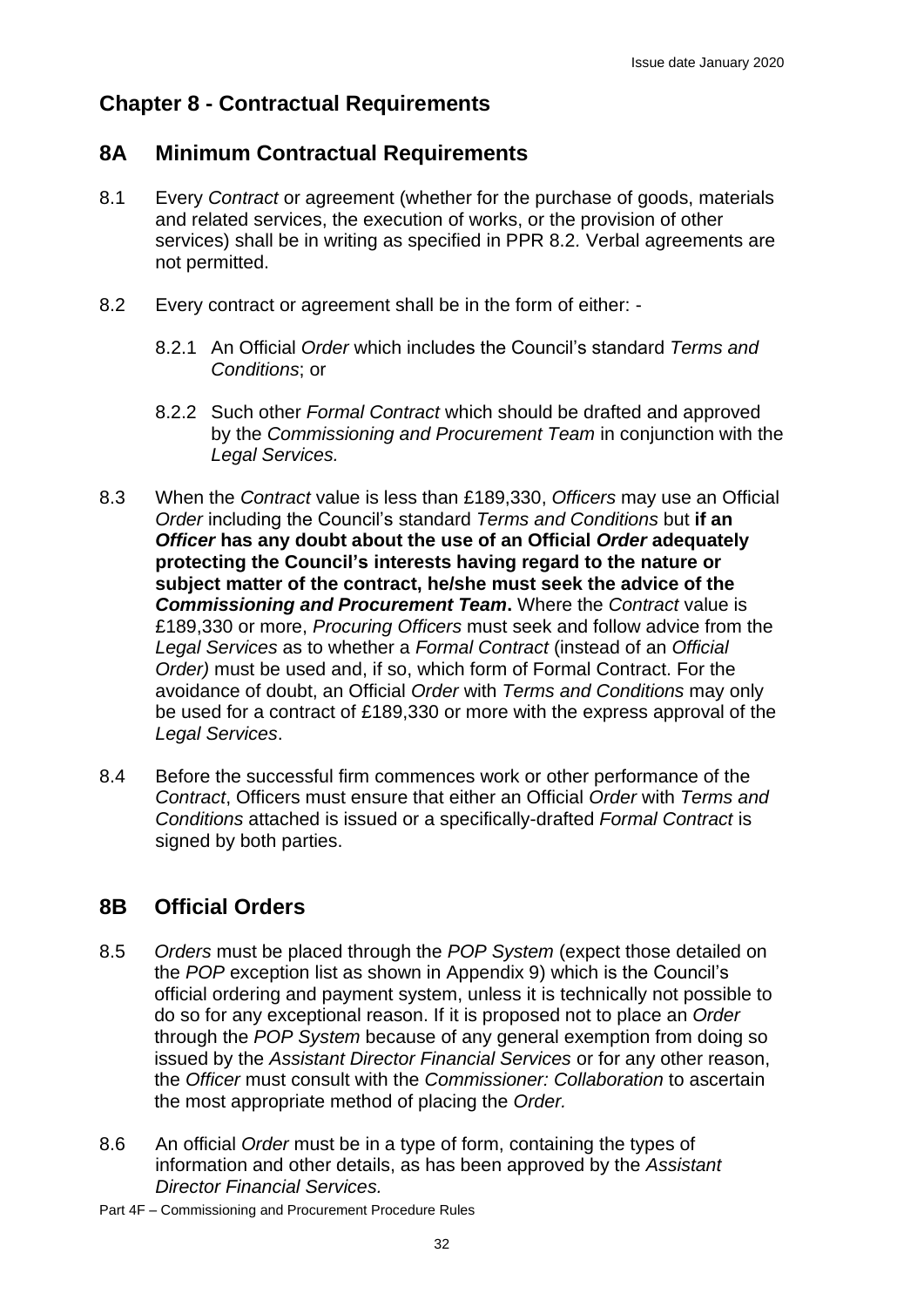# **8C Form of** *Formal Contract*

8.7 Any *Formal Contract* must be in a form which has been agreed by *Legal Services*.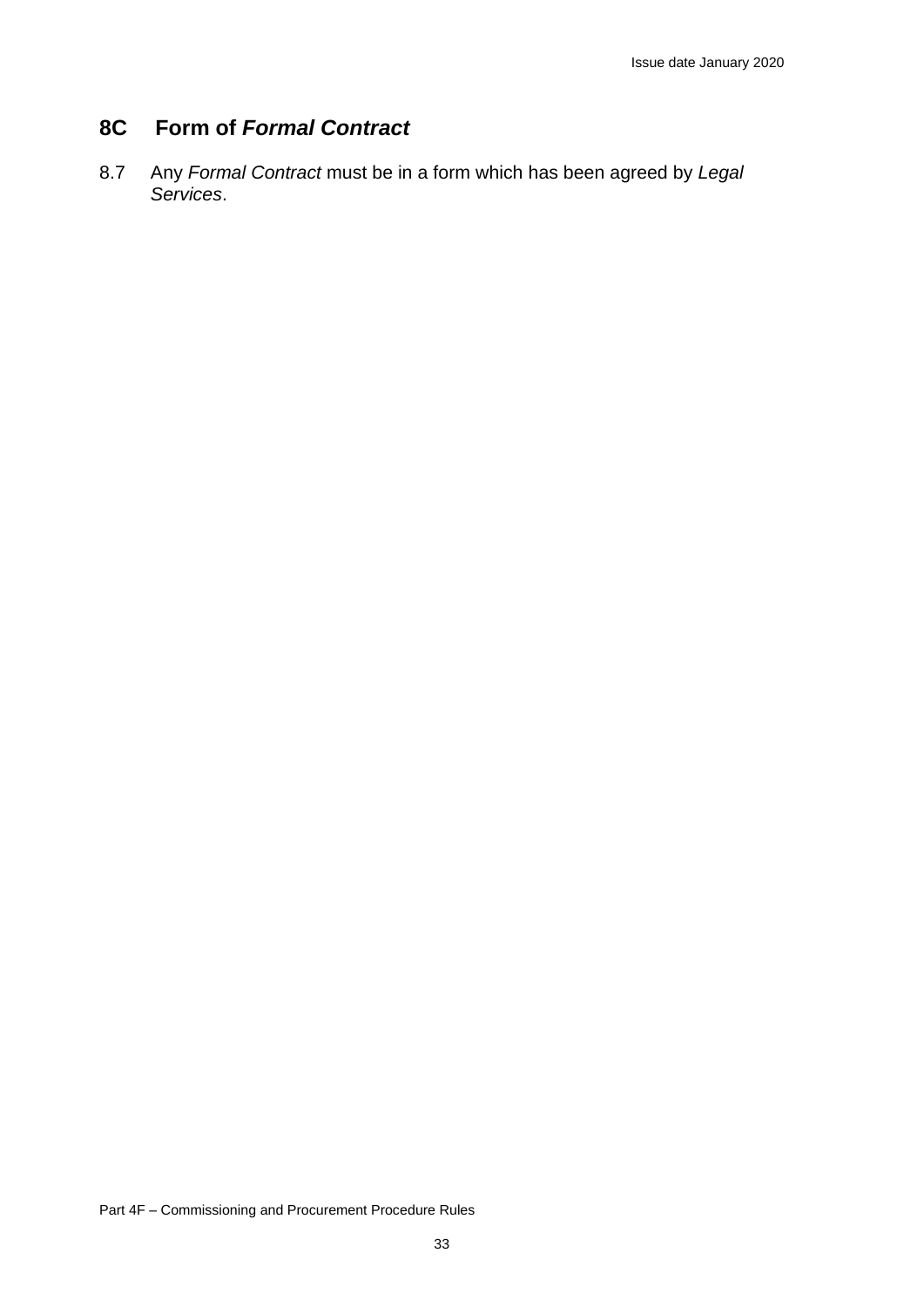# **Chapter 9 - Execution of Contracts and Contract Variations / Extensions**

# **9A Sealing**

- 9.1 The Common Seal of the Council must always be affixed to the following:
	- 9.1.1 *Contracts* made without consideration, e.g. a gift;
	- 9.1.2 Any other *Contract* which by law must be under seal, e.g. a conveyance of land or interest in land; and
	- 9.1.3 Any other *Contract* which in the view of the *Assistant Director Legal Services* ought to be sealed, e.g. where he or she considers it would be prudent to have a statutory limitation period of 12 years for suing for breach of *Contract* rather than 6 years for *Contracts*  not under seal.

All documents to which the Common Seal is affixed must also be signed by the persons specified in the Council's Standing Order 30 as set out in Part 4A of the Charter.

# **9B Signing**

- 9.2 Subject to PPR 9.1 above and provided that the necessary approvals have been obtained all *Orders* shall be requisitioned and authorised by a *Delegated Officer* or an officer authorised by him/her.
- 9.3 *Contracts* below £189,330 (not under seal) shall be signed personally by one of the following officers and held by the *Commissioning and Procurement Team*: -

| <b>CATEGORY A</b>                                  | <b>CATEGORY B</b>                                                                                                                                                                     | <b>CATEGORY C</b>                                                                      |
|----------------------------------------------------|---------------------------------------------------------------------------------------------------------------------------------------------------------------------------------------|----------------------------------------------------------------------------------------|
| <b>All Contracts</b>                               | <b>All Contracts except</b><br><b>Contracts for leasing,</b><br>insurance, banking<br>and other financial<br>services                                                                 | <b>Contracts for leasing,</b><br>insurance, banking<br>and other financial<br>services |
| <b>Assistant Director Legal</b><br><b>Services</b> | Chief Executive of the<br><b>Council for Council/HRA</b><br><b>Contracts and Managing</b><br>Director of YHN as the<br><b>Your Homes Newcastle</b><br><b>Authorised Chief Officer</b> | <b>Director of Resources</b>                                                           |

Part 4F – Commissioning and Procurement Procedure Rules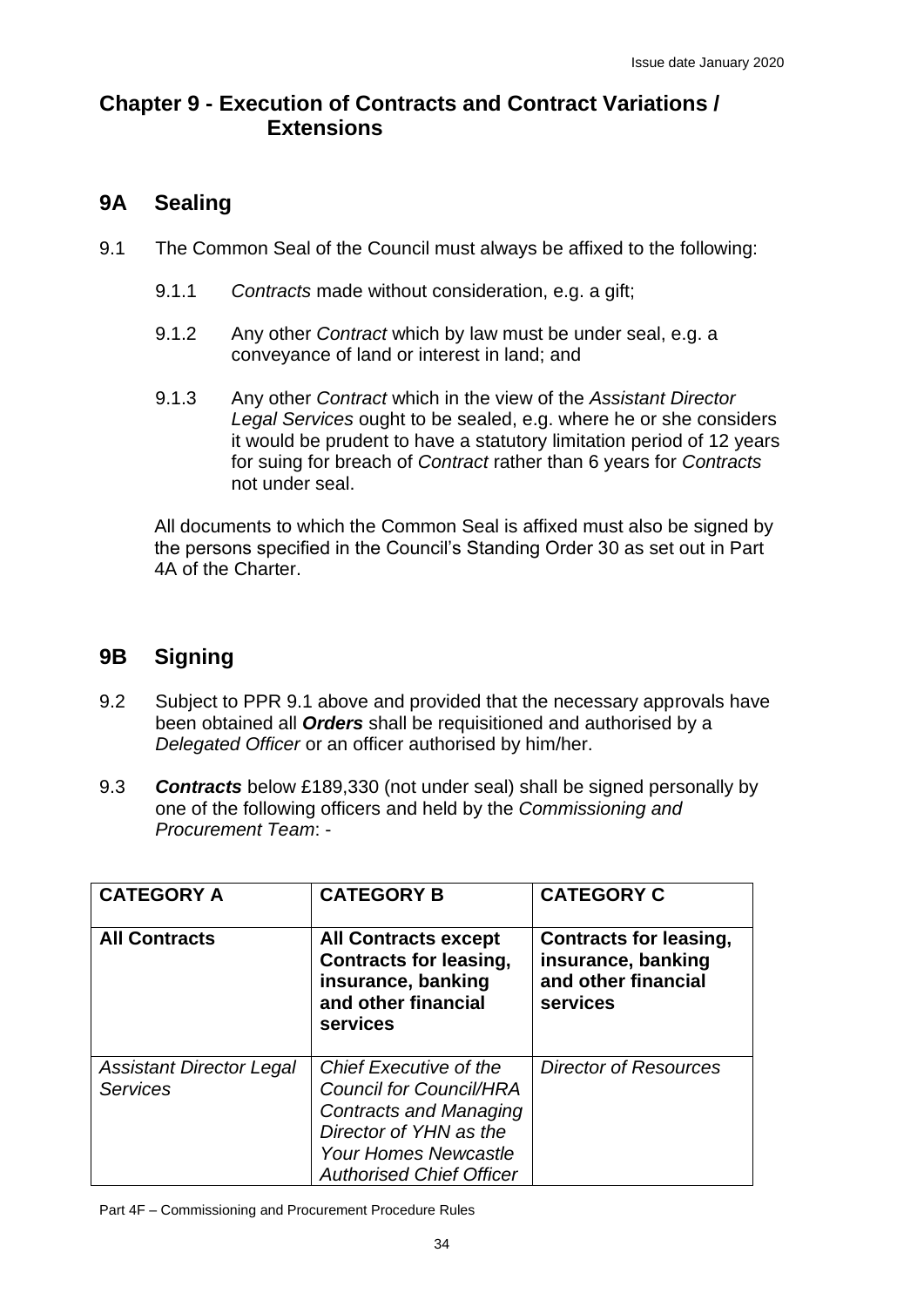|                                                                                                         | for Your Homes<br><b>Newcastle Contracts</b>                                                                                                                                                  |                                                        |
|---------------------------------------------------------------------------------------------------------|-----------------------------------------------------------------------------------------------------------------------------------------------------------------------------------------------|--------------------------------------------------------|
| <b>Assistant Director Legal</b><br><b>Services</b>                                                      | Any Chief Officer of the<br><b>Council for Council/HRA</b><br>Contracts and any Your<br><b>Homes Newcastle Chief</b><br><b>Officer for Your Homes</b><br><b>Newcastle Contracts</b>           | <b>Assistant Director</b><br><b>Financial Services</b> |
| Other officer nominated<br>for the purpose by the<br><b>Assistant Director Legal</b><br><b>Services</b> | Any Deputy Chief<br>Officer of the Council for<br>Council/HRA Contracts<br>and any Your Homes<br><b>Newcastle Deputy Chief</b><br><b>Officer for Your Homes</b><br><b>Newcastle Contracts</b> |                                                        |

- 9.4 *Contracts* of £189,330 or more (not under seal) shall be signed personally by two officers and held by the *Commissioning and Procurement Team*: -
	- 9.4.1 In the case of *Contracts* for leasing, insurance, banking and other financial services by one of the category A officers and one of the category C officers; or
	- 9.4.2 In the case of all other *Contracts* by one of the category A officers and one of the category B or C officers.

# **9C Contract Variations**

9.5 Once entered into, a *Contract* may only be varied under the written authorisation of a *Delegated Officer* and the *Commissioner* where they consider it is in the best interests of the Council and adheres to '*Gateway4*'.

# **9D Contract Extensions**

- 9.6 A *Contract* may be extended in accordance with its express terms under the written authorisation of a *Delegated Officer* and the *Commissioner* in line with '*Gateway 4*' requirements.
- 9.7 Where a Contract does not contain any express provision for extension, *Contract Extensions* will not be permitted except in exceptional circumstances which meet the criteria set out in the *EU Public Contracts Regulations*. *Legal Services* will advise on these requirements. Any such exceptional extension must be agreed in writing by a *Delegated Officer* in conjunction with the *Assistant Director Financial Services* and approved by the *Director of Resources that it has* been justified as achieving best value for money.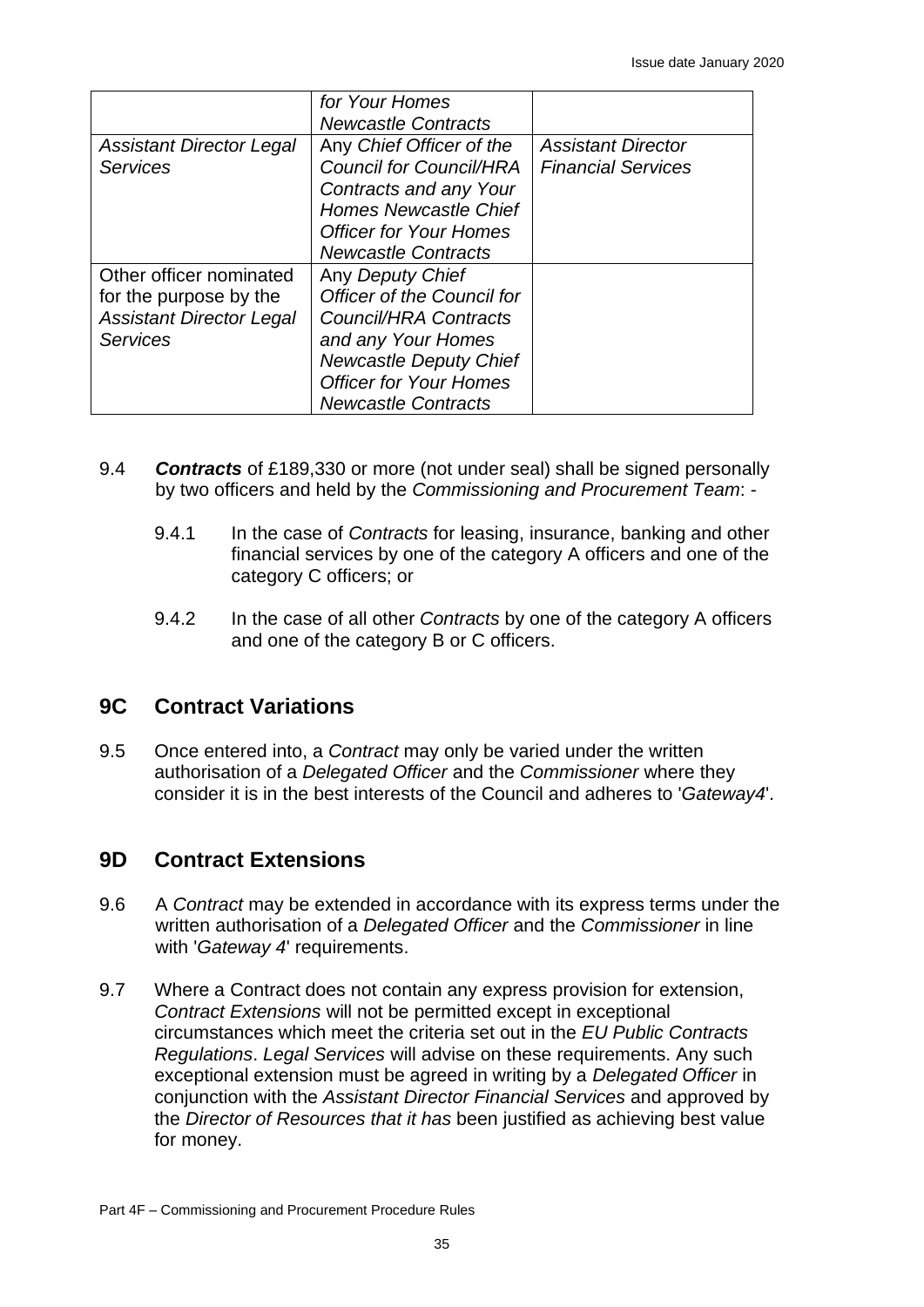### **9E Contract Management**

- 9.8 Once a *Contract* has been awarded, effective monitoring and management of the performance of the *Contract* throughout its term will be done so in line with the Councils *Contract Management Toolkit*. Such arrangements may vary depending upon the nature, value, complexity and length of the *Contract* but shall be designed to ensure that the contractual obligations of both the contractor and the Council are fully and properly discharged and that the Council's rights and interests under the *Contract* are properly protected and where necessary enforced. The arrangements shall also seek to ensure that all significant activities carried out by way of monitoring and managing the *Contract* shall be properly recorded in writing and recorded in the *Electronic Contract Management System* for audit purposes. The *Commissioner* will require the details of the assigned *Contract Management Roles* (PPR 9.11) as part of the *Gateway 3* process to ensure they have been recorded on the *Councils Contracts Register and within the Electronic Contract Management System*. Any arrangements shall comply with any guidance on post-contract monitoring which the Council may issue from time to time.
- 9.9 Contract management requirements and the frequency of engagement should be in line with the Councils *Contracts Management Matrix* so that the *Commissioner: Collaboration* can make arrangements for this to be recorded on the *Councils Contracts Register* and within the *Electronic Contract Management System*.
- 9.10 *Contracts* classified as a '*Critical Contract'* should be flagged on the *Councils Contracts Register* and within the *Electronic Contract Management System* to ensure the required business continuity arrangements are in place.
- 9.11 Contract Management Roles and responsibilities are detailed below:

**1) Authorised Officer (Contract) -** Named as the Council's representative for the *Contract* in the contract particulars. Responsibilities: - Overall delivery of the contract, making decisions about extensions, suspensions and terminations, and planning for contract renewals

**2) Senior User -** Day to day relationship management and compliance checking, execution of the contract, for example, making referrals and placements, making call offs for projects etc. rapid response to immediate issues and escalating serious concerns to the Authorised Officer

**3) Performance Collector -** Collecting the performance information agreed within the contract, in line with the contract management matrix timescales, making performance information available to the Performance Reviewer for the contract

**4) Performance Reviewer -** Analysing the collected performance information against the agreed outputs/outcomes identified within the

Part 4F – Commissioning and Procurement Procedure Rules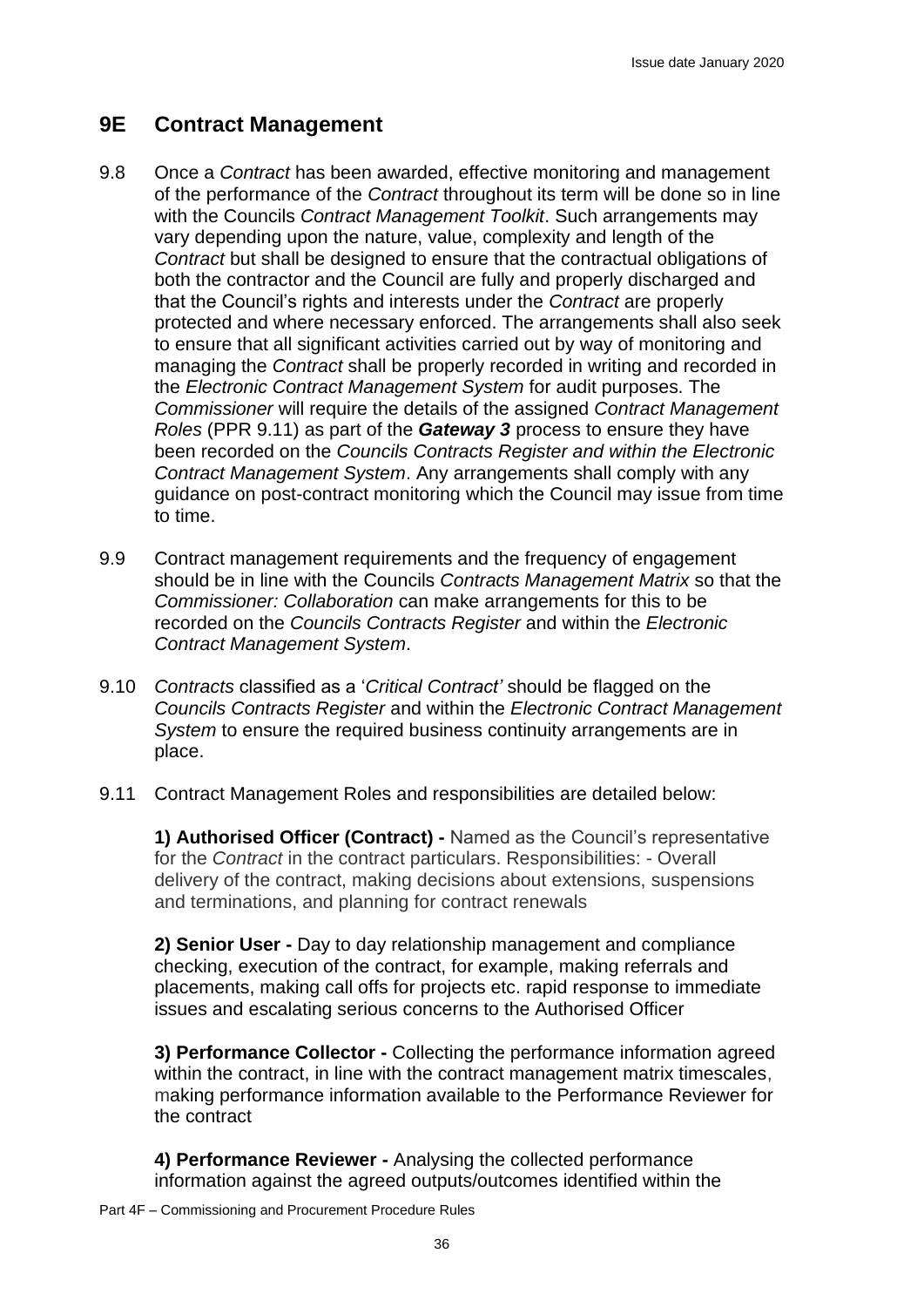contract, making performance analysis routinely available to the Senior User in line with the contract management matrix timescales, escalating significant performance issues to the Authorised Officer

**5) Quality Reviewer (Desktop) -** Undertaking a desktop review for the contract and/or sample checks in line with the quality framework agreed in the contract. This may include checking copies of certificates, policies, product samples, and provider self-assessments, undertaking and maintaining the contract risk rating, escalating significant quality issues to the Senior User and Authorised Officer

**6) Quality Reviewer (Visit) -** Completing a verification visit for the contract, in line with the quality framework agreed in the contract, informing the Quality Reviewer (Desktop) about the verification visit outcome**,** escalating significant quality issues to the Senior User and Authorised Officer

9.12 The *Officer* must engage with the *Commissioning and Procurement Team through 'Gateway 4'* at the appropriate stages during the contract term as outlined in the *Commissioning and Procurement Plan*.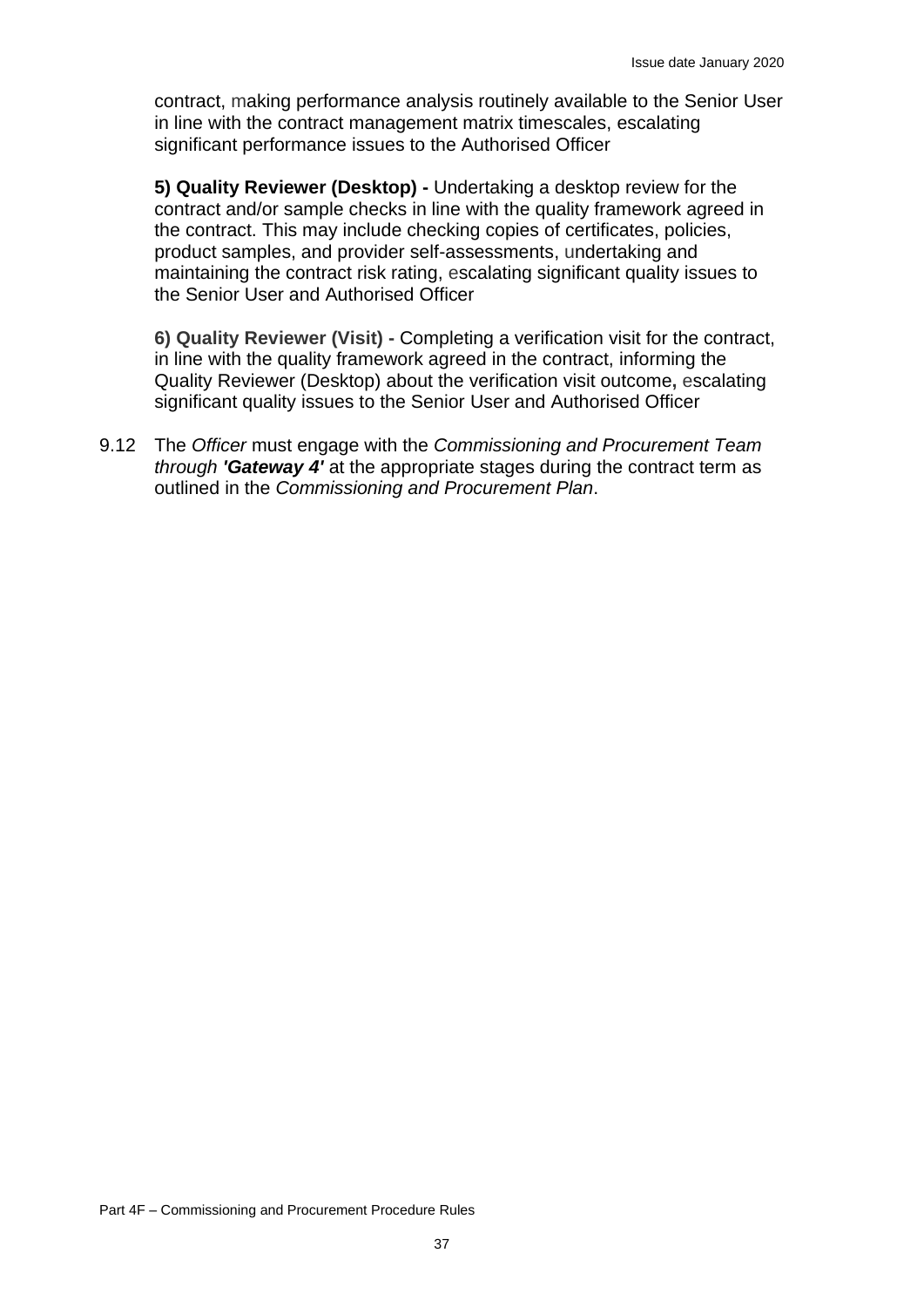# **Chapter 10 - Electronic Commissioning, Tendering and Contract Management**

### **10A E-Tendering**

- 10.1 All commissioning exercises must be undertaken within the Electronic Commissioning System approved by the *Commissioner: Collaboration* and the *Assistant Director Financial Services*.
- 10.2 *Quotations*, *Quick Quotes, Tenders* or *EU Tenders* must be sought and received by electronic means for every proposed *Contract* with an estimated value over £25,000, unless the *Assistant Director Financial Services* has agreed otherwise. In those circumstances where *E-Tendering* is carried out, this shall only be through the procurement system which has been expressly approved by the *Commissioner: Collaboration* and the *Assistant Director Financial Services*.
- 10.3 It is essential that evidence be recorded that the transmission was successful or unsuccessful. Electronic submissions are to be kept in a separate secure electronic folder until the deadline and must be opened in accordance with PPR 4.1 to 4.4.
- 10.4 All contract management activity must be recorded within the Electronic Contract Management System approved by the *Commissioner: Collaboration* and the *Assistant Director Financial Services.*
- 10.5 All processes used in e-commissioning, e-tendering and e-contract management must conform to the Council's current IT security guidance and protocols.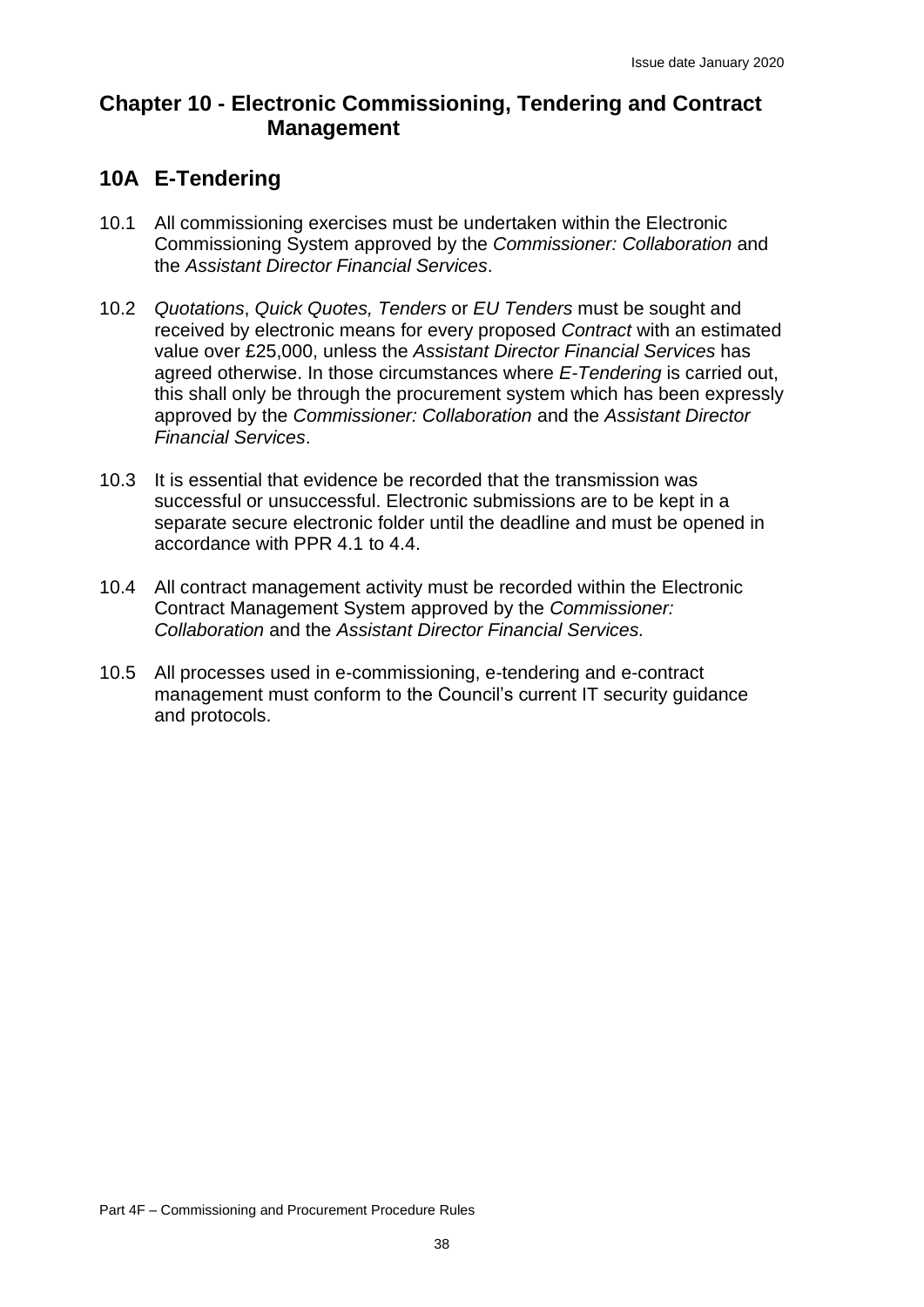# **Chapter 11 – Cabinet**

# **11A Cabinet Remit in relation to Procurement**

- 11.1 *Cabinet* has responsibility for four key areas:
	- 11.1.1 Development and implementation of the Council's Commissioning and Procurement Plan;
	- 11.1.2 Governance of Major Procurement Projects;
	- 11.1.3 Guidance on the development of Procurement Proposals arising from the appraisal of options for service delivery; and
	- 11.1.4 The approval of the award of any particular *Contract*, or any other step in any particular procurement, where (a) Cabinet have specifically required such approval or (b) the Council's Financial Regulations or any other provision of its Constitution requires the approval of Cabinet or (c) a *Delegated Officer* considers it appropriate that *Member* approval be sought given the size or nature of the proposed contract.

# **11B Criteria for Reports to Cabinet**

- 11.2 Its role is principally envisaged as being a high level one: to consider and develop appropriate procurement strategies as well as relevant operational and governance arrangements and to monitor their operation.
- 11.3 In relation to major projects (which have been specifically defined) against any of our procurement sub-categories (Appendix 10 of these Rules), and indeed any other proposed contract which *Officers* identify may involve potentially high risk or costs for the Council, specific reports should be brought to the *Cabinet* for approval of the final *Commissioning Model* which will outline the proposed scope and direction for the procurement process before it is embarked upon.
- 11.4 In addition, and subject to 11.5 below, it is envisaged that before the award of any *Contract* falling within the areas below, the *Assistant Director Financial Services* must take a report on the contract to *Cabinet:*
	- 11.4.2 Contracts for the execution of works over £4.3 million

11.4.3 Contracts for the provision of *Social and Other Specific Services* over £3 million

11.4.4 Contracts for the provision of services over £2 million

- 11.4.5 Contracts for the supply of goods over £1 million
- 11.5 For the award of any "*Call-off Contract",* where this is made from an existing *Framework Agreement or Procured Solution* that has been previously approved by *Cabinet,* a *Delegated D*ecision shall be made in line with the Councils decision making policies which are detailed in the

Part 4F – Commissioning and Procurement Procedure Rules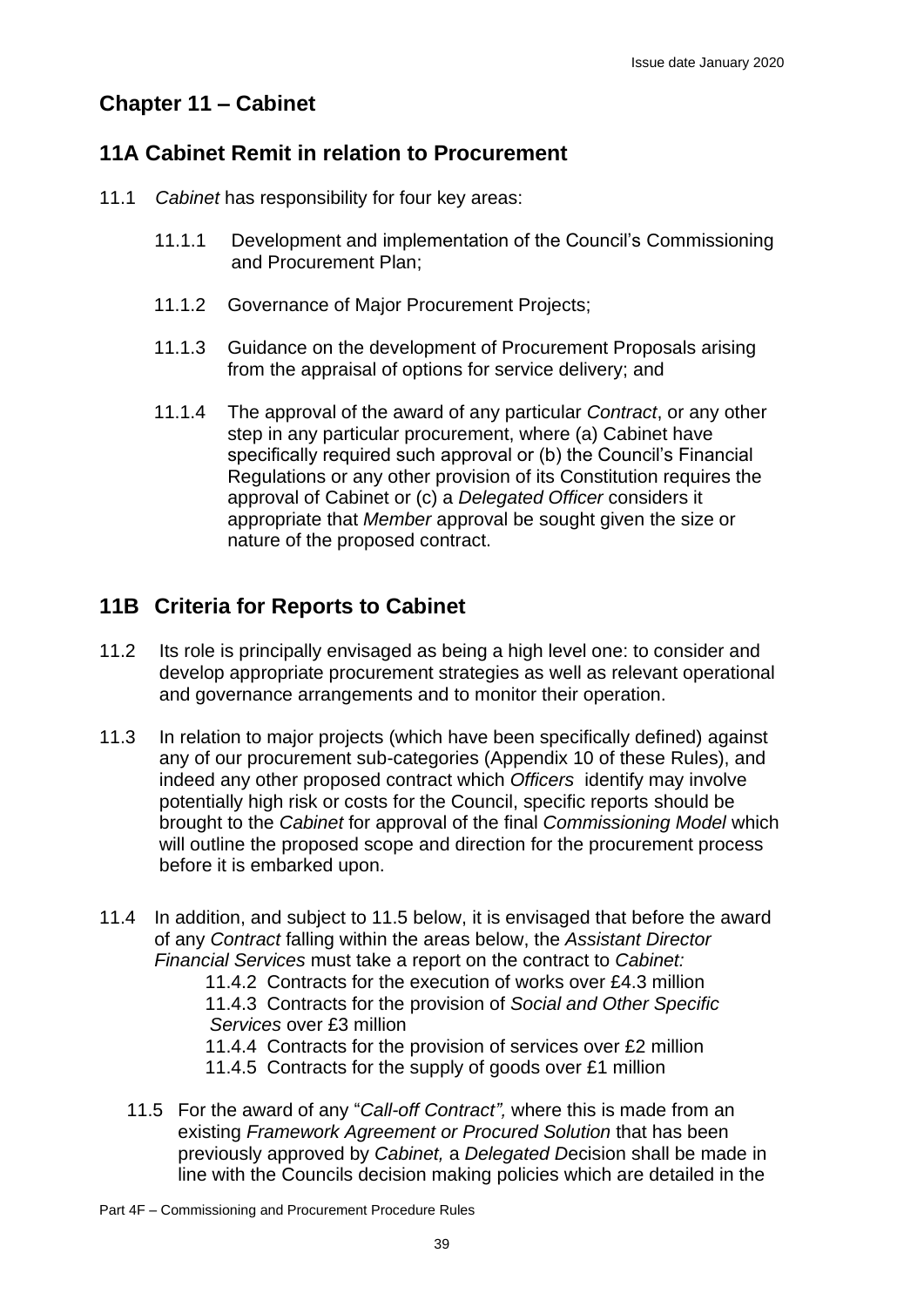Newcastle Charter and within the decision making chart held in the *Commissioning and Procurement Plan*. Decisions must be made in conjunction with the *Assistant Director Financial Services* and in consultation with the relevant Portfolio Member.

- 11.6 All negotiated contracts over £25,000 which have been let or are about to be entered into without formal competition must be reported to *Directorate Management Teams* by the *Assistant Director Financial Services* as part of a summary schedule for information.
- 11.7 Adult and Children's placements can be entered into without a prior award decision due to the urgency and nature of the services. A quarterly report will be submitted to the Adult and Children's Cabinet Portfolio meeting seeking retrospective approval to enter into the individual placement agreements.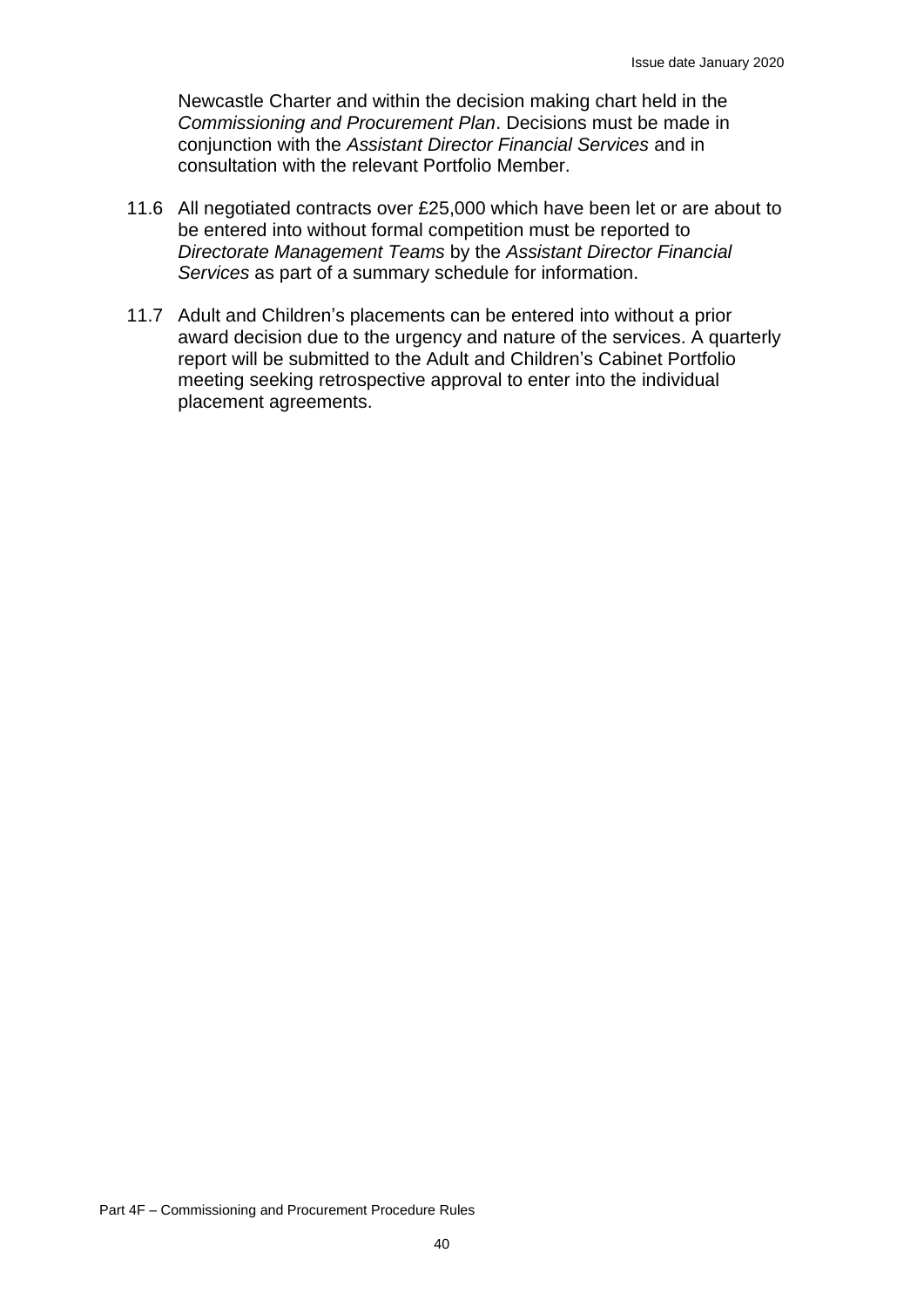# **Chapter 12 - Definitions**

# **12A Definitions**

The following words which are italicised shall have the meaning as defined below: -

*'Assistant Director Financial Services'* means the senior *Officer* tasked with facilitating procurements within the Council or any other *Officer* nominated in writing to act on their behalf;

*'Assistant Director Legal Services'* means the *Officer* responsible for *Legal Services Team* or any other *Officer* nominated in writing to act on their behalf;

*'Authorisation to Negotiate Form'* means the form (attached at Appendix 4) to be used for recording when a *Delegated Officer* has decided that the use of the negotiation procedure under PPR 3.21 to 3.27 is in the best interest of the Council;

*'Bond'* means an insurance policy under which if the contractor fails to perform the *Contract* the Council can claim the sum of money specified in the *Bond*, often 10% of the *Contract* value;

*'Buy It'* means the Commissioning and Procurement's internal website;

*'Call-off Contract'* means the award of any *Contract* under a *Framework Agreement* or a *Social and Other Specific Services* procurement solution

*'Central Purchasing Body'* means a public authority which may have already procured a *Framework Agreement* or a *Social and Other Specific Servic*es procurement solution, of which the Council is able to take advantage and award a Contract in accordance with the *Framework Agreement* or the *Social and Other Specific Services* procurement solution;

*'Charter'* means the Council's Charter (or constitution) as amended from time to time;

*'Chief Officer'* means for the Council, the Chief Executive, the Assistant Chief Executive, the Director of Operations and Regulatory Services, Director for People; the Director of Place and the Director of Resources

*'Chief Officer'* means for Your Homes Newcastle, the Managing Director, Assets and Development Director, Customer Services Director, Finance and Commercial **Director** 

*'Commissioner'* means the *Officer* who has strategic category leadership for specific procurement categories and sub-categories, tasked with providing advice, opening the commissioning project at 'Gateway 1, agreeing the final *Commissioning Model*, reviewing the procurement documents at Gateway 2, closing the procurement for contract start at 'Gateway 3, acting as the Authorised Officer for Gateway 4, along with allocating resources to carry out the commissioning and procurement exercise on behalf of the Council;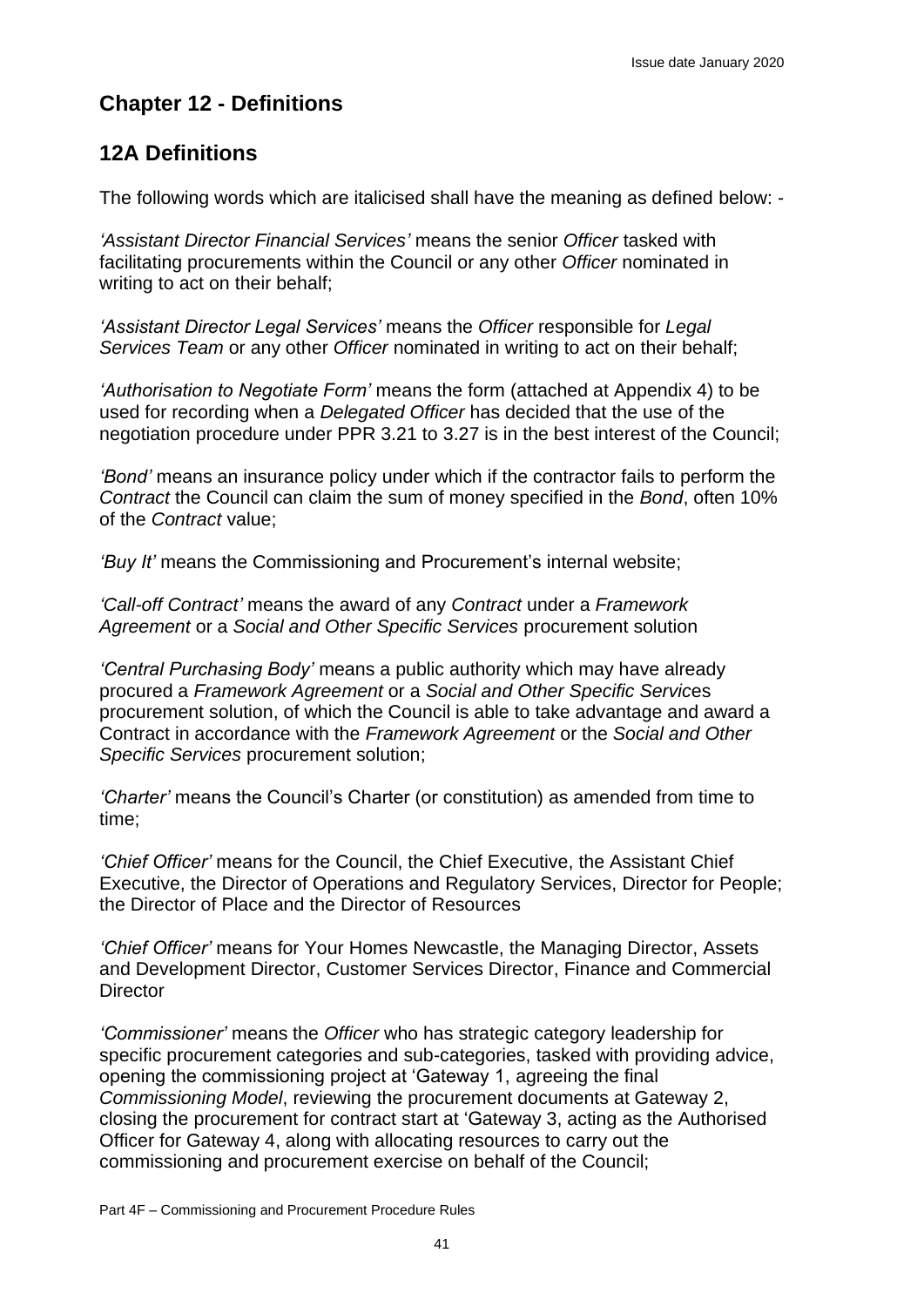*'Commissioning Model' means* our final plan which has been developed during the commissioning phase incorporating the final Lotting Structure created where required through consultation with the Provider Market, Service Users and other key Stakeholders;

*'Commissioning and Procurement Plan'* means the Council's Plan which details the strategic objectives which must be adhered to when undertaking a procurement. It is available from the Council's Internet site listed under business, tenders and contracts or from the Council's Intranet site listed under procurement;

*'Commissioning and Procurement Team'* means the team of professional Commissioning and Procurement *Officer.* The *Commissioning and Procurement Team* is responsible for commissioning and coordinating procurement activity to ensure that high quality outcomes are delivered that are value for money and that procurement activity is compliant with the law;

*'Completion Statement'* means the form attached at Appendix 6 and available from the *Commissioner* which sets out basic details of an awarded Contract and thereby enables the Council to log the details on a *Contract Register*;

*'Constructionline*' is a national organisation that risk assesses companies and accredits them for use. They monitor companies' financials, insurances, health and safety who have registered with them and flags anomalies;

*'Contract'* means any contract for the supply of goods, execution of works or provision of services;

*'Contract Extension'* means the extension of the term of a Contract;

'*Contracts Finder*' means the Central Governments tendering portal where local councils have to publish a notice for all advertised contracts over £25,000

'*Contract Management Matrix'* means the document which outlines the frequency for the contract management of goods, works and services *Contracts*

*'Contract Management Toolkit'* means the policy document outlining contract management requirements;

'*Council's Contracts Register'* means a list of all the Council's current *contracts;*

*'Critical Contract'* means a contract that is significant to the Council in terms of fulfilling its statutory and service delivery obligations;

*'Deputy Chief Officer'* means any person (other than one whose duties are solely secretarial or clerical) who, as respects all or most of the duties of his or her post, is required to report directly or is directly accountable to one or more *Chief Officer;*

*'Delegated Officer'* means any *Officer* of the Council who has delegated decisionmaking powers under Part 3.13 of the Charter and who accordingly is listed in Table A, of Part 3.13 which is reproduced at Appendix 7 of these *Rules*;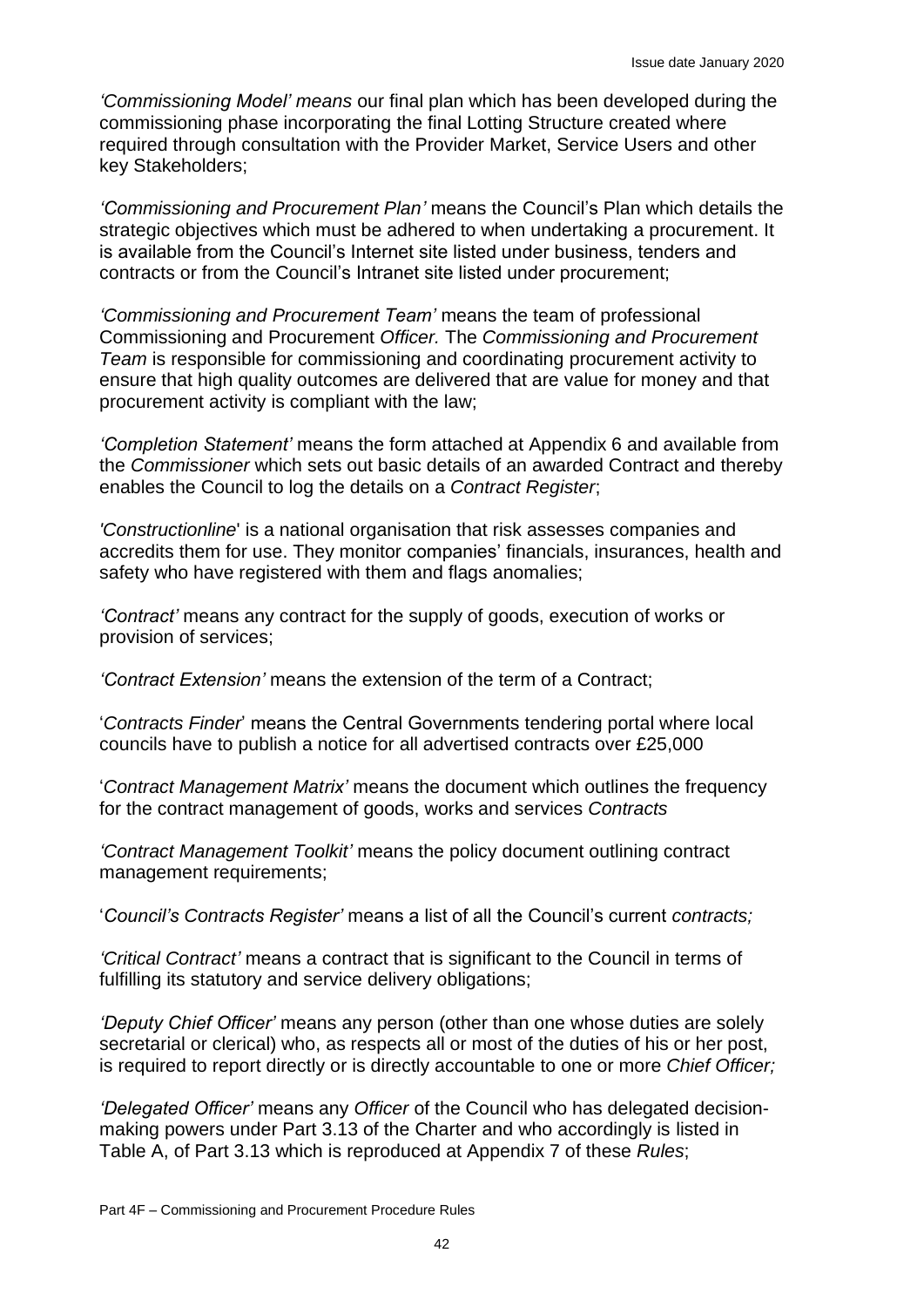*'E-Commissioning'* means the commissioning design phase of the commissioning and procurement cycle*;*

*'E-Contract Management'* means the contract management phase of the commissioning and procurement cycle;

*'E-Tendering'* means the procurement of a *Contract* by electronic means either by seeking *Quotations, Quick Quotes, Tenders* or *EU Tenders; 'Electronic Tendering System'* means the system approved and operated by the Council for the time being for the invitation and return of *Quotations, Quick Quotes, Tenders* and *EU Tenders* by electronic means;

*'Equality Considerations'* means that when procuring goods, services or works equality needs to be given due consideration in the procurement process to ensure that public money is not spent on practices that lead to unlawful discrimination, but instead is used to support and encourage equality of opportunity and good community relations;

*'External Body'* means any person, organisation or company external to the City Council;

*'EU Public Contracts Regulations* means The Public Contracts Regulations 2015 which are the statutory rules which implement the European Directive 2014/24-EC for the procurement of public contracts with which the Council must comply;

'*EU Tender*' means any *Tender* for a *Contract* above the *EU Threshold*;

*'EU Threshold'* means the financial threshold as dictated by the European Commission which, when breached, will invoke application of the EU Public Procurement Rules. The threshold levels for the period 1 January 2016 to 31 December 2017 are as follows:

#### **Contracts for Supplies - £189,330 (214,000 Euros) Contracts for Services - £189,330 (214,000 Euros) Contracts for Social / Other Specific Services £663,540 (750,000 Euros) Contracts for Works - £4,733,252 (5,350,000 Euros)**

*'Formal Contract'* means the formal documentation (other than an *Order*) which is signed by the parties to a contract and which acts as evidence of that *Contract*;

*'Framework Agreement'* means an agreement which is not in itself a *Contract,* but which establishes the terms (in particular as to price and, where appropriate, quantity) under which the firm will enter into one or more *Call-off Contracts* with the Council during the period in which the *Framework Agreement* applies;

'*Gateway*' means the method of 'managing' a commissioning and procurement exercise at critical stages in its lifecycle to provide assurance (with supporting evidence) that the project can proceed to the next stage. There are four 'Gateway' stages in the commissioning and procurement process (documented in Appendix1) at which *Officers* must consult with the *Commissioner* or any other nominated *Officers* within the *Commissioning and Procurement Team;*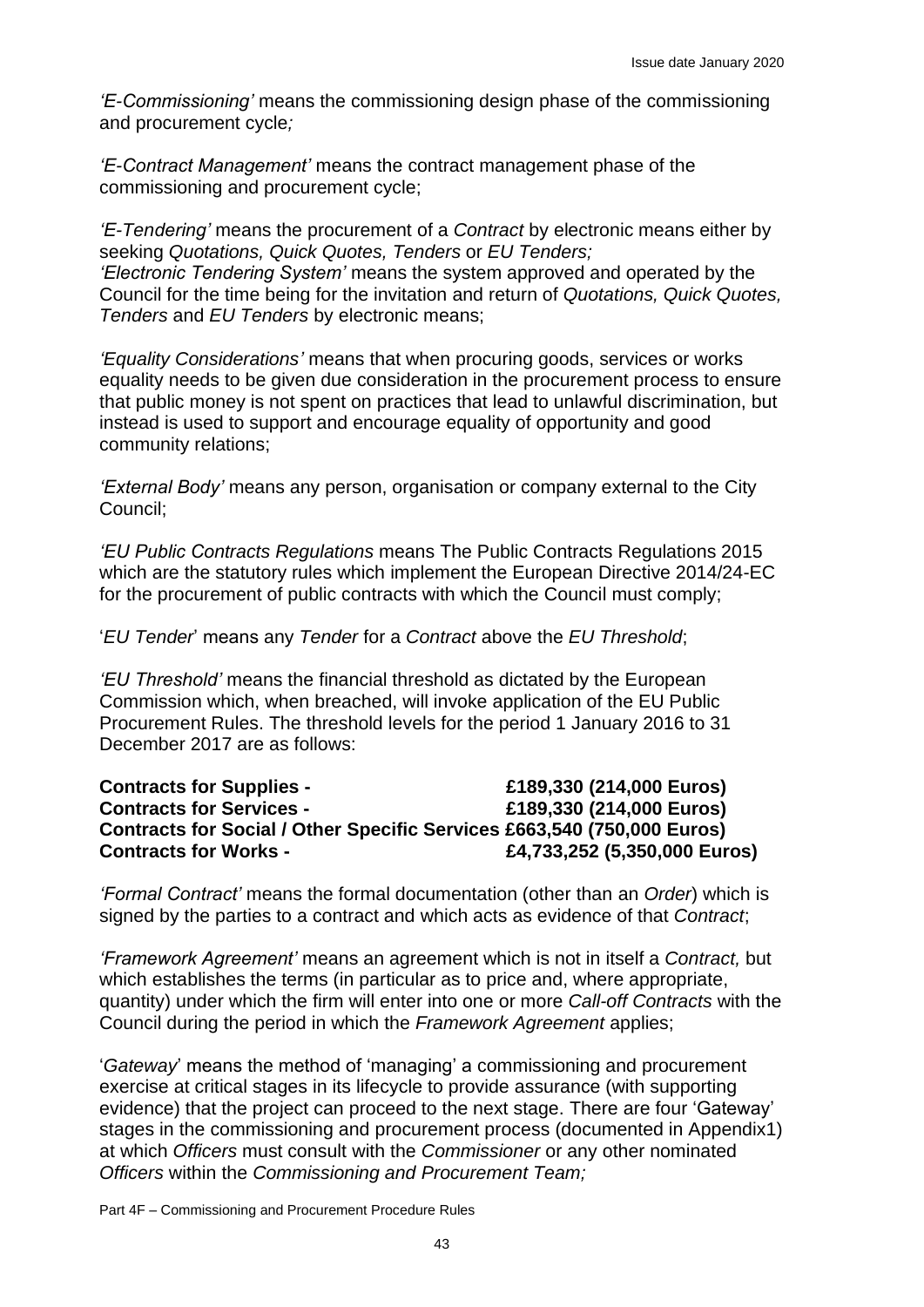*'Gateway 1'* requires *Officers* to submit a *Project Request Form (*Appendix 8) to the *Procurement Gateway* to register that they are about to undertake a commissioning and procurement exercise. The *Commissioners* will assign an *Officer* from the *Commissioning and Procurement Team* to support throughout the commissioning and procurement process;

'*Gateway 2'* requires the *Commissioner* to check documentation has been prepared in accordance with procurement procedures and electronic tendering requirements. The client *Officer* is responsible for checking the technical content of the documentation prior to dispatch from the *Commissioning and Procurement Team;*

'*Gateway 3'* requires *Officers* to submit a *Completion Statement (*Appendix 6*)* to the *Procurement Gateway* where *Commissioners* will make arrangements for the details to be input to the *Council's Contract Register*. The *Commissioning and Procurement Team* will check the award documentation, *OJEU Notice* if applicable and obtain the details of the *Contract Management Roles;* 

*'Gateway 4'* requires *Officers* to engage with the *Authorised Officer* at the appropriate stages during the *Contract* term as outlined in the *Commissioning and Procurement Plan*;

*'Invitation to Tender' or 'ITT'* means a procurement-specific document drafted in order to give instructions to firms wishing to tender for the award of a Contract (an example of which is available from the *Commissioning and Procurement Team*);

*'Key Performance Indicators (KPI's)'* means a type of measurement of performance to evaluate the success or otherwise of a particular activity or *Contract* in which we are engaged;

*'Legal Services'* means any solicitor employed within the Legal Services Section, being managed by the *Assistant Director Legal Services*;

*'Letter of Intent'* means a letter or other similar documentation which permits a firm to commence performance of a *Contract* in lieu of any other binding and *Formal Contract* being in place;

*'NEPO'* means the North East Procurement Organsiation;

*'Officer'* means any *Officer* of the Council or Your Homes Newcastle, authorised by a *Delegated Officer* to undertake a commissioning and procurement exercise on behalf of the Council;

*'OJEU Notice'* means an advertisement posted in the Official Journal of the European Union (which is the advertising medium for all notices subject to the EU Public Contracts Regulations);

'*Order*' means an official order form complying with PPR 8.5 and 8.6 which details the goods, works or services to be provided to the Council and authorises the successful firm to provide these;

Part 4F – Commissioning and Procurement Procedure Rules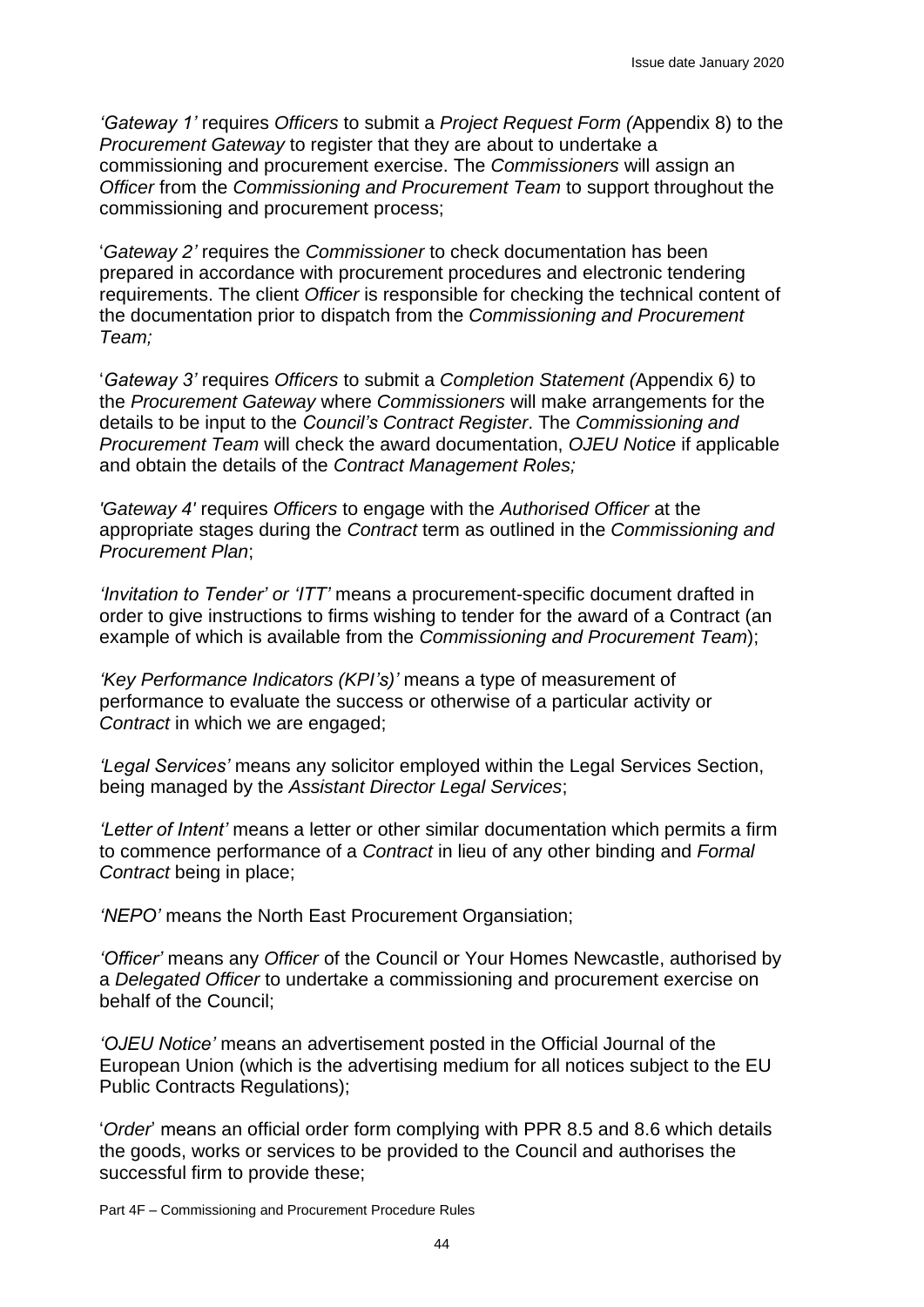'*Parent Company Guarantee'* means a contract which binds the parent of a subsidiary company to perform the *Contract* if the subsidiary fails to do so;

'*PFI Scheme*´ means a project which receives Private Finance Initiative (PFI) funding from HM Treasury;

*'Post-Contract Variation'* means variation to a *Contract* which is to be made after a *Contract* has been legally entered into.

*POP System'* means the Purchase Order Processing System held by the *Assistant Director Financial Services* which permits *Officers* to order supplies, works and services where an existing Framework Agreement exists or otherwise;

*'Procurement Consideration Document'* means a guide suggesting considerations for an upcoming commissioning and procurement exercise and how best to plan for it. Considerations are embedded within the Councils commissioning and contract management system and available from the *Commissioning and Procurement Team*;

*'Procuring Officer'* means the Commissioning and Procurement Officer in the *Commissioning and Procurement Team* or within Your Homes Newcastle, responsible for providing specialist expertise and commercial knowledge to ensure that all commissioning, procurement and contract management activity is undertaken in accordance with the Council's Financial and Statutory Regulations and *EU Public Procurement Regulations;*

*'Project Request Form'* means the form (attached at Appendix 8) which must be submitted in the circumstances set out in PPR1.12 to ensure professional commissioning and procurement advice and approval is received for:

■ all areas when the value of spend is anticipated to exceed £25,000 and there are no existing procurement arrangements are in place

*'Quick Quotes'* means using a module within the North East Procurement Organisation (NEPO) Portal for electronic tendering that provides the ability to run simplified quotation procedure for one off purchases of supplies of goods or delivery of services where a full risk assessment is not required, or low values works utilising *Constructionline* for risk assessment purposes. The key advantage of *'Quick Quotes'* is that it will illicit quotations within 48 hours rather than the usual 10 working days for normal *Quotations*. Requests for *Quotations* processed through the *'Quick Quotes'* module will potentially create more opportunities for local suppliers;

'*Quotation'* means a written submission (which can be evaluated on price alone or on other criteria) from a firm for carrying out a contract for supplies, works or services;

Part 4F – Commissioning and Procurement Procedure Rules *'Rules'* means these *Commissioning and Procurement Procedure Rules*; *'Selection Questionnaire'* means a questionnaire (available from the *Commissioning and Procurement Team*) to be used where the *EU Public Contracts Regulations* apply which when completed will be used to assess whether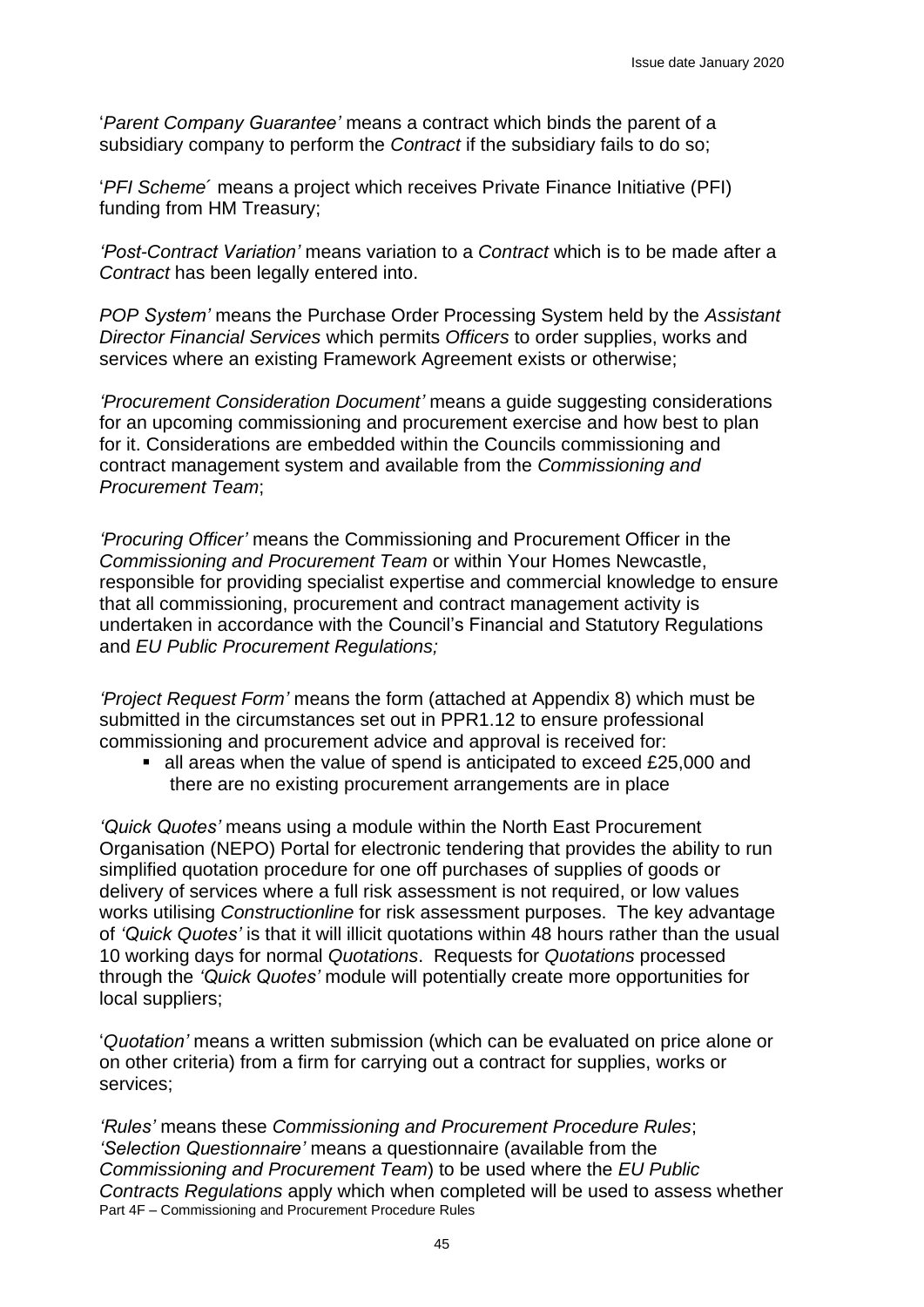a firm has satisfied the Council's risk assessment criteria as set out at PPR 2.8 and may shortlist firms to be invited to submit a tender for 'Restricted' routes or used as a selection stage for 'Open' procurement routes;

*'Shared Service Agreement'* means the regional procurement agreement used for collaborative commissioning and procurement;

'*Social and Other Specific Services'* means a procurement route within the *EU Public Contracts Regulations* for services listed within Annex XIV

'*Social Value'* means simply, value that accrues in our local communities. It is what city residents say is valuable to them, for example sustainable employment, a decent place to live, and equal access to a range of quality services in the local area.

*'Summary of Quotations, Quick Quotes, Tenders, EU Tenders Received Form'* means a pro forma document attached at Appendix 5 and also available from the *Commissioning and Procurement Team* which must be completed when receiving *Quotations, Quick Quotes, Tenders or EU Tenders* when the *Electronic Tendering System* is not utilised;

*'Sustainability Considerations* means undertaking a procurement process whereby we meet our needs for goods, services, works and utilities in a way that achieves value for money on a whole life basis. It results in benefits not only to the organisation, but also to society and the economy whilst minimizing damage to the environment. *Sustainability considerations* include environmental, social and economic factors;

*'Tender'* means the written proposal submitted by a firm in response to the Invitation to Tender;

'*Terms and Conditions'* means a set of non-negotiable terms specific to a contract (albeit they may be of a general nature) which are designed to protect the legal position of the Council;

*'Your Homes Newcastle'* means the Councils Arms-Length Management Organisation; and

*'Your Homes Newcastle Authorised Officer'* means any *Officer* of Your Homes Newcastle who is authorised to make commissioning and procurement decisions as detailed in Appendix 7 of these *Rules*.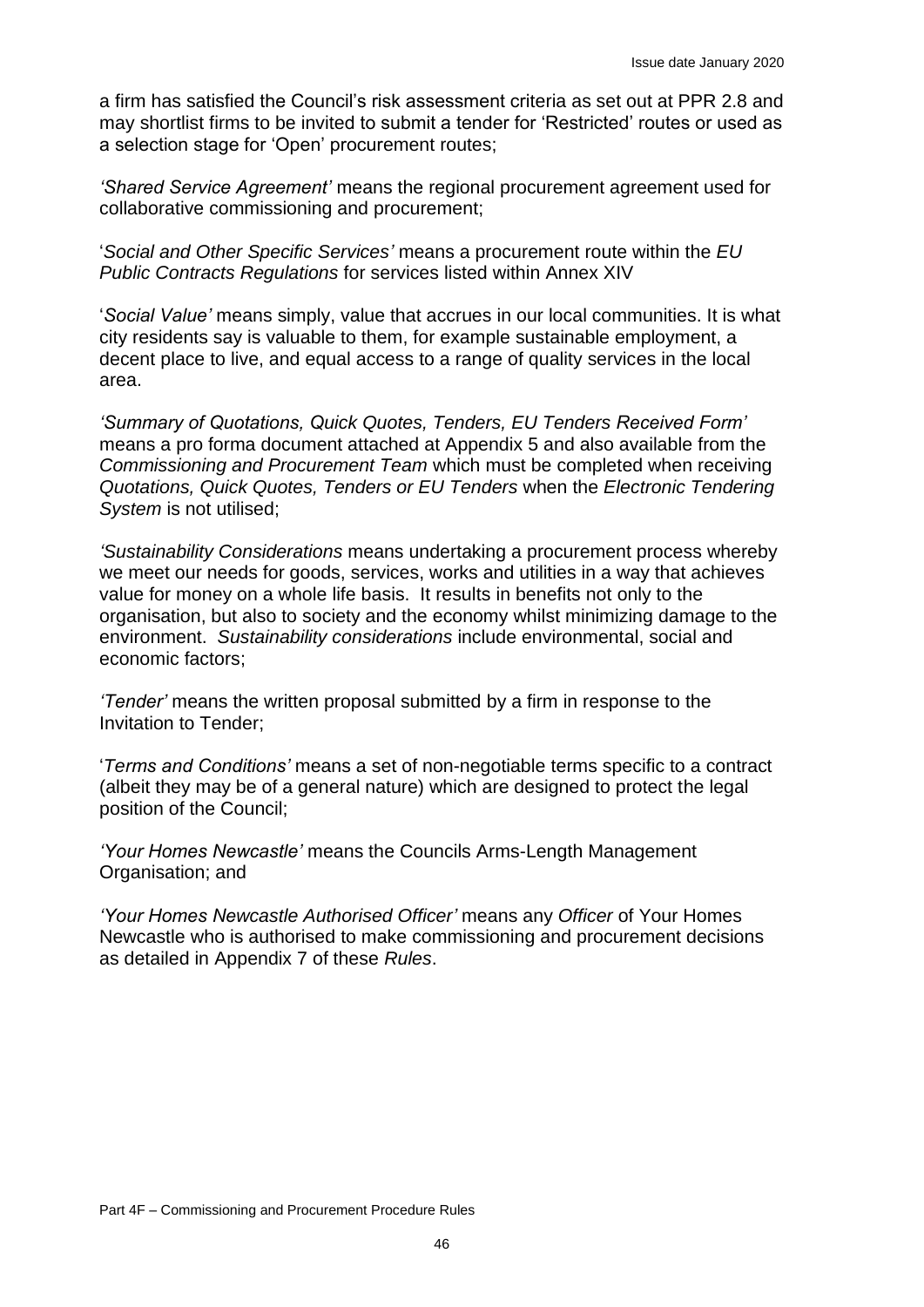



#### **Appendix 1 – Commissioning and Procuring Flowchart**



**GATEWAY 4**

Assigned *Contract Management Roles* must engage with the *Authorised Officer* at the appropriate stages throughout the *Contract*

Part 4F – Commissioning and Procurement Procedure Rules *Assistant Director Financial Services* **via the** *Procurement Gateway* **mailbox NB. This is for guidance only and** *Officers* **must follow the** *Rules***. If in doubt, seek advice fr***om the*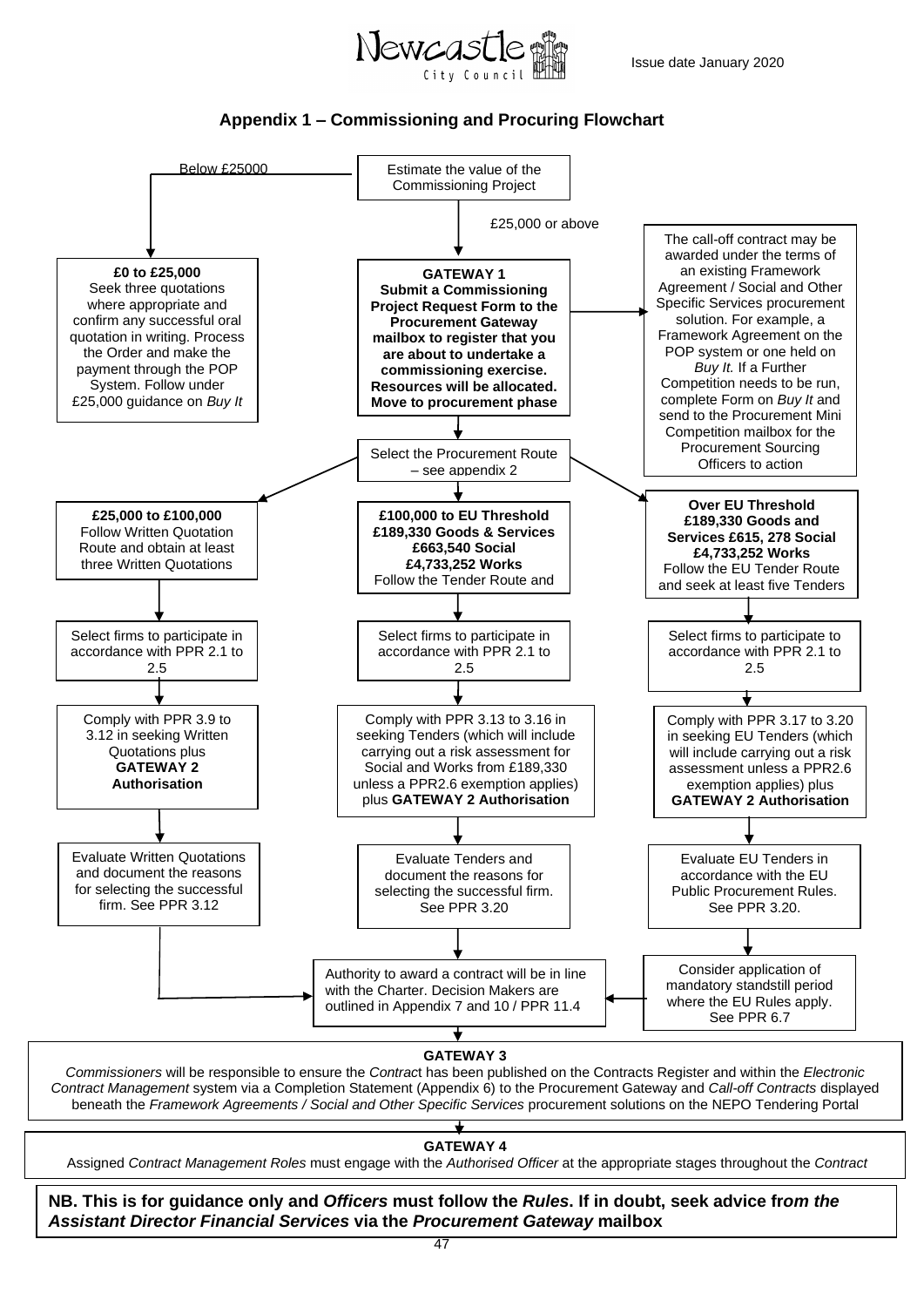

### **Appendix 2 – Guidance on Financial Thresholds and Documentation / Audit Requirements**

| <b>Total Value</b>                                                                                                                    | Procurement<br>Route                                                                                                                                                                                                                                       | <b>Documentation</b><br><b>Requirements</b>                                                                                                                                                                                                                                                                                                                                                                                                                                                                                                                                                                                                                         | <b>Evidence for Audit</b><br><b>Purposes</b>                                                                                                                                                                                                                                                                                                                                                                                                                                                                                                                                           |
|---------------------------------------------------------------------------------------------------------------------------------------|------------------------------------------------------------------------------------------------------------------------------------------------------------------------------------------------------------------------------------------------------------|---------------------------------------------------------------------------------------------------------------------------------------------------------------------------------------------------------------------------------------------------------------------------------------------------------------------------------------------------------------------------------------------------------------------------------------------------------------------------------------------------------------------------------------------------------------------------------------------------------------------------------------------------------------------|----------------------------------------------------------------------------------------------------------------------------------------------------------------------------------------------------------------------------------------------------------------------------------------------------------------------------------------------------------------------------------------------------------------------------------------------------------------------------------------------------------------------------------------------------------------------------------------|
| Under<br>£25,000                                                                                                                      | <b>Obtain at least</b><br><b>Three Quotations</b><br>unless<br>Inappropriate<br>- see PPR1.4<br>A Delegated Officer<br>must be satisfied good<br>value for money is<br>obtained. Follow<br>guidance on Buy It                                              | The successful quotation if oral<br>must be confirmed in writing.<br>All payments must be made, and<br>all Orders processed via the POP<br>system unless documented on<br>Appendix 9 POP Exception List                                                                                                                                                                                                                                                                                                                                                                                                                                                             | Officers must keep a written<br>record of all quotations<br>received and of the reasons if<br>less than 3 have been sought.                                                                                                                                                                                                                                                                                                                                                                                                                                                            |
| £25,000 to<br>£100,000                                                                                                                | <b>Obtain at least</b><br><b>Three Written</b><br><b>Quotations</b><br>- follow PPR 3.9 to<br>3.12.<br>Quotations must be<br>sought and submitted<br>by a certain date<br>through the Electronic<br><b>Tendering System</b><br>unless agreed<br>otherwise. | The complete list of<br>documentation required to<br>undertake the procurement is<br>stated at PPR 3.11 which must be<br>checked and dispatched by<br>'Gateway 2'. The successful firm<br>must pass the risk assessment<br>requirements unless exempt<br>under PPR 2.6.<br>An Order attaching the standard<br>Terms and Conditions may be<br>placed with the successful firm<br>otherwise a Formal Contract is<br>needed, before the firm<br>commences work.<br>All Orders and Payments must be<br>made through the POP system<br>unless stated on Appendix 9. A<br><b>Completion Statement (Appendix</b><br>6) must be sent to the<br><b>Procurement Gateway</b>   | Procuring Officers must: -<br>1. keep a written record of the<br>evaluation criteria (unless<br>awarded on price only) and the<br>scores each firm received in<br>relation to such criteria as well<br>as keeping a detailed written<br>record of the reasons for<br>selecting the successful firm;<br>2. retain a copy of the Formal<br>Contract or evidence of placing<br>the Order and a copy of the<br>Terms and Conditions; and<br>3. retain a completed<br>Summary of<br>Quotations/Tenders/EU<br>Tenders Received Form if the<br>Electronic Tendering System is<br>not utilised |
| £100,000<br>to EU<br><b>Thresholds</b><br>(£189,330)<br>for Goods<br>& Services<br>£663,540<br>for Social<br>£4,733,252<br>for Works) | Seek a Minimum<br>of Five Tenders<br>$-$ follow PPR 3.13 to<br>3.16.<br>Tenders must be<br>sought and submitted<br>by a certain date<br>through the Electronic<br><b>Tendering System</b><br>unless agreed<br>otherwise.                                   | The complete list of<br>documentation required to<br>undertake the procurement is<br>stated at PPR 3.15 which must be<br>checked and dispatched by<br>'Gateway 2'. The successful firm<br>must pass the risk assessment<br>requirements unless exempt<br>under PPR 2.6.<br>An Order (attaching the standard<br>Terms and Conditions) may be<br>placed with the successful firm<br>otherwise a Formal Contract is<br>needed, before the firm<br>commences work.<br>All Orders and Payments must be<br>made through the POP system<br>unless stated on Appendix 9. A<br><b>Completion Statement (Appendix</b><br>6) must be sent to the<br><b>Procurement Gateway</b> | Procuring Officers must: -<br>1. carry out and evidence a<br>scoring exercise which<br>assesses the firms' Tenders<br>against the evaluation criteria<br>(unless awarded on price<br>alone) and keep a detailed<br>written record of the reasons<br>for selecting the successful<br>firm for at least three months;<br>2. retain a copy of the<br>Contract; and<br>3. retain a completed<br>Summary of<br>Quotations/Tenders/EU<br>Tenders Received Form if the<br><b>Electronic Tendering System is</b><br>not utilised                                                               |

Part 4F – Commissioning and Procurement Procedure Rules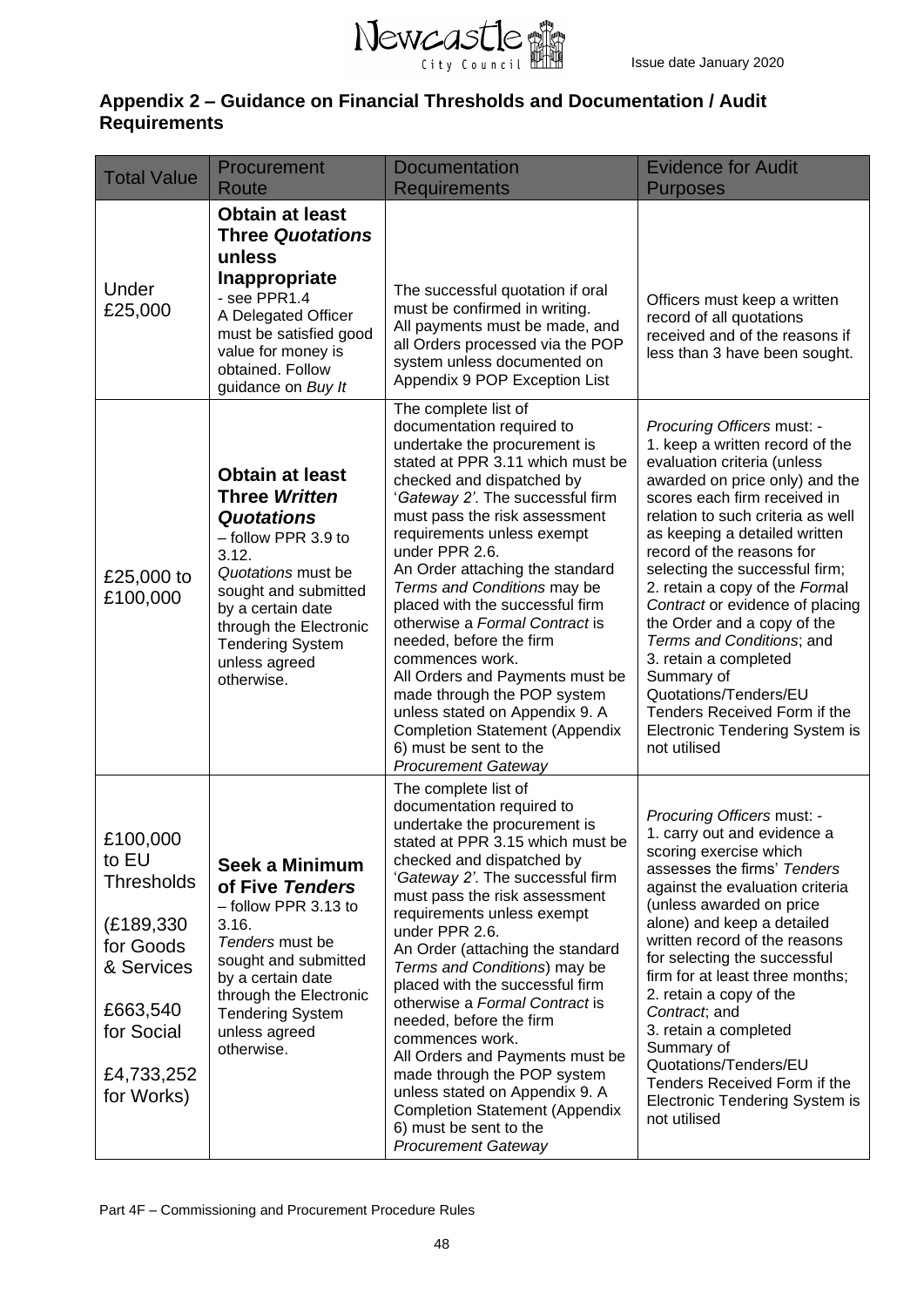| <b>Total Value</b>                                                                                                                  | Procurement<br><b>Route</b>                                                                                                                                                                       | <b>Documentation</b><br><b>Requirements</b>                                                                                                                                                                                                                                                                                                                                                                                                                                                                                                                                                                                                                                  | <b>Evidence for Audit</b><br><b>Purposes</b>                                                                                                                                                                                                                                                                                                                                                                                                                                                                                                                                                              |
|-------------------------------------------------------------------------------------------------------------------------------------|---------------------------------------------------------------------------------------------------------------------------------------------------------------------------------------------------|------------------------------------------------------------------------------------------------------------------------------------------------------------------------------------------------------------------------------------------------------------------------------------------------------------------------------------------------------------------------------------------------------------------------------------------------------------------------------------------------------------------------------------------------------------------------------------------------------------------------------------------------------------------------------|-----------------------------------------------------------------------------------------------------------------------------------------------------------------------------------------------------------------------------------------------------------------------------------------------------------------------------------------------------------------------------------------------------------------------------------------------------------------------------------------------------------------------------------------------------------------------------------------------------------|
| Above the<br>EU<br><b>Thresholds</b><br>(£189,330)<br>for Goods<br>& Services<br>£663,540<br>for Social<br>£4,733,252<br>for Works) | <b>Seek a Minimum</b><br>of Five Tenders<br>- follow PPR 3.17 to<br>3.20.<br>Over the EU Threshold<br>Tenders must be<br>sought by following the<br><b>EU Public</b><br><b>Procurement Rules.</b> | Officers must seek advice from<br>the Commissioner responsible for<br>the procurement sub-category in<br>the first instance who will check<br>and dispatched all documentation<br>at Gateway 2<br>The successful firm must pass the<br>risk assessment requirements<br>unless exempt under PPR 2.6.<br>There must be a Formal Contract<br>in place before the firm<br>commences work.<br>All Orders and Payments must be<br>made through the POP system<br>unless stated on Appendix 9.<br>A Completion Statement<br>(Appendix 6) must be sent to the<br>Procurement Gateway.                                                                                                | Procuring Officers must: -<br>1. Carry out and evidence a<br>scoring exercise which<br>assesses the firms' Tenders<br>against the evaluation criteria<br>(unless awarded on price<br>alone) and keep a detailed<br>written record of the reasons<br>for selecting the successful<br>firm for at least three months;<br>2. Retain a copy of the<br>Contract; and<br>3. Retain a completed<br>Summary of<br>Quotations/Tenders/EU<br>Tenders Received Form if the<br>Electronic Tendering System is<br>not utilised                                                                                         |
| Any Value<br>of £25,000<br>or more                                                                                                  | <b>Negotiation with</b><br><b>One Firm</b><br>- follow PPR 3.21 to<br>3.27.                                                                                                                       | The firm must pass the risk<br>assessment and there must be<br>contractual terms and conditions<br>in place before the firm<br>commences work. Officers must<br>first ensure that any negotiation<br>with one firm complies with EU<br>Rules (and seek legal advice to<br>this end) and complete an<br>Authorisation to Negotiate Form<br>(Appendix 4). The firm with which<br>negotiation takes place must pass<br>the risk assessment requirements<br>unless exempt under PPR 2.6.<br>All Orders and Payments must be<br>made through the POP system<br>unless stated on Appendix 9.<br>A Completion Statement<br>(Appendix 6) must be sent to the<br>Procurement Gateway. | Procuring Officers must: -<br>1. Retain a copy of a<br>completed Authorisation to<br>Negotiate Form (Appendix 4)<br>which has been signed by a<br>Delegated Officer,<br>Commissioner (and the<br>Director of Resources if the<br>value exceeds £100,000). If<br>over £100k, consultation must<br>take place with the Cabinet<br>Member for Resources via the<br><b>Assistant Director Financial</b><br>Services before authorisation<br>to negotiate is given. Evidence<br>must be kept of all procedures<br>complied in accordance with<br>PPR 3.21 to 3.27; and<br>2. Retain a copy of the<br>Contract. |

NB. This is guidance only and *Officers* must follow the *Rules*. If in doubt, *Officers* should seek advice from the *Assistant Director Financial Services* via the *Procurement Gateway*  mailbox.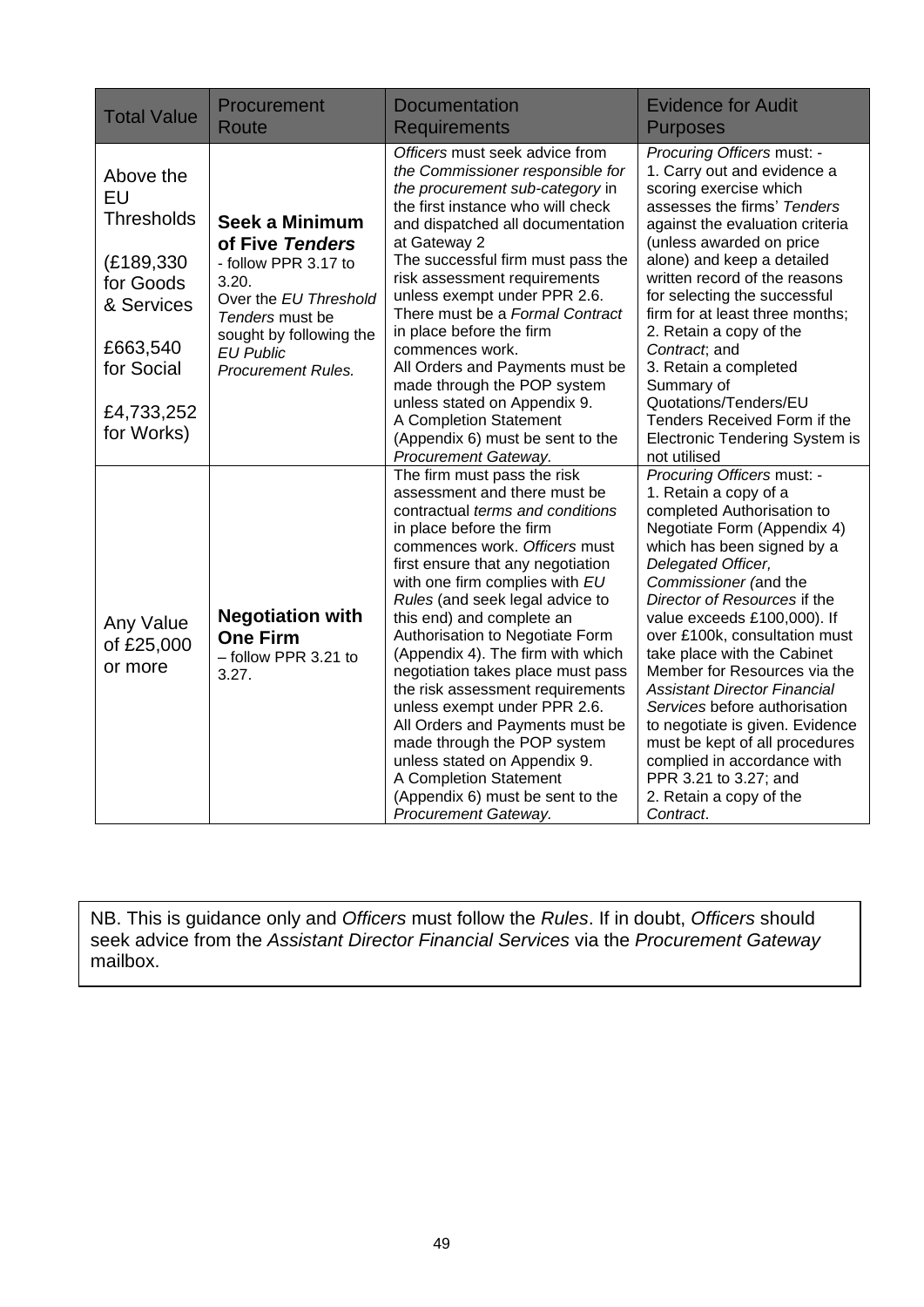

#### **Appendix 3 – Procedure for Procuring Agency Staff, Consultants, Professional Advisory and Training Services**

(PPR 1.8 to 1.10)

#### **Description**

We use various terms such as 'interims' and 'professional services' to describe this type of work but tax regulations decree we need to be clear which of two categories apply when we are looking to procure these services, therefore we are deeming them to be as follows:

- 1. Where we are buying an individual's time, then this will be classed as **Agency staff,** or
- 2. Where we are buying a defined work product, then this will be classed as **Consultancy or Professional Advisory projects**

**Training Services** can be either of above depending on whether we are bringing in a trainer to support our in-house Training Team (1. above) or bringing in a thirdparty Provider to deliver an outcomes-based Training project (2. above).

# **Procuring Agency Staff**

#### **Definition**

Anyone the Council employs on a day or hourly rate (i.e.: from whom we buy time, rather than defined work product) must be paid through a PAYE compliant system that deducts tax due at the point of payment.

#### **Agency Staff Procurement Options**

If it is recognised to be agency staff, then we can achieve this by either;

- Employing the person ourselves and paying them through our normal payroll arrangements, as per advice on HR Recruitment webpage; or
- Buying their time from an agency which is PAYE compliant which the Council's chosen service provider will comply with. Details of our agency arrangements can be found on the Commissioning and Procurement internal website known as *'Buy it'.*

**Note:** If you are using agency staff, please be aware that you must have a position on SAP with an evaluated Newcastle City Council job description to place them in, and that the rate paid must normally match the standard rate for the job.

#### **Procuring Consultancy / Professional Advisory Projects Definition**

IR35 legislation stops public authorities using the agency model of day or hourly rates to buy consultancy projects and instead require us to define a specification for the expected work product up front. All procurements therefore for consultancy / professional advisory projects need to draw up a suitable outcome-based specification.

#### **Consultancy / Professional Advisory Project Procurement Options**

There will be two routes available for consultancy projects and they are: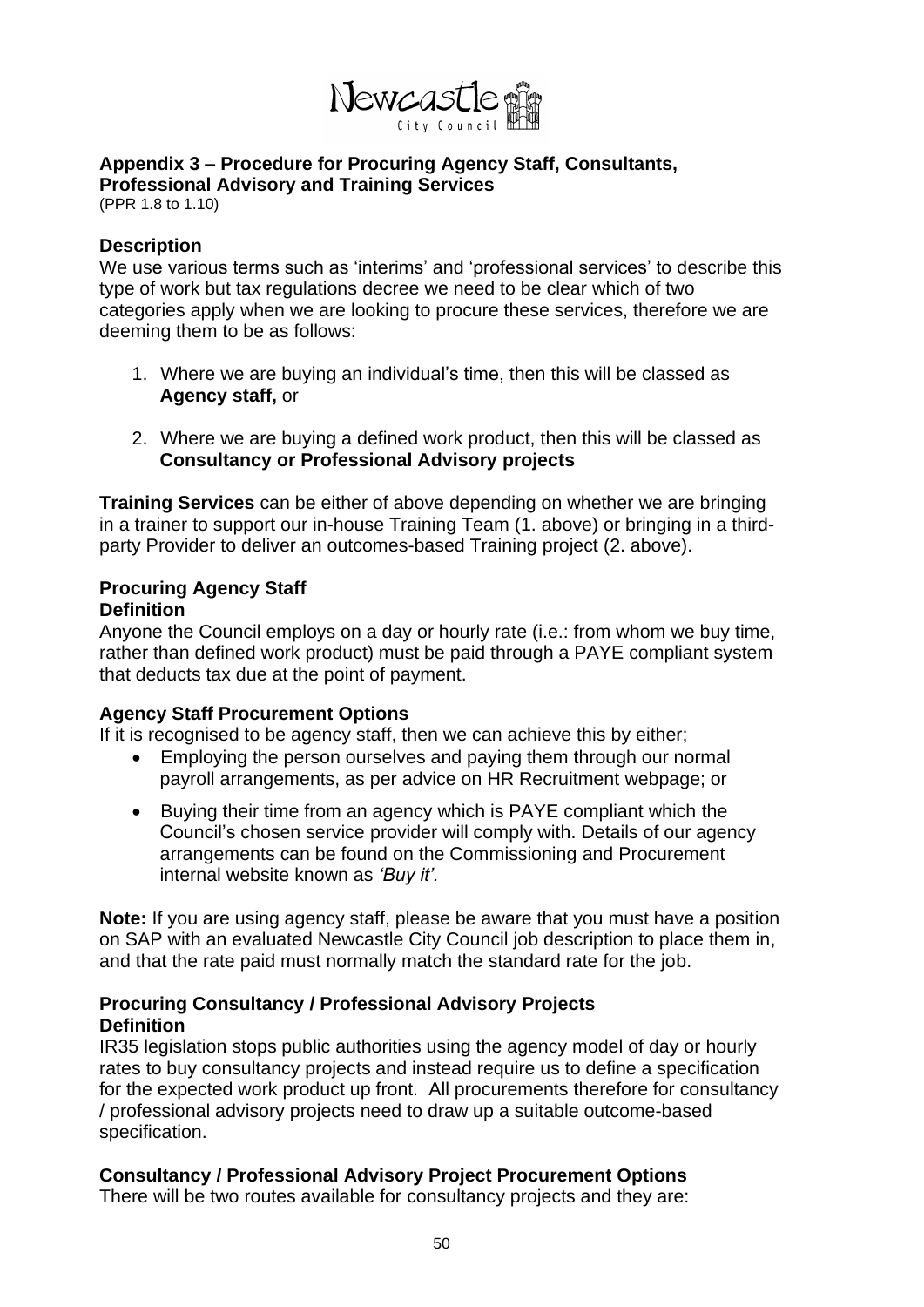- Technical which covers Construction and Engineering Consultancy projects.
- General All other general and specialist outcomes-based consultancy projects.

There will be one route available for professional advisory projects and it is:

• General – All professional advisory outcomes-based projects.

#### **Training Procurement Options**

There will be one route available for training projects and it is:

• General – All training outcomes-based projects.

Information on either route can be found on the Commissioning and Procurement's internal website known as *'Buy it'*.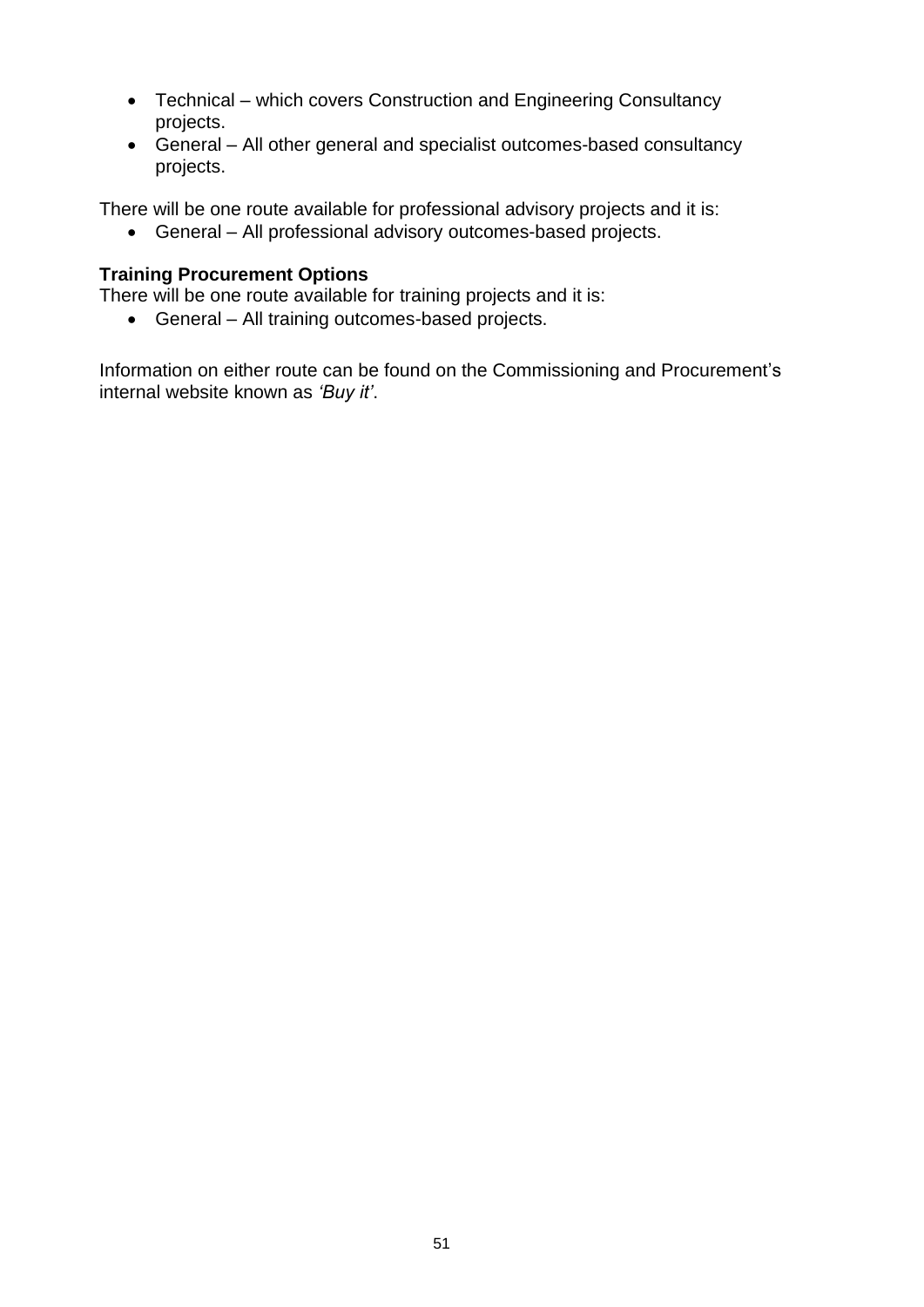

### **Appendix 4 - Authorisation to Negotiate Form**

#### **Newcastle upon Tyne City Council**

**Certificate of Delegated Officer's Authorisation To Negotiate A Contract** (Pursuant to PPR 3.22)

*Please refer to Procurement Procedure Rules 3.21 to 3.27 before completing this Form. It explains the limited circumstances where a contract can be negotiated without competition and how this should be done. The Procurement Procedure Rules can be found on the Council's external site within the Charter or on the internal Procurement intranet site.*

#### **Purpose**

This certificate evidences the fact that the *Delegated Officer* named below has authorised under Procurement Procedure Rule 3.22 that the Contract described below may be negotiated with the Contractor (defined below) without obtaining *Quotations*, *Tenders/ EU Tenders* because s/he is satisfied that such negotiation is in the best interest of the Council.

**Contract Reference:** *[insert Contract reference supplied from Commissioning and Procurement Team]*

**Contract Title:** *[insert name of the proposed contract]*

**Estimated contract value:** *[insert estimated total value of contract]*

**Contractor:** *[insert name of contractor with whom negotiation is proposed]*

**Contract Start Date:** *[insert date] Contract End Date: [insert date}*

**Applying Delegated Officer:** *[insert name and title of Director or Head of Service this can only be an Officer listed on Appendix 7]*

**Procurement Authorisation: Commissioners (Rhonda Eagle, Angela Jamson, Louise Lane and Michael Page)**

**Legal Authorisation: from Senior Legal Advisor – Craig Winter (Senior Solicitor/Barrister/Property Lawyer)**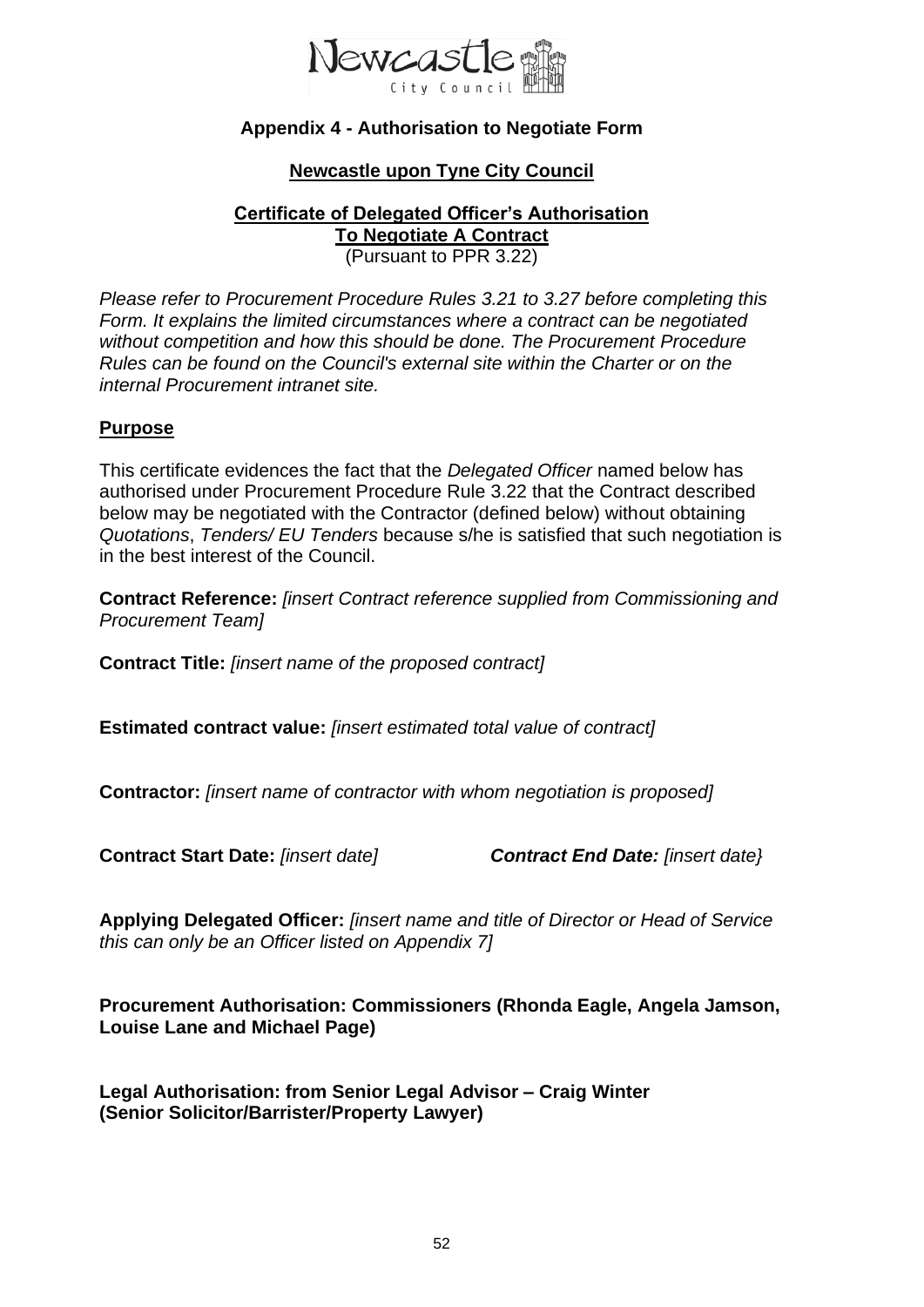#### **Reasons for Proposed Negotiation**

Please choose one from the list below:

| <b>Adult and Children's Residential Placements</b> |  |
|----------------------------------------------------|--|
| <b>Children's Fostering Placements</b>             |  |
| Compatibility                                      |  |
| <b>Excessive Cost of Change</b>                    |  |
| <b>Funding Requirements</b>                        |  |
| Grounds of Urgency/Unforeseen Circumstances        |  |
| Retrospective                                      |  |
| Sole Provider                                      |  |
| Specialist Knowledge/Experience                    |  |
| <b>Statutory Obligation</b>                        |  |
| Time - Complete Commissioning Decision             |  |
| Time - Complete Market Consultation                |  |
| <b>Time - Complete Procurement Exercise</b>        |  |
| Time - Due to changes in Legislation               |  |
| <b>Time - Internal Restructure</b>                 |  |
| <b>Value for Money</b>                             |  |

[The Applying *Delegated Officer* should provide below full and detailed reasons as to why it is considered in the best interests of the Council to seek to negotiate terms of the *Contract* with the Contractor instead of seeking at least three competitive *quotations* or five tenders/*EU Tenders through formal competition*. *Officers* must also detail the reason for the chosen category above].

[If applicable, the Applying *Delegated Officer* should provide details below of why this contract is retrospective]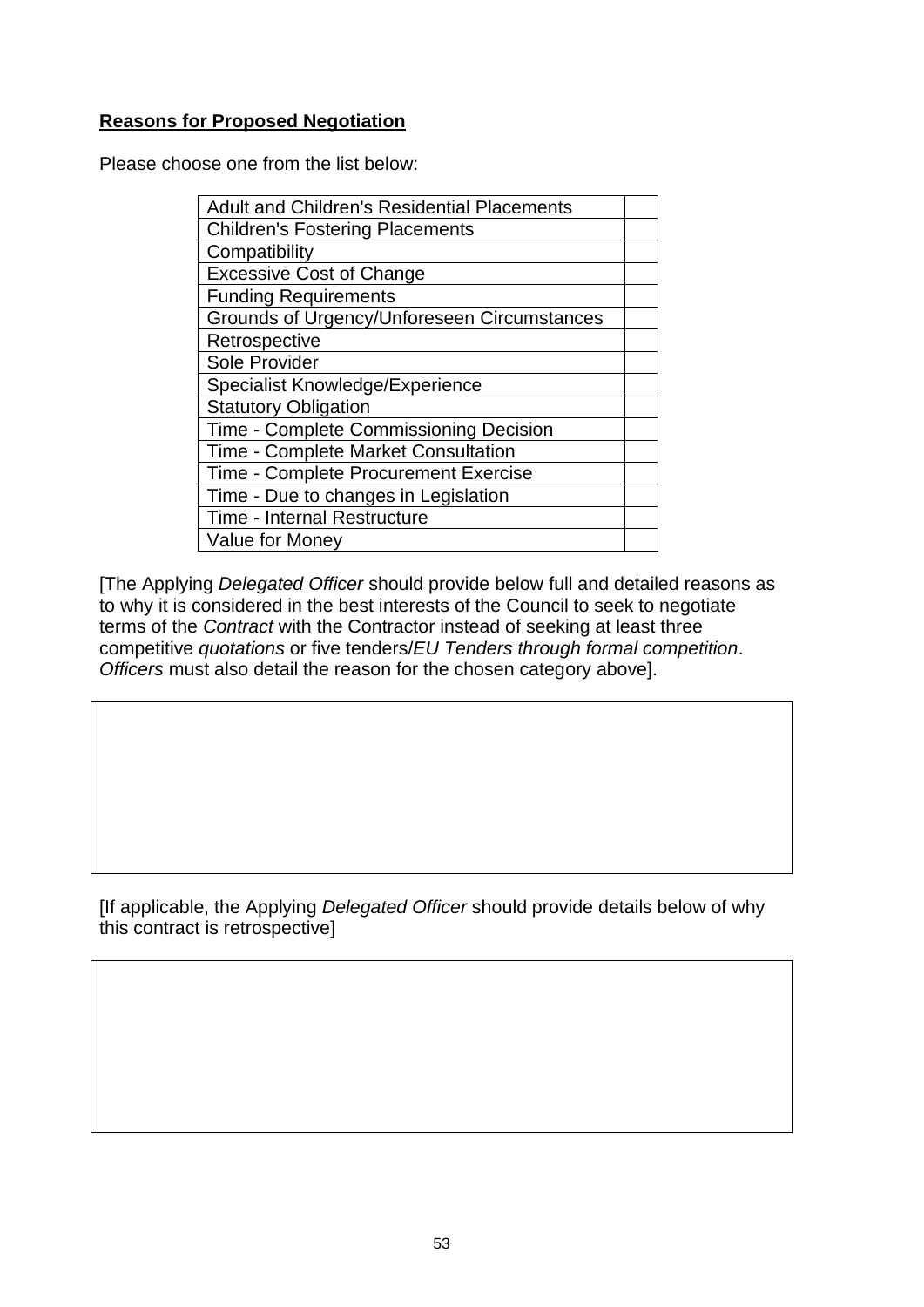Previous Negotiations | Yes

| es | No |  |
|----|----|--|
|----|----|--|

A summary of any previous history of negotiated contracts with this contractor for these goods/works/services should be detailed below including all contract reference numbers and values of the contracts:

[The *Delegated Officer* should detail below how he/she has ensured this negotiated contract will deliver value for money]

### **Authorisation of Applying** *Delegated Officer*

I approve this negotiation and confirm that it is in the best interest for the Council.

*Signature of Applying Delegated Officer Date*

#### **Procurement Endorsement: Commissioner**

I am satisfied that for the reasons set out above complies with the Council's Procurement Procedure Rules. I accordingly authorise such negotiations to proceed pursuant to *Procurement Procedure Rule* 3.22. I envisage that any final decision to award the contract [will be/will not be *– delete as appropriate*] a Key Decision (as defined in the Charter).

| Award of Contract – Key Decision   Yes |     |    | No.   |  |
|----------------------------------------|-----|----|-------|--|
|                                        |     |    |       |  |
| Forward Plan                           | Yes | No | Month |  |

**Note: The reasons for negotiation will be presented annually to** *Directorate Management Teams*. *Delegated Officers* **will be required to attend Cabinet and seek authorisation to follow the Negotiation Route if the contract value is over the Cabinet thresholds.**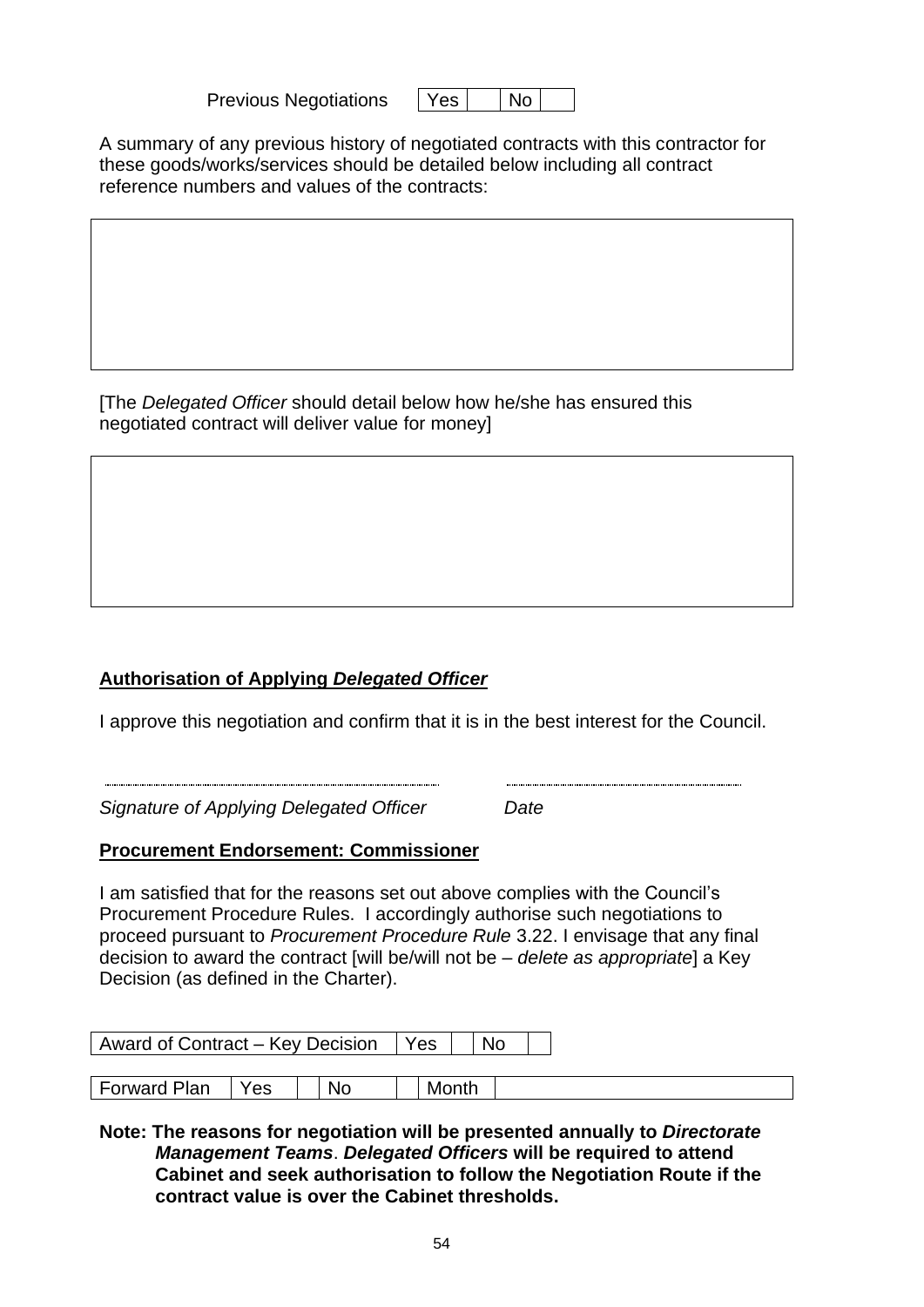**Signature of Commissioner Date** 

#### **Legal Endorsement - Senior Legal Advisor: Craig Winter (Senior Solicitor/Barrister/Property Lawyer)**

I confirm that this negotiation is permitted under the *EU Public Contracts Regulations and* the Delegated Officer can negotiate the terms of the contract as proposed.

**Comments from the Senior Legal Advisor: Craig Winter Solicitor/Barrister/Property Lawyer:**

*Signature of Senior Legal Advisor* Date

#### **Authorisation of the Director of Resources for Contracts over £100,000**

Note: Where the estimated value of the *contract* is over £100,000, the written approval of the *Director of Resources* is also required.

I approve the proposed negotiation of terms for the reasons given above.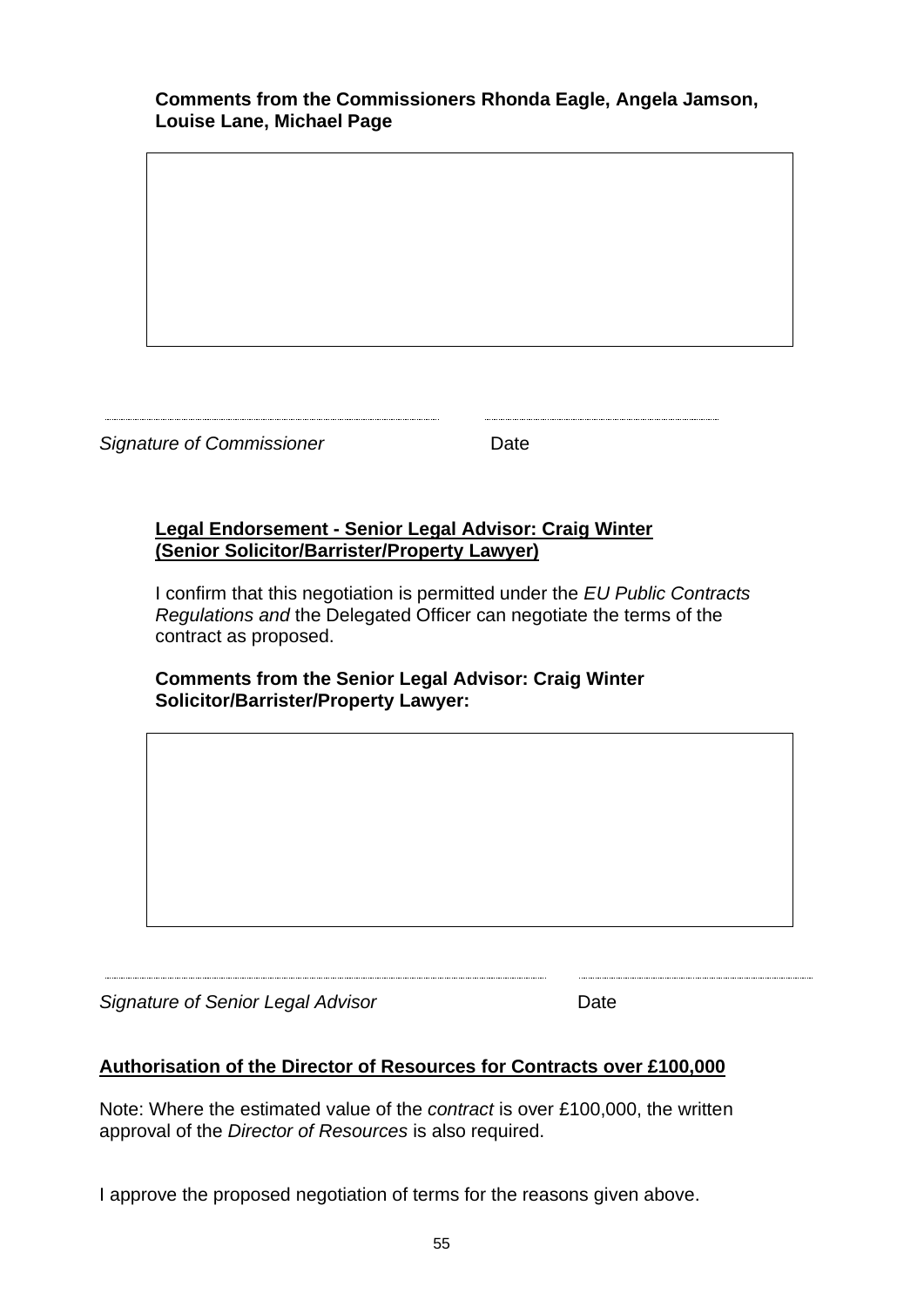*Signature of Director of Resources* or an *Officer* authorised to do so, on their behalf. Date

#### **Consultation with** *Cabinet Portfolio Members* **for Contract over £100,000**

Note: Where the estimated value of the *contract* is over £100,000, the relevant *Cabinet Portfolio Member* must be consulted before authorisation to negotiate is given.

*Please give details here about which member was consulted and when and how, together with the response of that member. If that member requested a referral to Cabinet, please give details of when it was so reported and the outcome of that referral:*

The original signed 'Authorisation Form' must be sent immediately to the relevant *Commissioner* responsible for the procurement category / sub-category listed on Appendix 10 of the Rules*.*

Once any Negotiated *Contract* of £25,000 or more has been awarded, a *Contract Completion Statement* (Appendix 6) must also be completed and sent to the *Commissioner via Procurement Gateway mailbox.*

**Note: A report detailing each contract of £25,000 or more in value which has been let without formal competition will be submitted annually to** *Directorate Management Teams* **by the** *Commissioners* **on behalf of the** *Assistant Director Financial Services and the Assistant Director Legal Services* **in order to comply with Procurement Procedure Rule 3.26.** 

**It is therefore essential that the signed Authorisation to Negotiate Form is forwarded to the Commissioner in a timely manner. It is a breach of Procurement Procedure Rule 3.21 not to do this. Authorisation to negotiate that takes place after the contract start date will automatically be deemed non-compliant with the Council's Procurement Procedure Rules.**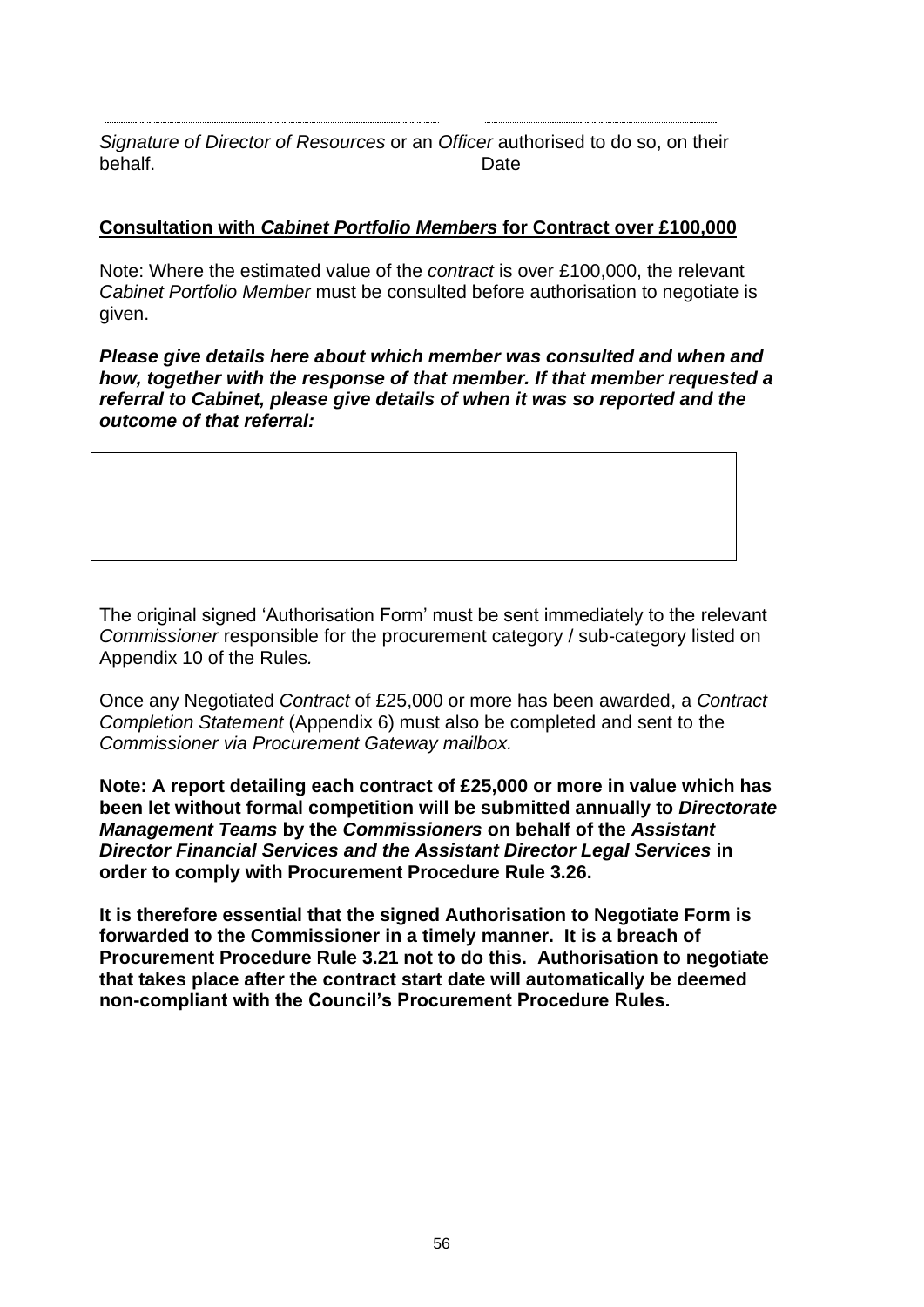

#### **APPENDIX 5 –**

| Summary of Quotations, Quick Quotes, Tenders, EU Tenders Received Form |  |  |  |
|------------------------------------------------------------------------|--|--|--|
| (Pursuant to PPR 4.2 to 4.4)                                           |  |  |  |

Department: \_\_\_\_\_\_\_\_\_\_\_\_\_\_\_\_\_\_\_\_\_\_\_\_\_\_\_\_\_\_\_\_\_\_\_\_\_\_\_\_\_

Officer: \_\_\_\_\_\_\_\_\_\_\_\_\_\_\_\_\_\_\_\_\_\_Ext: \_\_\_\_\_\_\_\_\_\_\_\_\_\_\_\_\_\_\_\_

*Quotation, Quick Quotes, Tender, EU Tender*

Description/Title: \_\_\_\_\_\_\_\_\_\_\_\_\_\_\_\_\_\_\_\_\_\_\_\_

Closing Date: \_\_\_\_\_\_\_\_\_\_\_\_\_\_\_\_Time: \_\_\_\_\_\_\_\_\_\_\_\_\_\_\_\_ am/pm

| Name                                                            | Address | Amount (where<br>applicable)<br>£ |
|-----------------------------------------------------------------|---------|-----------------------------------|
|                                                                 |         |                                   |
|                                                                 |         |                                   |
|                                                                 |         |                                   |
|                                                                 |         |                                   |
| Late Quotations, Quick<br>Quotes, Tenders, EU<br><b>Tenders</b> |         |                                   |

Number of *Quotations, Quick Quotes, Tenders, EU Tenders* Received:

EU Tenders to be opened by:

Legal Services' Officer (Name in Capitals)

**Signature** 

**\_\_\_\_\_\_\_\_\_\_\_\_\_\_**

Procurement Officer (Name in Capitals)

Quotations, Quick Quotes, Tenders to be opened by:

Procurement Officer 1 (Name in Capitals)

Procurement Officer 2 (Name in Capitals)

**Signature** 

Date of Opening: \_\_\_\_\_\_\_\_\_\_\_\_\_\_\_\_\_\_\_\_\_\_\_\_\_

Time of Opening: \_\_\_\_\_\_\_\_\_\_\_\_\_\_\_\_\_\_\_\_\_\_\_\_\_\_

NB. If the *Contract* value is £25,000 or more, this summary sheet must be returned to: The *Procurement Gateway*, 4<sup>th</sup> Floor, Civic Centre at least one week before the deadline if the *Electronic Tendering System* is not used. If this is not done, the opening of the submissions will be delayed.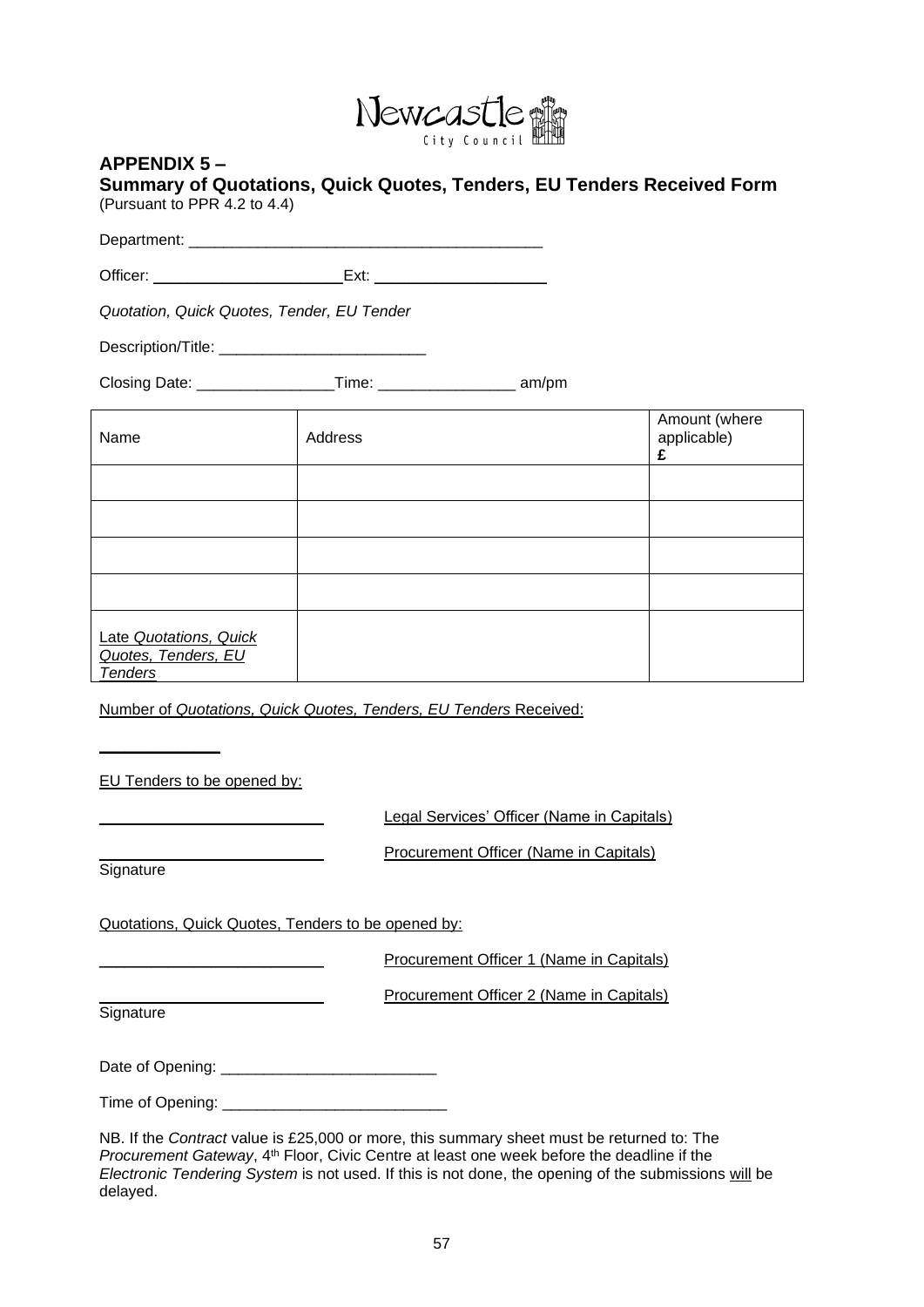

#### **REF APPENDIX 6 – COMPLETION DATE:**

**STATEMENT**  (pursuant to PPR 6.8)

Please complete form and return to **[procurementgateway@newcastle.gov.uk](mailto:procurementgateway@newcastle.gov.uk)**

| Date                                                                                     |  |
|------------------------------------------------------------------------------------------|--|
| <b>Contract Reference</b>                                                                |  |
| <b>Contract Title</b>                                                                    |  |
| <b>Directorate</b>                                                                       |  |
| <b>Directorate Client Officer</b>                                                        |  |
| <b>Organisation Name</b>                                                                 |  |
| <b>Organisation Contact</b>                                                              |  |
| <b>Organisation Address</b>                                                              |  |
| <b>Organisation Telephone</b>                                                            |  |
| <b>Organisation E-Mail</b>                                                               |  |
| <b>POP Supplier Reference</b>                                                            |  |
| <b>ProClass Reference</b>                                                                |  |
| Brief description of goods/works/services<br>procured                                    |  |
| Is this a Critical Contract? (Please check the<br>Contract Management Toolkit on Buy It) |  |
| <b>Contract Start Date</b>                                                               |  |
| <b>Contract End Date</b>                                                                 |  |
| <b>Contract Period (in months)</b>                                                       |  |
| Options (if any) in months e.g. 1 x 12-month<br>Option to Extend / Terminate Early       |  |
| Date Option Exercisable                                                                  |  |
| <b>Contract Renewal Date</b>                                                             |  |
| Contract Value (Maximum total value over<br>whole contract period)                       |  |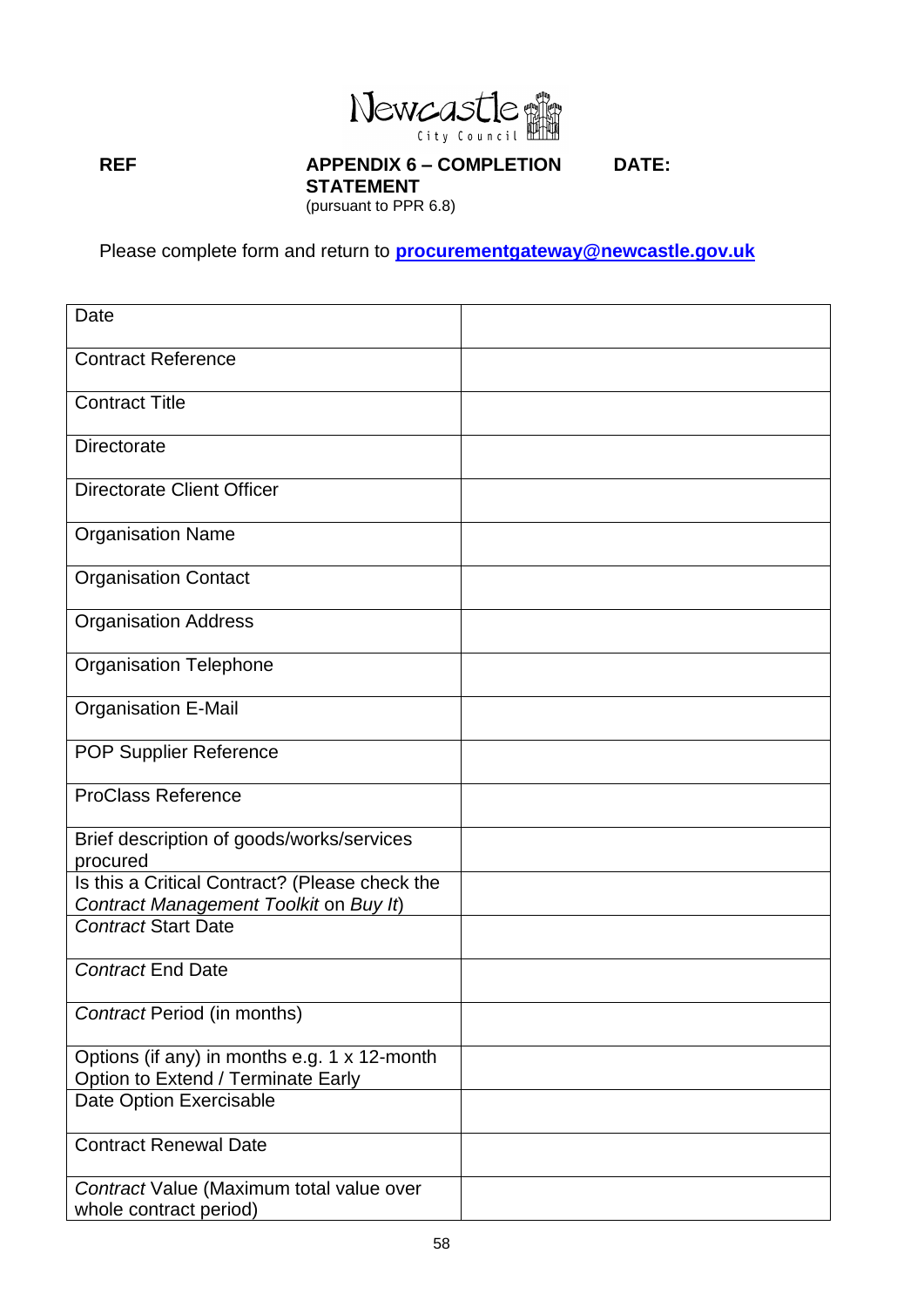| <b>Cost Code and Sub Code</b>                                                                                                                                                                                                          |  |
|----------------------------------------------------------------------------------------------------------------------------------------------------------------------------------------------------------------------------------------|--|
| Contract Rebate (%)                                                                                                                                                                                                                    |  |
| Contract / POP Order                                                                                                                                                                                                                   |  |
| Does the Contract include item file<br>information? If yes, please provide to<br>Commissioning and Procurement so that this<br>can be stored in the Contract Folder and sent<br>to the Systems Team to be input into the<br>POP system |  |
| Does this Contract contain sensitive data<br>covered by GDPR? If yes, what does it<br>contain?                                                                                                                                         |  |
| Does the Contract have a defect<br>maintenance period? If yes what is the length<br>of period?                                                                                                                                         |  |
| Is the Contract open to other Authorities or<br>other Bodies? If yes which Authorities /<br>Bodies?                                                                                                                                    |  |
| Embedded Derivatives included (Yes/No)                                                                                                                                                                                                 |  |
| Insert who is the Authorised Officer for the<br><b>Contract Commissioner (either Rhonda</b><br>Eagle, Angela Jamson, Louise Lane, Michael<br>Page)                                                                                     |  |
| Insert Senior User(s) please refer to the<br>Contract Management Toolkit on Buy It                                                                                                                                                     |  |
| Insert Performance Collector please refer to<br>the Contract Management Toolkit on Buy It                                                                                                                                              |  |
| Insert Performance Reviewer(s) please refer<br>to the Contract Management Toolkit on Buy It                                                                                                                                            |  |
| <b>Insert Quality Reviewer- Desktop (if</b><br>applicable) please refer to the Contract<br>Management Toolkit on Buy It                                                                                                                |  |
| Insert Quality Reviewer- Visit (if applicable)<br>please refer to the Contract Management<br>Toolkit on Buy It                                                                                                                         |  |
| What is your Risk Summary Score?                                                                                                                                                                                                       |  |
| What will be the frequency of data collection?<br>Please refer to the Contract Management<br>Matrix on Buy It                                                                                                                          |  |
| Please provide details of any Key<br>Performance Indicators / Social Value<br>Outcomes and other measures to be<br>monitored throughout the life of the Contract?                                                                      |  |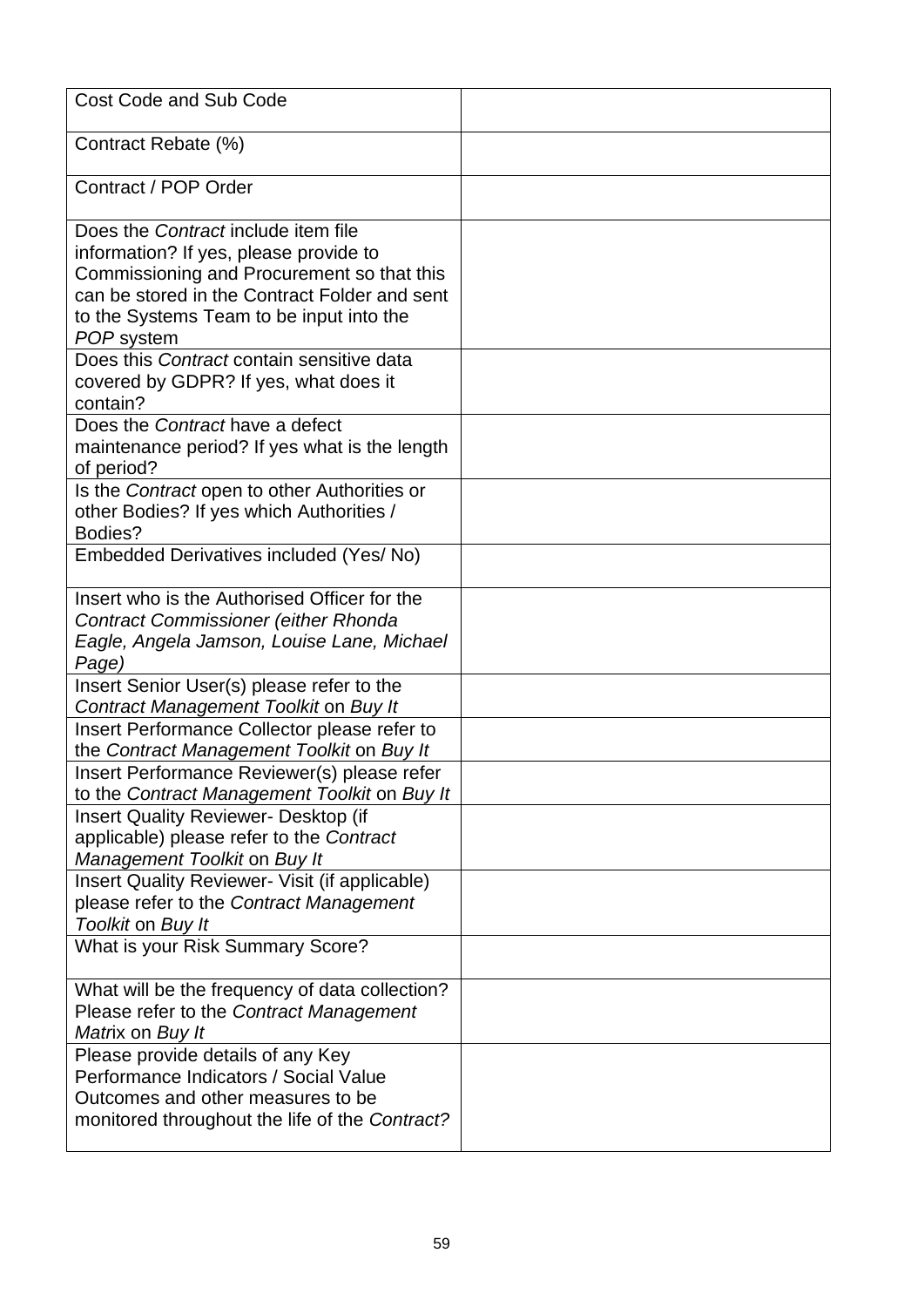### **To be completed by the Commissioning and Procurement Team**

Procurement Route followed: (tick relevant box and insert reference if applicable)

1. Quick Quote £25k to £100k 2. Request for Quotation £25k to £100k 3. Goods/Service Tender £100K - £183K 4. Social Tender £183K - £663K 5. Works Tender £183K - £4.7 million 6. EU Tenders Open and Donald Contract of the Donald Contract of the Donald Contract of the Donald Contract of the Donald Co Restricted D Competitive dialogue<br>
Tender with Negotiation<br>  $\square$ Tender with Negotiation Social and Specific Services  $\Box$ 7. Negotiation under EU Threshold 8. Framework Preferred Supplier □<br>Ranked Supplier □ Ranked Supplier Mini Competition **D** 

If applicable, please complete the below:

Contract Notice **Reference:** Reference: Award Notice **Reference:** Reference: Date of Award Letter Sent Date of Award Notice Publication No. of Days between Letter and Publication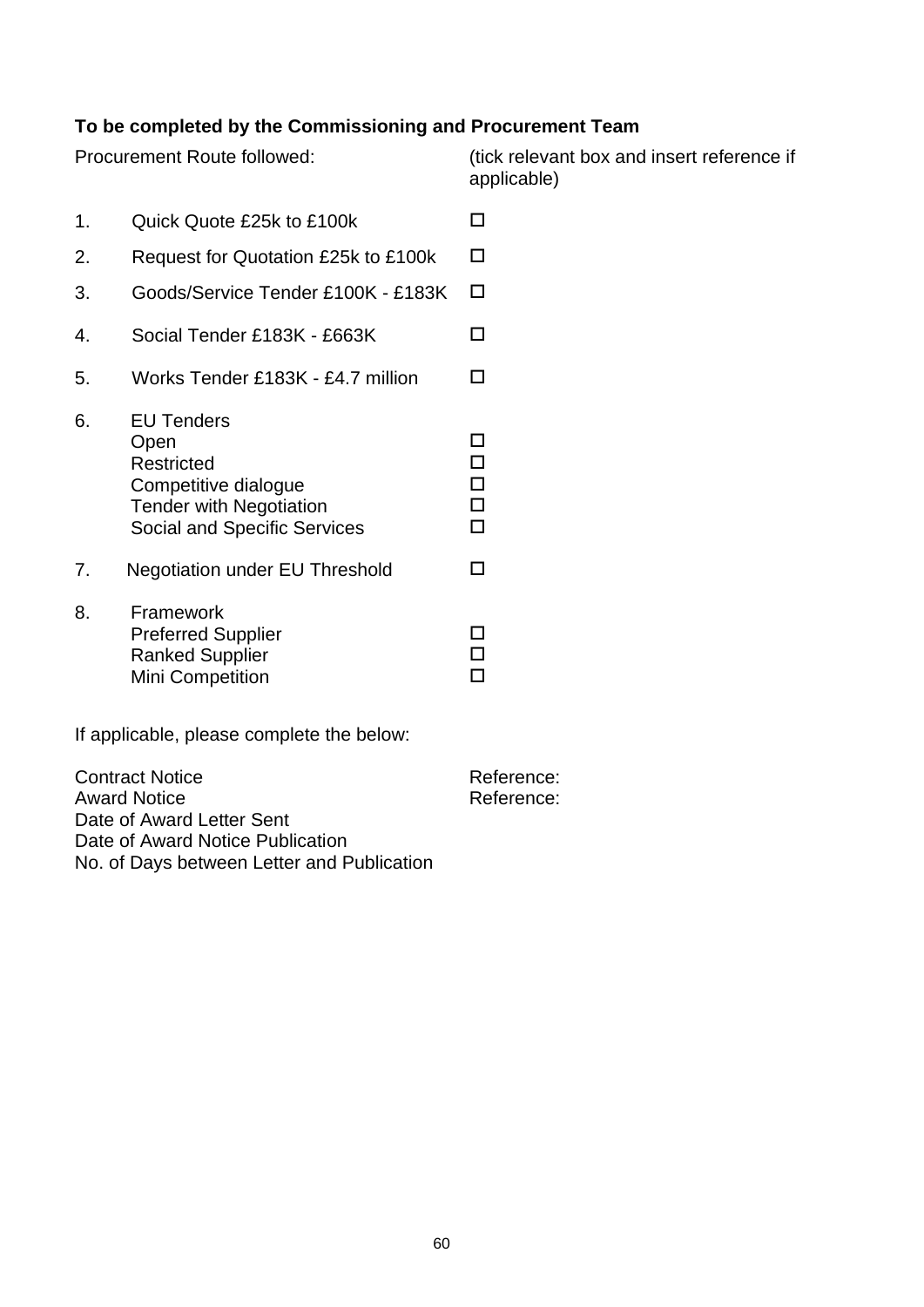

### **APPENDIX 7 – List of Council Delegated Officers**

#### **Decision Makers who can make decisions to enter into Council Contracts in line with these** *Rules*

| <b>Chief Executive</b>                                          |                                                                                                                                                                                                                                                                                                                                                   |
|-----------------------------------------------------------------|---------------------------------------------------------------------------------------------------------------------------------------------------------------------------------------------------------------------------------------------------------------------------------------------------------------------------------------------------|
| <b>Chief Officer</b>                                            | <b>Deputy Chief Officer</b>                                                                                                                                                                                                                                                                                                                       |
| Director of Adult Social Care and<br><b>Integrated Services</b> |                                                                                                                                                                                                                                                                                                                                                   |
| Director for Children, Education<br>and Skills                  | <b>Assistant Director Children's Social Care</b><br><b>Assistant Director Education and Skills</b>                                                                                                                                                                                                                                                |
| <b>Director of City Futures</b>                                 | Director of Public Health<br><b>Assistant Director Regulation and Development</b><br><b>Assistant Director Transformation</b><br><b>Economic Development Principal Advisor</b><br><b>Principal Advisor</b><br>Service Manager Communications and<br>Engagement                                                                                    |
| Director of Operations and<br><b>Regulatory Services</b>        | <b>Assistant Director Operations</b><br><b>Head of Facilities Services and Civic</b><br>Management<br>Service Manager Community Hubs, Libraries<br>and Open Spaces<br><b>Head of Service Local Services and Waste</b><br>Management<br>Service Manager Public Safety and Regulation<br><b>Service Manager Parking Services</b>                    |
| <b>Director of Place</b>                                        | <b>Assistant Director Capital Investment</b><br><b>Assistant Director Planning</b><br><b>Head of Transport</b><br><b>Head of Fairer Housing</b><br>Head of Property                                                                                                                                                                               |
| <b>Director Resources</b>                                       | <b>Assistant Director of Business Management</b><br><b>Assistant Director Financial Services</b><br><b>Assistant Director Human Resources</b><br><b>Assistant Director Legal Services</b><br>Head of ICT<br><b>Head of Operational Human Resources</b><br>Service Manager Audit, Risk and Insurance<br><b>Service Manager Democratic Services</b> |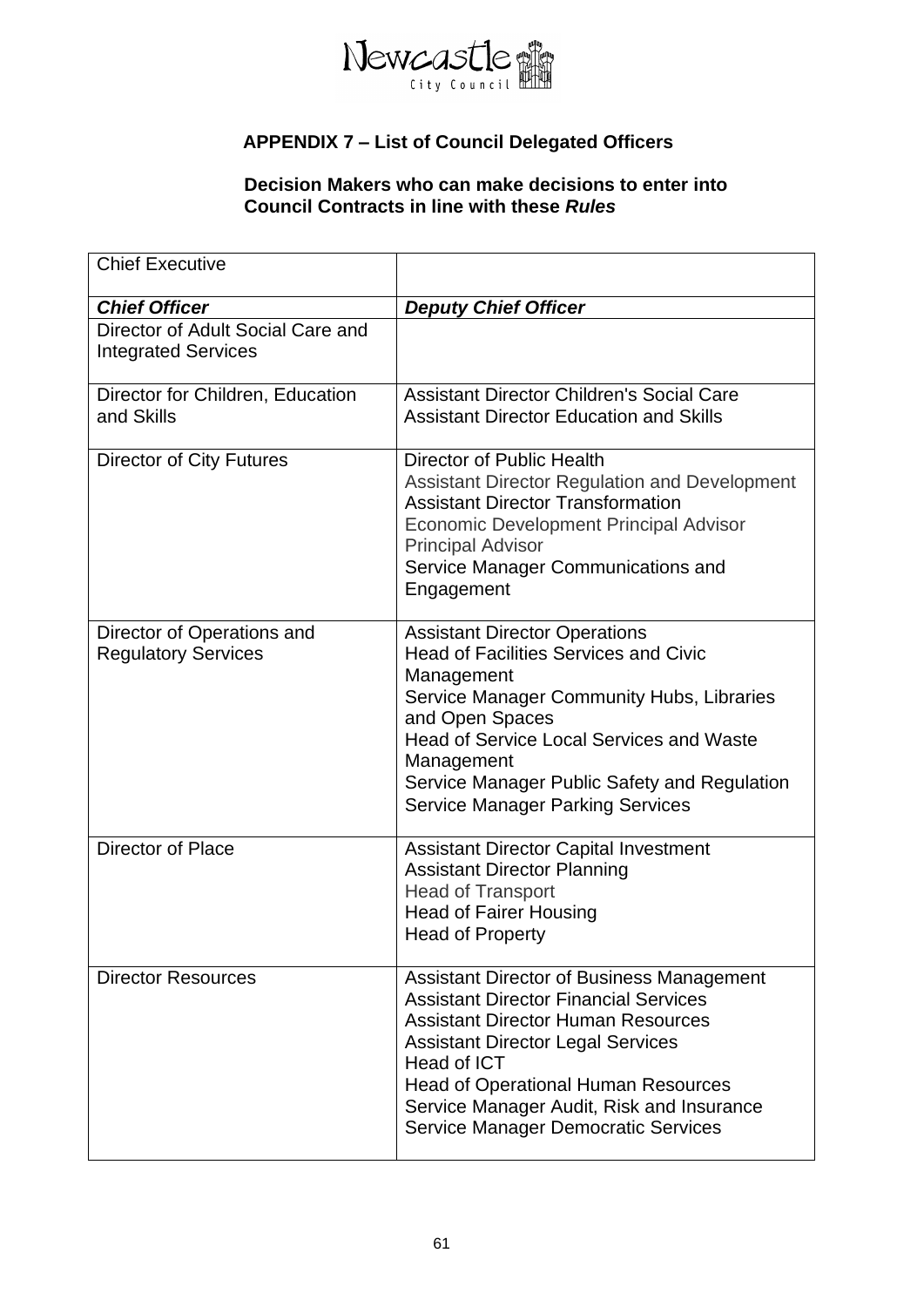

#### **APPENDIX 7 – List of Your Homes Newcastle Authorised Officers**

#### **Decision Makers who can make decisions to enter into Your Homes Newcastle Contracts in line with these** *Rules*

| <b>Chief Officer</b>                   | <b>Deputy Chief Officer</b>                                                                                                                        |
|----------------------------------------|----------------------------------------------------------------------------------------------------------------------------------------------------|
| <b>Managing Director</b>               | <b>Assistant Director Business Support</b>                                                                                                         |
| Assets and Development Director        | <b>Assistant Director Construction</b><br><b>Assistant Director Operational Property Services</b><br>Assistant Director Strategic Asset Management |
| <b>Customer Services Director</b>      | <b>Assistant Director Housing Services</b><br><b>Assistant Director Support Services</b><br><b>Senior Specialist Customer Services</b>             |
| <b>Finance and Commercial Director</b> | <b>Assistant Director Commercial</b><br>Assistant Director Finance, Risk Management<br>and Resources                                               |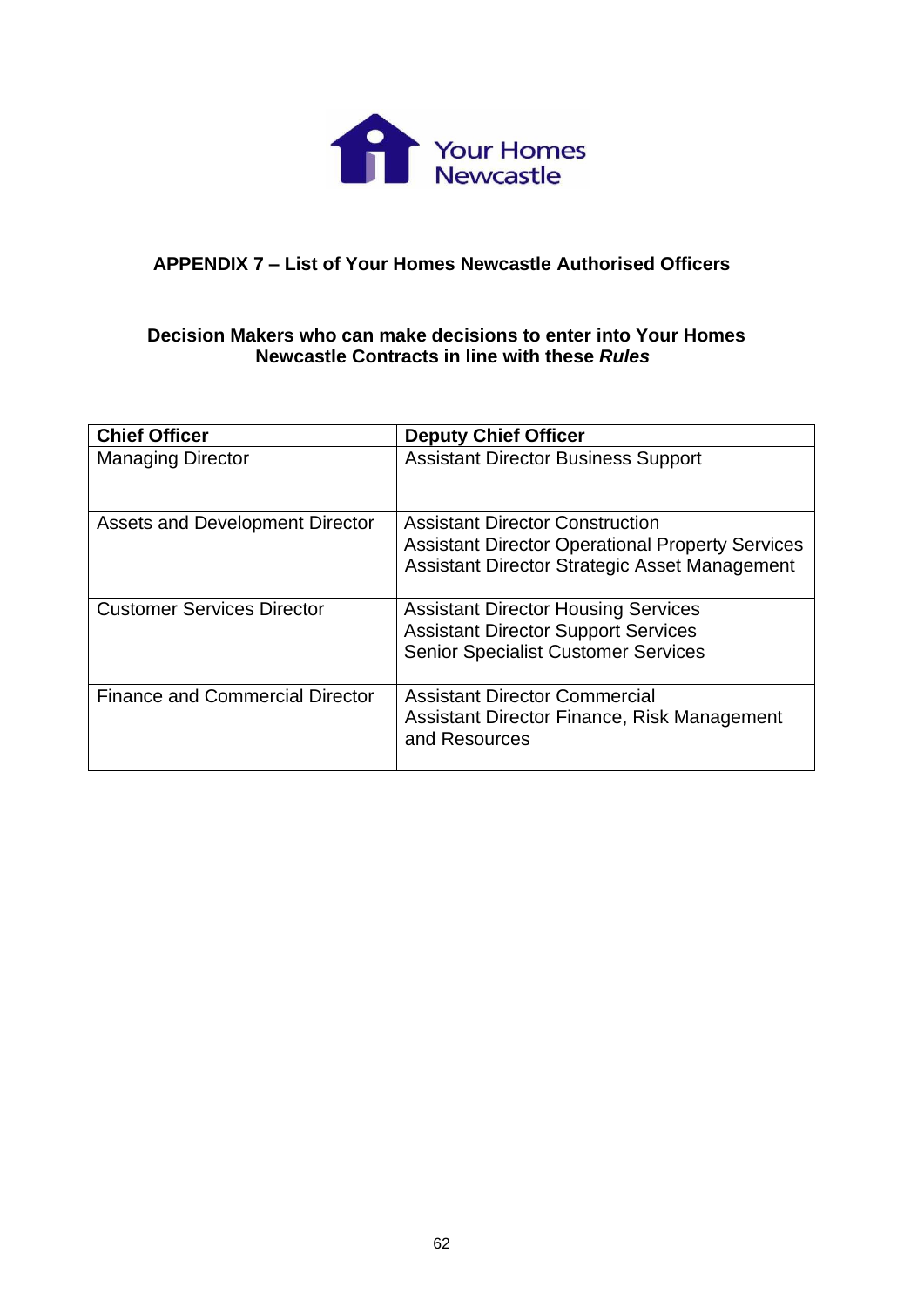

#### **APPENDIX 8 – Commissioning and Procurement Request Form**

There is an on-line version of this form held on Buy It please access the shopping trolley icon on the Councils Intranet site. When you launch the form, the following appears. If you need help completing the form email the *Procurement Gateway* mailbox.

Section 1 – About you

| <b>Name</b> |  |
|-------------|--|
| Email       |  |

The on-line form will populate your details automatically

About the request

**Give your request a title \_\_\_\_\_\_\_\_\_\_\_\_\_\_\_\_\_\_\_\_\_\_\_\_\_\_\_\_\_\_\_\_\_\_\_\_\_\_\_\_\_\_\_\_\_\_\_**

Note this should be very short description of your project

| $\parallel$ Will this be replacing an existing | Yes | No. |
|------------------------------------------------|-----|-----|
| ∣ contract?                                    |     |     |

If Yes, a box appears for you to populate and additional field to insert the previous contract reference number if known.

#### **Provide details below about your project** e.g. Scope, timescales, finances



The on-line form has a drop-down box, if completing manually view the Category Tree on Buy It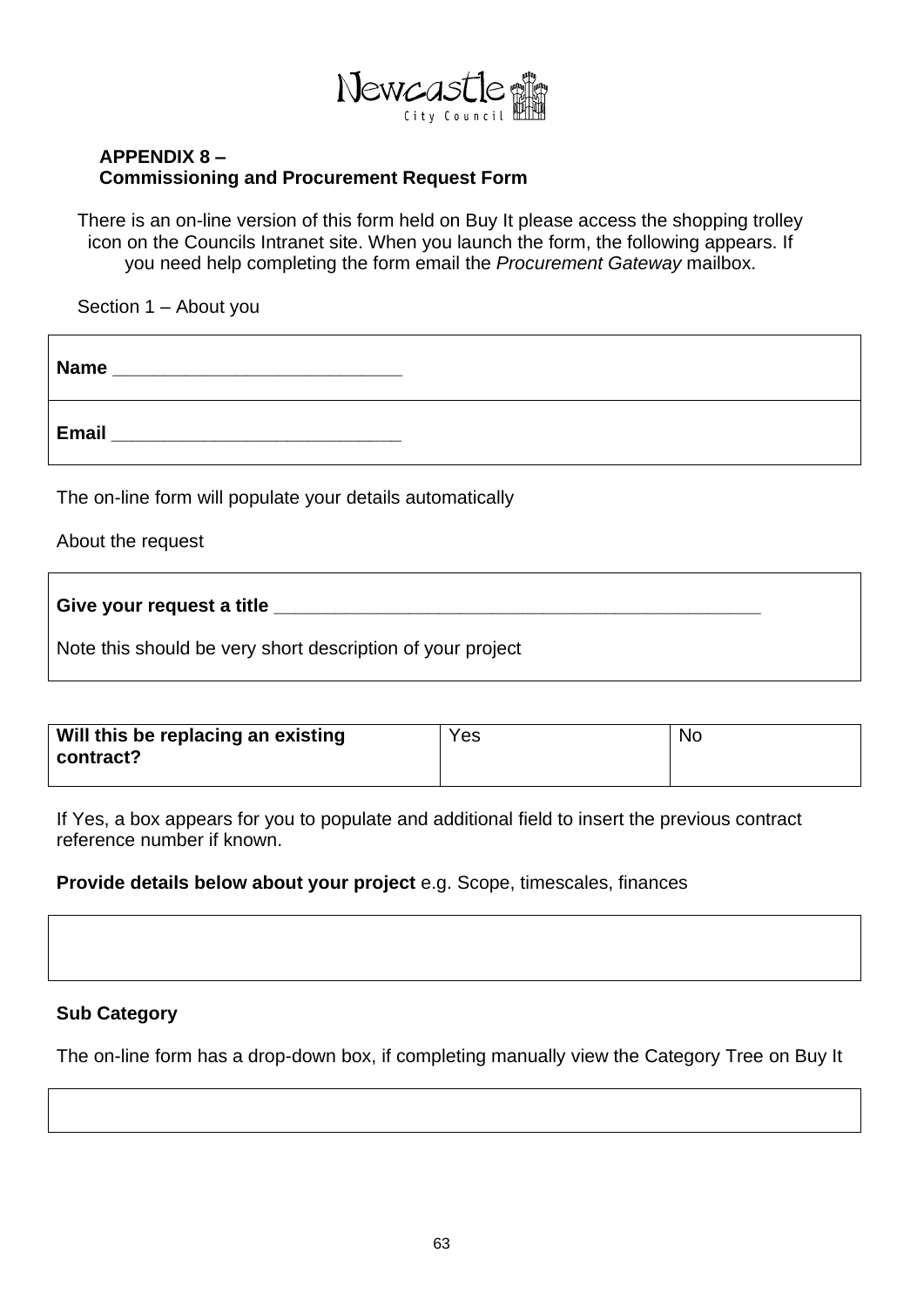**Are you undertaking this work on behalf of the Council, YHN or another body** e.g. CCG, Leazes Homes, NEPO, North of Tyne?

Section 2 – About the Finances

**What is the overall budget for the project?**

**What is the primary cost code for this project?**

**Primary Budget Holder** (if known)

**What information do you have above the budget for this project?** for example, have you carried out benchmarking, or are there grant conditions?

**When you submit the on-line form, it will appear on the dashboard of the Sub Category Lead Officer within the Commissioning and Procurement Team to action**

**The manual form should only be used if the on-line form is not in operation. If you need to use this manual form, then please email it to the Procurement Gateway mailbox.** 

**The form will then be manually input to the commissioning system and appear on the dashboard of the Sub Category Lead Officer within the Commissioning and Procurement Team to action. If you require advice, please indicate when you email the form to the**  *Procurement Gateway* **and a response will be forwarded to you by either the**  *Commissioner* **or the allocated** *Officer.* **This process is referenced within these rules as**  *Gateway 1.*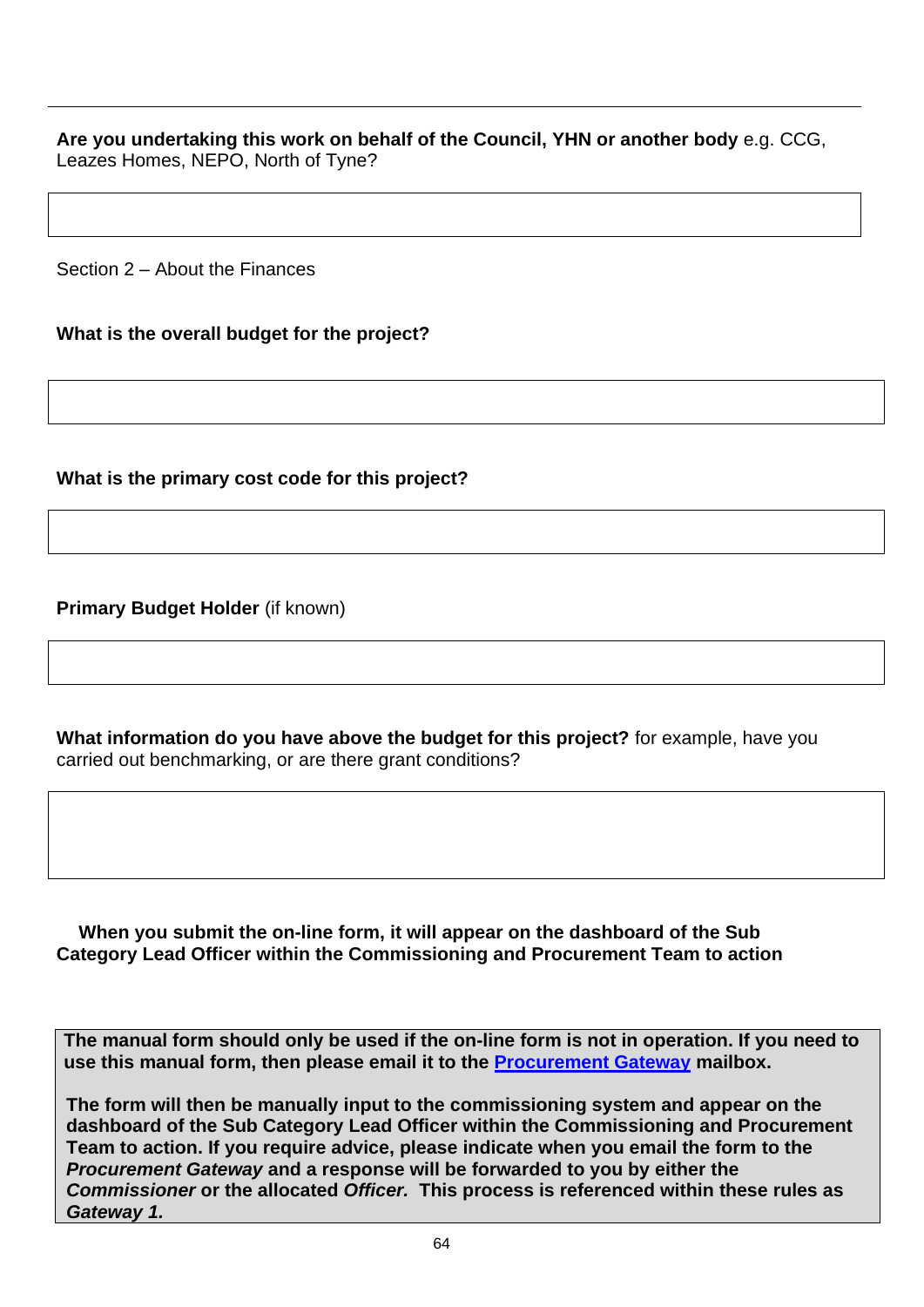

### **APPENDIX 9 – Purchase Order Processing System (POP) – Exception List**

#### **Exclusions List of Procurement Related Areas Not Covered by POP system**

The following list describes those systems and transactions that are currently exempt from raising a POP order.

#### **Systems**

The following ordering/payment systems will work in conjunction with POP and are not expected to be included within the POP system: -

- (i) **Galaxy** (Library) system library books and publications
- (ii) **CareFirst** system Social Services care package system
- (iii) **Fleetmaster** Specialist vehicle parts ordering system
- (iv) **One-Bill** all utility Payments (including telephony) to be transferred
- (v) **GRI** All agency staff related payments
- **(vi) Purchase Cards** Payments relating to agreed areas of spend (food)

#### **Transactions**

Although the vision was that all orders should be created within the POP system, it was agreed that there are exceptions to these *Rules,* and they are for the following commodities (to be reviewed as contracts are reviewed): -

- Asylum Seeker Payments Rents, Council Tax Payments
- Catering, School Meals, Beverages etc.
- Contributions to External Bodies
- Copier Charges
- Dog Warden
- Early Education and Childcare Provision for two, three and four-year old's
- Government Bodies/departments (i.e. DCLG, Police, Fire etc.)
- **Grant Payments**
- Housing Benefit Payments
- Insurance Payments
- Loans and Investment payments (Lease rentals, CHAPS, etc.)
- Out of Area Genito Urinary Medicine Activity Payments
- Pensions / HM Customs and Excise
- **Periodicals**
- Prescriptions (Medical FP10s Recharges)
- Property Rent or Lease Payments
- Road Tax / MOT Renewal
- Taxi Journeys
- Television Licence Renewal / Satellite subscriptions
- Tenant Related Payments Donations, Grants, Charity Cheques
- Parking charge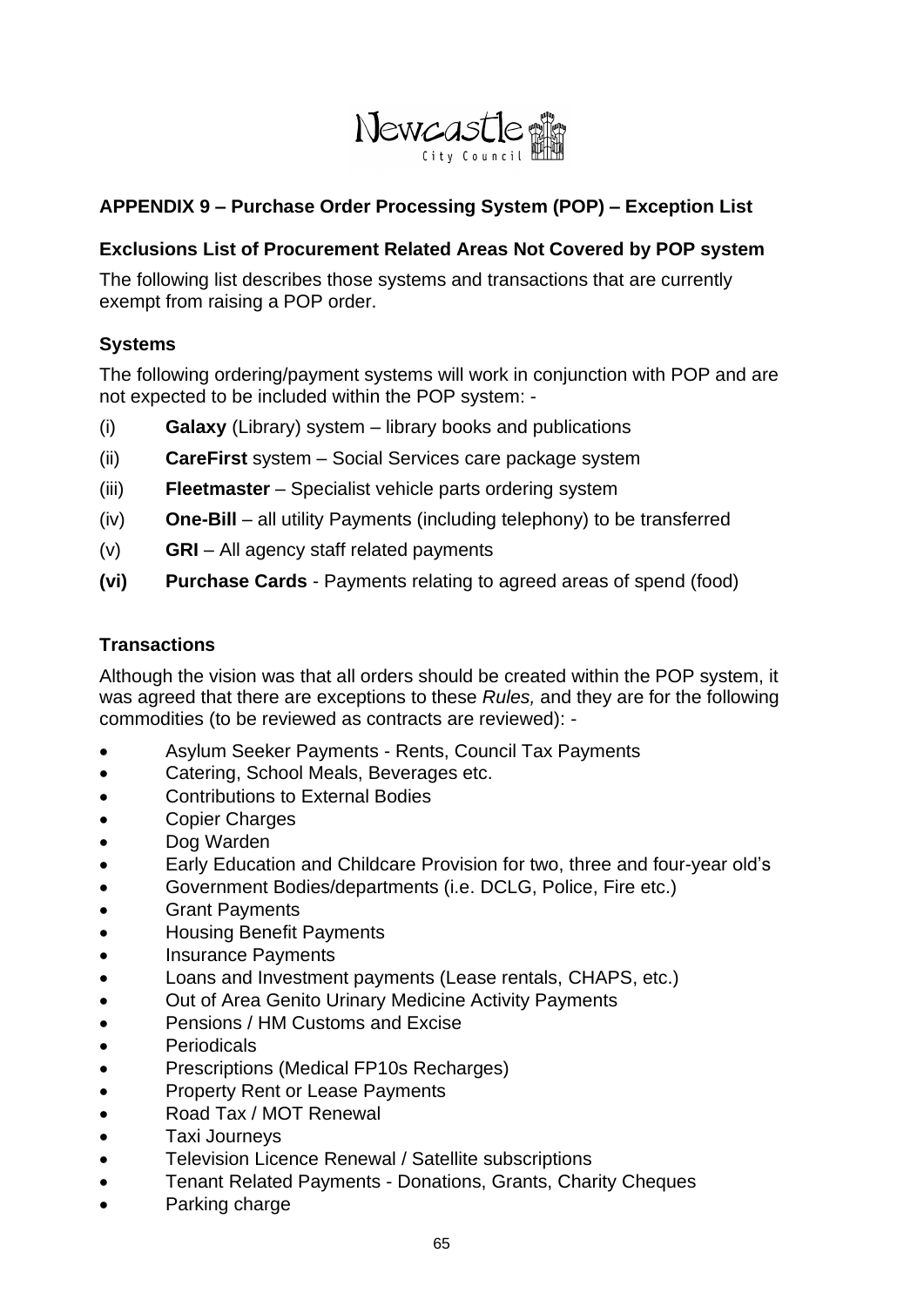

#### **APPENDIX 10 –** Decision Making Structures for Regional / Local Commissioning and Procurement Sub-Category Areas

#### **Regional and Local Categories**

The list below identifies commissioning and procurement sub-categories where it has been agreed to procure goods, works and services at either a national, regional or local level. This applies to all spend across the Council including the Housing Revenue Account.

| <b>Procurement Sub-Categories</b>                        | <b>Commissioner</b> | <b>Procured</b> | <b>Decision Maker for awarding a</b> |
|----------------------------------------------------------|---------------------|-----------------|--------------------------------------|
|                                                          | <b>Responsible</b>  | at Level        | <b>Council Contract</b>              |
| Adoption and post adoption support                       | Angela Jamson       | Regional        | <b>Regional Governance Structure</b> |
| <b>Adult education</b>                                   | Louise Lane         | Local           | <b>Cabinet/Delegated Officer</b>     |
| Agency staff                                             | Rhonda Eagle        | Regional        | <b>Regional Governance Structure</b> |
| Aggregates and concrete                                  | Rhonda Eagle        | Regional        | <b>Regional Governance Structure</b> |
| Aids and adaptations                                     | Angela Jamson       | Local           | <b>Cabinet/Delegated Officer</b>     |
| Alternative provision                                    | Louise Lane         | Local           | Cabinet/Delegated Officer            |
| Arts and leisure services                                | Rhonda Eagle        | Local           | <b>Cabinet/Delegated Officer</b>     |
| Asbestos analytical services                             | Rhonda Eagle        | Regional        | <b>Regional Governance Structure</b> |
| Asbestos removal services                                | Rhonda Eagle        | Regional        | <b>Regional Governance Structure</b> |
| Audit, accountancy, banking, credit                      | Rhonda Eagle        | Regional        | <b>Regional Governance Structure</b> |
| and pre-paid cards                                       |                     |                 |                                      |
| <b>Barrister Services</b>                                | Rhonda Eagle        | Regional        | <b>Regional Governance Structure</b> |
| Building construction works, repairs                     | Michael Page        | Regional        | <b>Regional Governance Structure</b> |
| and maintenance - commercial                             |                     |                 |                                      |
| Building construction works, repairs                     | Michael Page        | Local           | <b>Cabinet/Delegated Officer</b>     |
| and maintenance - residential and                        |                     |                 |                                      |
| housing                                                  |                     |                 |                                      |
| Building materials - commercial,                         | Michael Page        | Regional        | <b>Regional Governance Structure</b> |
| residential and housing<br><b>Burials and crematoria</b> | Michael Page        | Local           | <b>Cabinet/Delegated Officer</b>     |
|                                                          | Rhonda Eagle        |                 |                                      |
| Care consumables                                         |                     | Local           | <b>Cabinet/Delegated Officer</b>     |
| Cash collection                                          | Rhonda Eagle        | Local           | Cabinet/Delegated Officer            |
| Catering and banqueting                                  | Michael Page        | Regional        | <b>Regional Governance Structure</b> |
| Children and young people's public                       | Louise Lane         | Local           | Cabinet/Delegated Officer            |
| health services                                          |                     |                 |                                      |
| Civil engineering works, repairs and                     | Rhonda Eagle        | Regional        | <b>Regional Governance Structure</b> |
| maintenance                                              |                     |                 |                                      |
| Cleaning and janitorial materials                        | Michael Page        | Regional        | <b>Regional Governance Structure</b> |
| Cleaning and janitorial services                         | Rhonda Eagle        | Local           | <b>Cabinet/Delegated Officer</b>     |
| Clothing and uniforms                                    | Rhonda Eagle        | Local           | Cabinet/Delegated Officer            |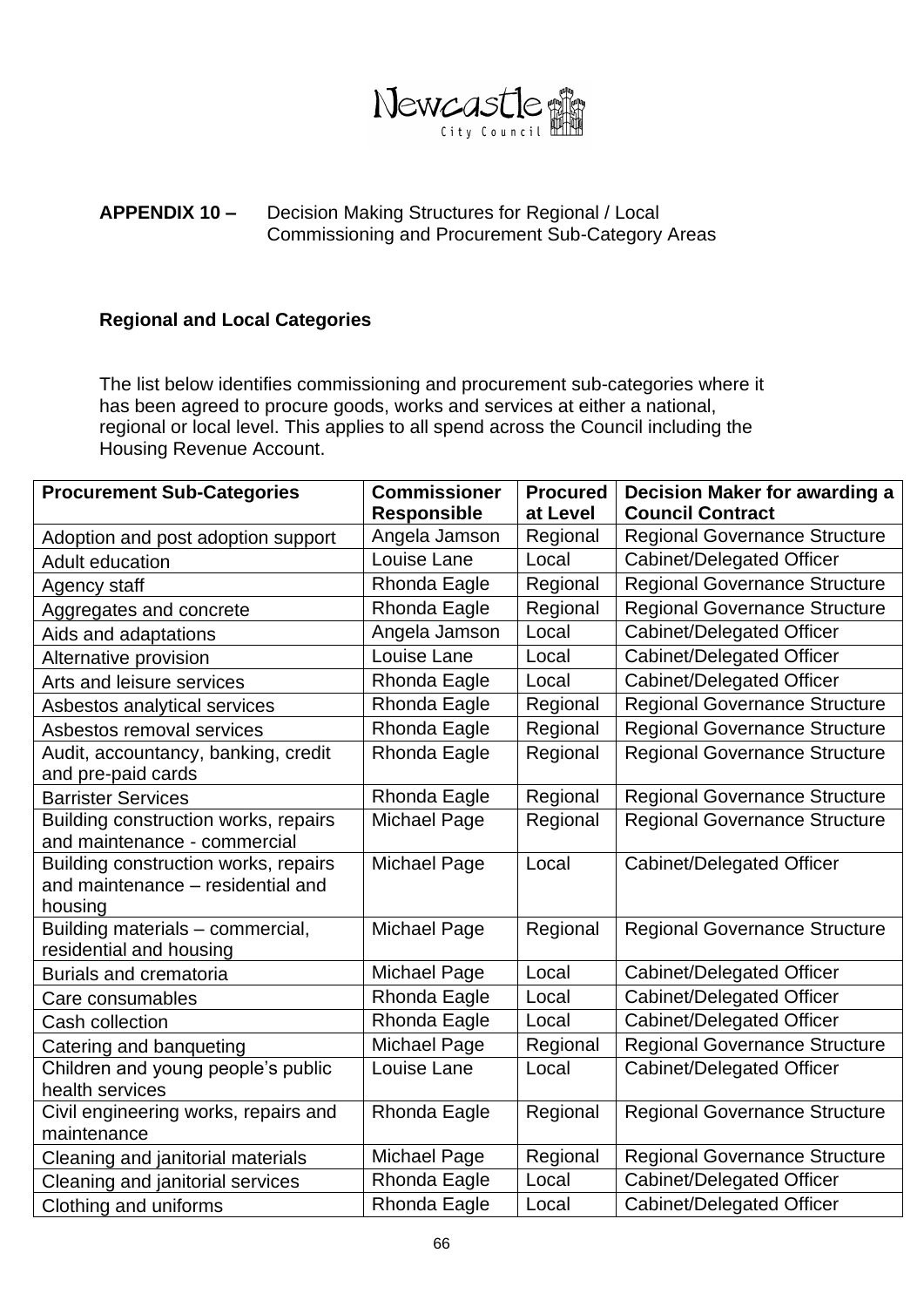| Community based services                                        | Angela Jamson       | Local    | <b>Cabinet/Delegated Officer</b>     |
|-----------------------------------------------------------------|---------------------|----------|--------------------------------------|
| Consultancy, professional advisory                              | Rhonda Eagle        | Regional | <b>Regional Governance Structure</b> |
| and training services                                           |                     |          |                                      |
| Creche provision                                                | Louise Lane         | Local    | Cabinet/Delegated Officer            |
| Crisis response and homelessness<br>prevention services         | Louise Lane         | Local    | <b>Cabinet/Delegated Officer</b>     |
| Cycling                                                         | Rhonda Eagle        | Local    | Cabinet/Delegated Officer            |
| Day services                                                    | Angela Jamson       | Local    | <b>Cabinet/Delegated Officer</b>     |
| Debt collection                                                 | Rhonda Eagle        | Local    | <b>Cabinet/Delegated Officer</b>     |
| <b>Demolition services</b>                                      | Rhonda Eagle        | Regional | <b>Regional Governance Structure</b> |
| Direct payments                                                 | Angela Jamson       | Local    | <b>Cabinet/Delegated Officer</b>     |
| Document archiving and storage                                  | Rhonda Eagle        | Local    | <b>Cabinet/Delegated Officer</b>     |
| Domestic goods                                                  | Michael Page        | Local    | <b>Cabinet/Delegated Officer</b>     |
| Domestic violence and abuse<br>services                         | Louise Lane         | Local    | <b>Cabinet/Delegated Officer</b>     |
| Drug and alcohol services                                       | Louise Lane         | Local    | Cabinet/Delegated Officer            |
| Early education and childcare (2, 3<br>and 4year-old provision) | Louise Lane         | Local    | <b>Cabinet/Delegated Officer</b>     |
| Education - equipment and supplies                              | Louise Lane         | Local    | Cabinet/Delegated Officer            |
| <b>Education services</b>                                       | Louise Lane         | Local    | Cabinet/Delegated Officer            |
| <b>Election services</b>                                        | Rhonda Eagle        | Regional | <b>Regional Governance Structure</b> |
| Electricity                                                     | Rhonda Eagle        | Regional | <b>Regional Governance Structure</b> |
| Energy efficiency                                               | Rhonda Eagle        | Regional | <b>Regional Governance Structure</b> |
| <b>Environment services</b>                                     | Rhonda Eagle        | Local    | <b>Cabinet/Delegated Officer</b>     |
| <b>Escalator installations and</b><br>maintenance services      | Rhonda Eagle        | Regional | <b>Regional Governance Structure</b> |
| Events                                                          | Michael Page        | Local    | Cabinet/Delegated Officer            |
| <b>Family support services</b>                                  | Louise Lane         | Local    | Cabinet/Delegated Officer            |
| <b>Financial inclusion services</b>                             | Louise Lane         | Local    | Cabinet/Delegated Officer            |
| <b>Fuels</b>                                                    | Rhonda Eagle        | Regional | Regional Governance Structure        |
| Furniture, commercial, domestic,<br>educational and office      | Michael Page        | Regional | <b>Regional Governance Structure</b> |
| Gas                                                             | Rhonda Eagle        | Regional | <b>Regional Governance Structure</b> |
| General and specialist legal services                           | Rhonda Eagle        | Regional | <b>Regional Governance Structure</b> |
| Highways works, repairs and<br>maintenance                      | Rhonda Eagle        | Regional | <b>Regional Governance Structure</b> |
| Highways and civil engineering<br>materials                     | Rhonda Eagle        | Regional | <b>Regional Governance Structure</b> |
| Highways services and equipment                                 | Rhonda Eagle        | Regional | <b>Regional Governance Structure</b> |
| Home care                                                       | Angela Jamson       | Local    | <b>Cabinet/Delegated Officer</b>     |
| Horticultural equipment and services                            | Louise Lane         | Regional | <b>Regional Governance Structure</b> |
| Housing and facilities management                               | Rhonda Eagle        | Local    | <b>Cabinet/Delegated Officer</b>     |
| Housing with care                                               | Angela Jamson       | Local    | Cabinet/Delegated Officer            |
| HR services and conferences                                     | Rhonda Eagle        | Local    | <b>Cabinet/Delegated Officer</b>     |
| Hygiene services                                                | Louise Lane         | Local    | Cabinet/Delegated Officer            |
| <b>ICT</b> hardware                                             | Michael Page        | Local    | <b>Cabinet/Delegated Officer</b>     |
| <b>ICT</b> services                                             | <b>Michael Page</b> | Local    | <b>Cabinet/Delegated Officer</b>     |
| <b>ICT</b> software                                             | <b>Michael Page</b> | Local    | <b>Cabinet/Delegated Officer</b>     |
| <b>ICT</b> telecoms                                             | <b>Michael Page</b> | Local    | Cabinet/Delegated Officer            |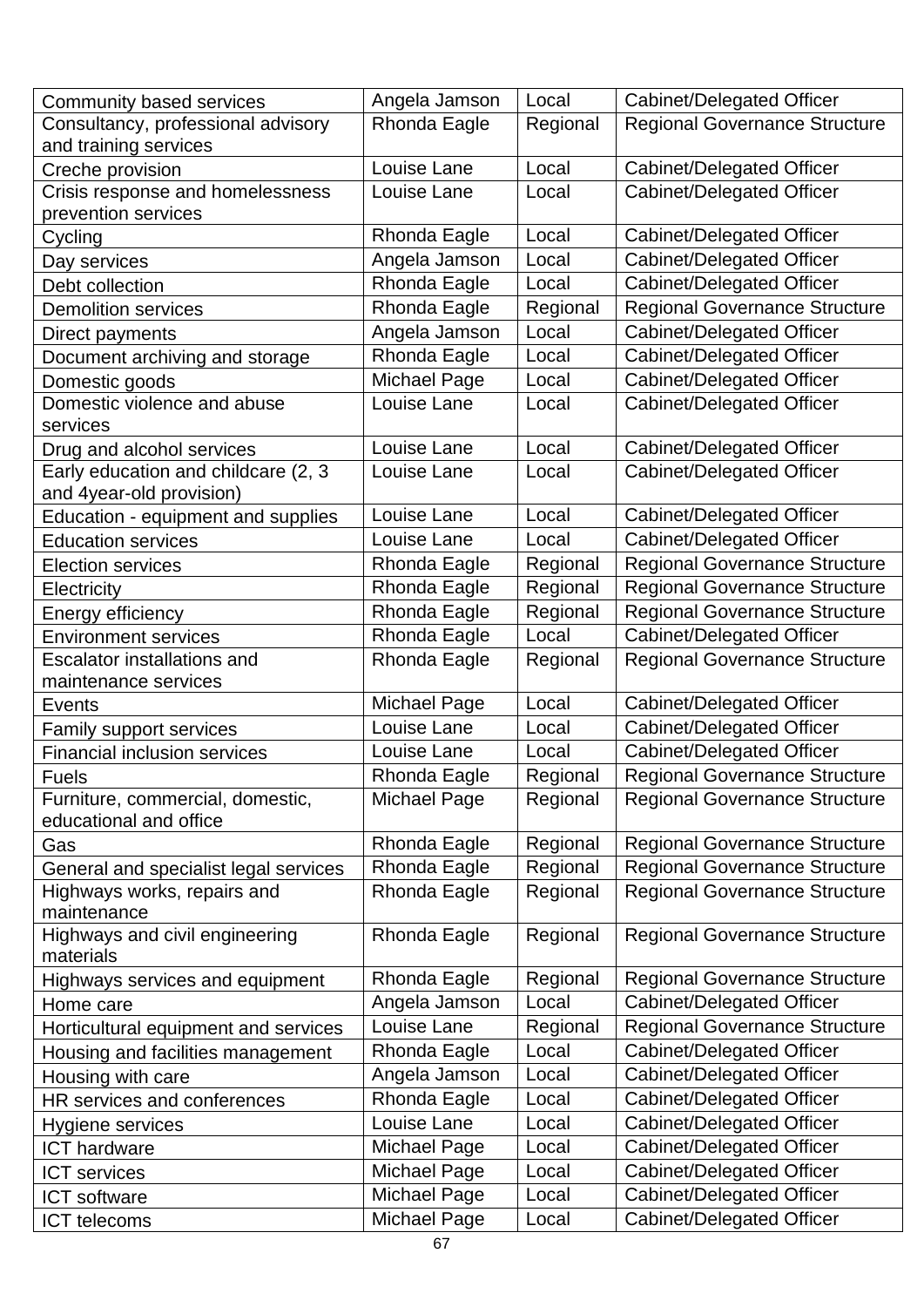| Independent fostering services                       | Angela Jamson       | Regional | <b>Regional Governance Structure</b> |
|------------------------------------------------------|---------------------|----------|--------------------------------------|
| Independent residential schools                      | Angela Jamson       | Regional | <b>Regional Governance Structure</b> |
| Insurance services                                   | Rhonda Eagle        | Regional | <b>Regional Governance Structure</b> |
| Interpretation and translation                       | <b>Michael Page</b> | Regional | <b>Regional Governance Structure</b> |
| Landscape design works and                           | <b>Michael Page</b> | Local    | <b>Cabinet/Delegated Officer</b>     |
| services                                             |                     |          |                                      |
| Learning disability and autism<br>services           | Angela Jamson       | Local    | Cabinet/Delegated Officer            |
| Library literature and school books                  | Rhonda Eagle        | Regional | <b>Regional Governance Structure</b> |
| Lift installations and maintenance                   | Rhonda Eagle        | Regional | <b>Regional Governance Structure</b> |
| services                                             |                     |          |                                      |
| Mental health services                               | Angela Jamson       | Local    | Cabinet/Delegated Officer            |
| Migration and asylum services                        | Louise Lane         | Local    | <b>Cabinet/Delegated Officer</b>     |
| Newcastle fund and grants<br>management              | Louise Lane         | Local    | <b>Cabinet/Delegated Officer</b>     |
| NHS complaints advocacy                              | Angela Jamson       | Regional | <b>Regional Governance Structure</b> |
| Obesity, nutrition and physical activity<br>services | Louise Lane         | Local    | <b>Cabinet/Delegated Officer</b>     |
| Occupational health                                  | Rhonda Eagle        | Local    | <b>Cabinet/Delegated Officer</b>     |
| Office supplies                                      | Rhonda Eagle        | Regional | <b>Regional Governance Structure</b> |
| Parking                                              | Rhonda Eagle        | Local    | <b>Cabinet/Delegated Officer</b>     |
| Passenger transport                                  | Rhonda Eagle        | Local    | Cabinet/Delegated Officer            |
| Perpetrator programme                                | Louise Lane         | Local    | <b>Cabinet/Delegated Officer</b>     |
| Post and mail room services                          | Michael Page        | Local    | <b>Cabinet/Delegated Officer</b>     |
| PR and image                                         | Michael Page        | Local    | Cabinet/Delegated Officer            |
| Print and design                                     | <b>Michael Page</b> | Local    | Cabinet/Delegated Officer            |
| <b>Procurement systems</b>                           | Rhonda Eagle        | Regional | <b>Regional Governance Structure</b> |
| Property management                                  | <b>Michael Page</b> | Local    | Cabinet/Delegated Officer            |
| Public and product safety                            | Rhonda Eagle        | Local    | Cabinet/Delegated Officer            |
| <b>Public Health mental health services</b>          | Louise Lane         | Local    | Cabinet/Delegated Officer            |
| Rape and sexual abuse services                       | Louise Lane         | Local    | Cabinet/Delegated Officer            |
| Residential care adults under 65                     | Angela Jamson       | Local    | Cabinet/Delegated Officer            |
| Residential care for older people                    | Angela Jamson       | Local    | Cabinet/Delegated Officer            |
| <b>Residential homes</b>                             | Angela Jamson       | Regional | <b>Regional Governance Structure</b> |
| Residential short breaks and respite                 | Angela Jamson       | Regional | <b>Regional Governance Structure</b> |
| Security equipment and services                      | Rhonda Eagle        | Local    | <b>Cabinet/Delegated Officer</b>     |
| <b>SEN transport</b>                                 | Louise Lane         | Local    | <b>Cabinet/Delegated Officer</b>     |
| Services for carers                                  | Angela Jamson       | Local    | Cabinet/Delegated Officer            |
| Services for children with disability                | Louise Lane         | Local    | Cabinet/Delegated Officer            |
| Sexual health services                               | Louise Lane         | Local    | <b>Cabinet/Delegated Officer</b>     |
| <b>Shared lives</b>                                  | Angela Jamson       | Local    | <b>Cabinet/Delegated Officer</b>     |
| Specialist home care                                 | Angela Jamson       | Local    | Cabinet/Delegated Officer            |
| Sports and playground works,                         | <b>Michael Page</b> | Local    | <b>Cabinet/Delegated Officer</b>     |
| equipment and maintenance                            |                     |          |                                      |
| Staff travel                                         | Rhonda Eagle        | Local    | Cabinet/Delegated Officer            |
| Statutory advocacy for children                      | Angela Jamson       | Regional | <b>Regional Governance Structure</b> |
| Statutory information, advice and                    | Angela Jamson       | Local    | Cabinet/Delegated Officer            |
| advocacy for adults                                  |                     |          |                                      |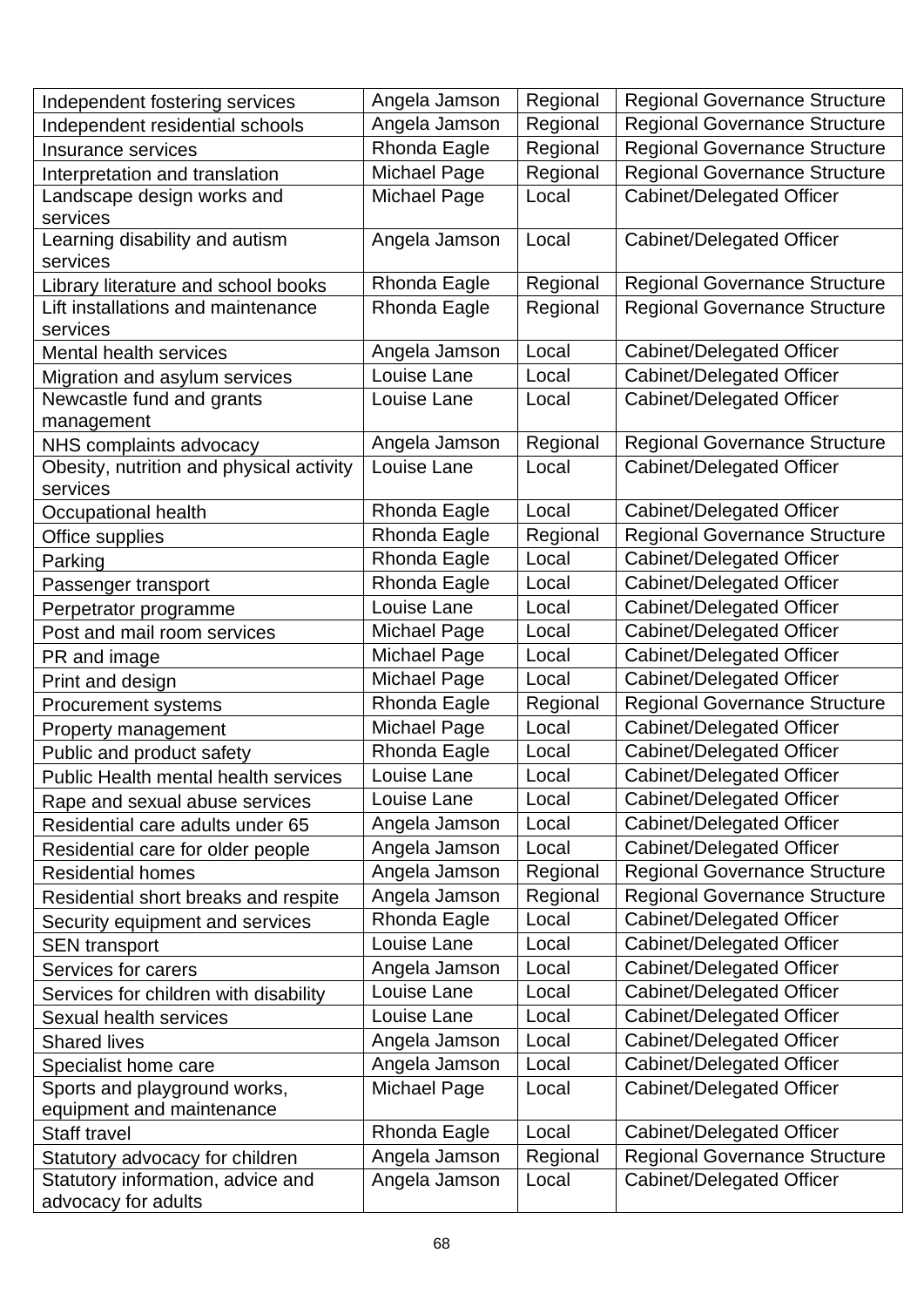| Stop smoking services                | Louise Lane   | Local    | <b>Cabinet/Delegated Officer</b>     |
|--------------------------------------|---------------|----------|--------------------------------------|
| Subscription and periodical services | Rhonda Eagle  | Local    | <b>Cabinet/Delegated Officer</b>     |
| Supervised contact                   | Angela Jamson | Regional | <b>Regional Governance Structure</b> |
| Supported lodgings                   | Angela Jamson | Local    | <b>Cabinet/Delegated Officer</b>     |
| Targeted youth services              | Louise Lane   | Local    | Cabinet/Delegated Officer            |
| Taxi                                 | Rhonda Eagle  | Local    | Cabinet/Delegated Officer            |
| <b>Technical consultancy</b>         | Rhonda Eagle  | Regional | <b>Regional Governance Structure</b> |
| <b>Therapies</b>                     | Louise Lane   | Local    | <b>Cabinet/Delegated Officer</b>     |
| Traffic management                   | Rhonda Eagle  | Regional | <b>Regional Governance Structure</b> |
| Unregulated accommodation and        | Angela Jamson | Local    | <b>Cabinet/Delegated Officer</b>     |
| support for 16 -17 year olds         |               |          |                                      |
| Urban and transport planning         | Rhonda Eagle  | Regional | <b>Regional Governance Structure</b> |
| VCS infrastructure and volunteering  | Louise Lane   | Local    | <b>Cabinet/Delegated Officer</b>     |
| support                              |               |          |                                      |
| Vehicle management and heavy plant   | Rhonda Eagle  | Regional | <b>Regional Governance Structure</b> |
| Waste and recycling                  | Rhonda Eagle  | Local    | <b>Cabinet/Delegated Officer</b>     |
| Water                                | Rhonda Eagle  | Regional | <b>Regional Governance Structure</b> |
| Wellbeing and health improvement     | Louise Lane   | Local    | Cabinet/Delegated Officer            |

Note: All commissioning and procurement sub-categories listed above that have been identified to be commissioned and procured at a regional / national level and can be viewed on the North East Procurement Organisation (NEPO) website. Following approval from the Regional Governance Structure, endorsement is required from the Member Authority either in the way of Cabinet or the *Assistant Director Financial Services* depending on the value of the Contract see Cabinet thresholds in section 11.4 of the Rules.

For Local commissioning and procurement sub-categories, approval is required from Cabinet or a *Delegated Officer* listed on Appendix 7, to enter into a Council *Contract*. Please refer to Cabinet Thresholds section 11.4 of these Rules.

The list below identifies commissioning and procurement sub-categories where it has been agreed to procure goods, works and services at either a regional or local level. This applies to Your Homes Newcastle expenditure and has been agreed by YHN Board.

| <b>Agency Staff</b>                        | Rhonda Eagle | Regional | <b>Regional Governance Structure</b> |
|--------------------------------------------|--------------|----------|--------------------------------------|
| <b>Clothing &amp; Uniforms</b>             | Rhonda Eagle | Local    | Your Homes Newcastle                 |
| <b>HR Services and Conferences</b>         | Rhonda Eagle | Local    | <b>Your Homes Newcastle</b>          |
| <b>Consultancy / Professional Advisory</b> | Rhonda Eagle | Regional | <b>Regional Governance Structure</b> |
| and Training Services                      |              |          |                                      |
| <b>Technical Consultancy</b>               | Rhonda Eagle | Regional | <b>Regional Governance Structure</b> |
| <b>Office Supplies</b>                     | Rhonda Eagle | Regional | <b>Regional Governance Structure</b> |
| <b>Staff Travel</b>                        | Rhonda Eagle | Regional | <b>Regional Governance Structure</b> |